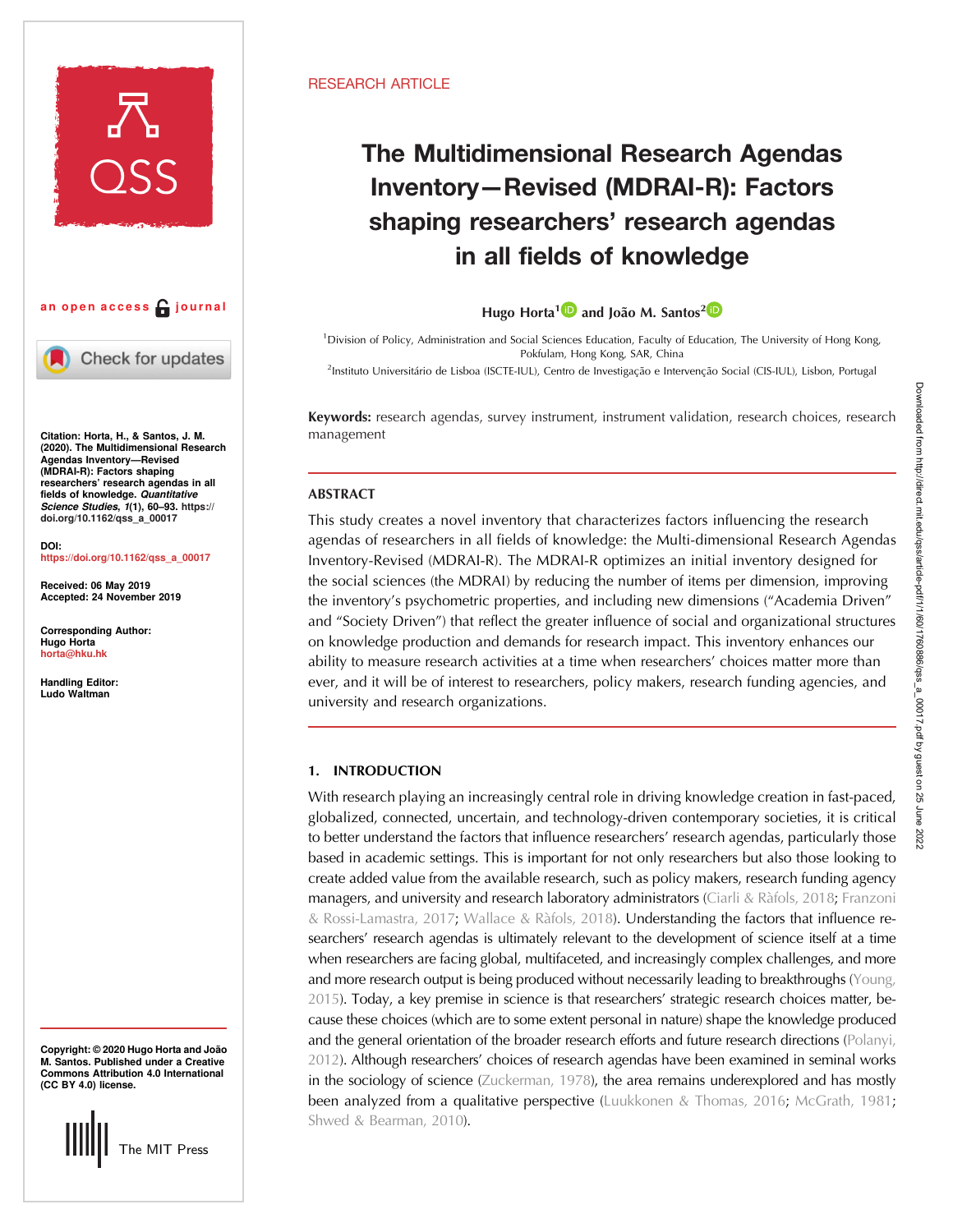The literature shows that the cultures, traditions, and dispositions of fields of knowledge have a fundamental influence on researchers' choices of research [\(Becher & Trowler,](#page-23-0) [2001\)](#page-23-0). Disciplinary cultures become embedded in the habitus of researchers, as they feel that they belong to and identify with specific knowledge-based research communities and abide by these communities' values, norms, and attitudes [\(Bourdieu, 1975\)](#page-23-0). This occurs as part of a path-dependent process that begins with the researchers' socialization through their doctoral studies to become independent researchers ([Jung, 2018;](#page-24-0) [Mantai, 2017\)](#page-24-0). During this time, the researchers learn how to conduct research while accumulating expertise and developing, under supervisory guidance, research interests that are likely to resonate with and influence the current and future research choices ([Åkerlind & McAlpine, 2017;](#page-23-0) [Brew, Boud, & Malfroy,](#page-23-0) [2017\)](#page-23-0). Research agendas can be influenced by students' mentors during their doctoral studies and in the years after completion. Collaboration with peers and other stakeholders can also influence the design of research agendas, as collaborations bring novel information, expertise, and perspectives and the possibility of serendipitous opportunities to engage in innovative, disciplinary, and multidisciplinary research [\(Kingdon, 2013;](#page-24-0) [Shi, Foster, & Evans, 2015](#page-25-0)).

The patterns of collaboration are increasingly likely to influence the research agendas of researchers at a time when their career trajectories are increasingly nonlinear [\(Hancock &](#page-24-0) [Walsh, 2016](#page-24-0)). Nonetheless, prestige and recognition by peers in the field continue to be critical signals of important contributions to the pool of knowledge and tend to drive successful careers [\(Kim & Kim, 2017\)](#page-24-0). In the "publish or perish" research environment, where performativity has become central to career survival and progression, researchers might well be encouraged to engage in research agendas that promise prolific research output (i.e., publications) with high levels of visibility and recognition (i.e., citations) and possibilities of funding. According to the Mertonian rationales of science (e.g., the Matthew effect and cumulative advantage in science), such output can lead to further publications, visibility, funding, and col-laboration, including invitations to collaborate in others' research agendas [\(Allison, Long, &](#page-23-0) [Krauze, 1982;](#page-23-0) [Merton, 1968](#page-24-0)). These activities and dynamics define and are defined by the research agendas of researchers through interactive processes, as researchers position them-selves (and their interests) within their research communities ([Whitley, 2000](#page-25-0)).

A few recent studies add to our understanding of researchers' choices of research agendas from a quantitative perspective [\(Foster, Rzhetsky, & Evans, 2015](#page-24-0); [Horta & Santos, 2016](#page-24-0); [Santos](#page-25-0) [& Horta, 2018](#page-25-0); [Ying, Venkatramanan, & Chiu, 2015](#page-25-0)). These studies mainly focus on a single field of knowledge or disciplinary area, such as biomedicine ([Foster et al., 2015](#page-24-0)) or higher education [\(Santos & Horta, 2018](#page-25-0)). Interestingly, these studies examine the tensions between the two main research strategies identified by [Kuhn \(2012\):](#page-24-0) that is, between the conservative research strategies that are part of "normal science," and are characterized as safe and representing incremental contributions over time, and riskier strategies that tend to be more innovative and disruptive in searching for new paradigms. Only one of these quantitative studies offers an inventory for identifying the factors that influence the research agendas of researchers ([Horta & Santos, 2016\)](#page-24-0). Although, to the best of our knowledge, this inventory, the multidimensional research agenda inventory (MDRAI), is the first of its kind, it was designed with social science researchers in mind. Our study aims to extend the MDRAI. Using a data set on over 12,000 researchers located all over the world and from all fields of knowledge who provided key information about their research agendas in an online survey carried out in 2017 and 2018, we develop a novel instrument that identifies the key factors influencing the research agendas of researchers in all fields of knowledge. Our MDRAI-R optimizes the initial MDRAI developed by [Horta and Santos \(2016\)](#page-24-0) by reducing the number of items in each dimension of the original inventory and including new dimensions relevant to fields of knowledge not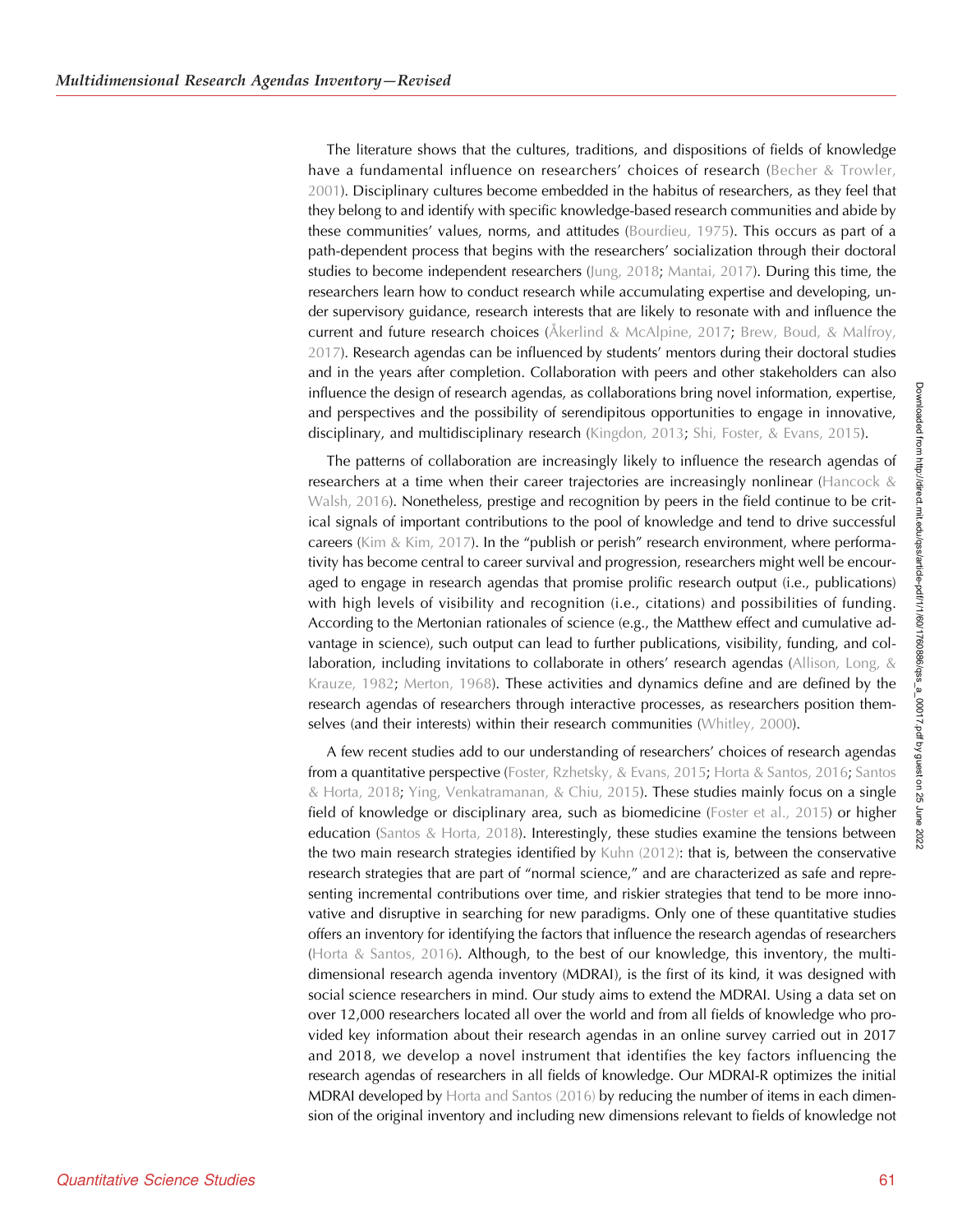considered in the original instrument. Moreover, our revised MDRAI-R is valid for all fields of knowledge.

This study largely focuses on the methodological development of the MDRAI-R. To a lesser extent, it also stresses, wherever applicable, the substantive insights that underline its evaluative applicability in current knowledge producing settings. The methodological development of the MDRAI-R is based on a pilot study and a comprehensive psychometric evaluation that includes exploratory factor analysis (EFA), confirmatory factor analysis (CFA), validity, reliability, and sensibility evaluations, and tests of measurement invariance.

#### 2. FROM MDRAI TO MDRAI-R

The MDRAI is based on the classical tenets of the sociology of science and focuses on researchers' personal and environmentally influenced motivations. It is also based on the literature on academic research and work and the changing world of science, research, and academia that underlines the increasing importance of networking, competitiveness, and resources [\(Horta & Santos, 2016\)](#page-24-0). The MDRAI covers eight dimensions, four of which have subdimensions. The first dimension is Scientific Ambition, which refers to the desire for recognition by peers, as most researchers strive to have their contributions to knowledge ac-knowledged by their peers and gain prestige by doing so [\(Latour & Woolgar, 2013](#page-24-0)). This dimension has two subdimensions. Prestige, which represents the researcher's desire for recognition, and Drive to Publish, associated with the need to produce concrete evidence of the creation of new knowledge through the proper channels recognized by the knowledge community as appropriate for disseminating and increasing the credibility and visibility of knowledge. The second dimension, Convergence, relates to the researcher's preference for research agendas that have a clear disciplinary focus. This dimension refers to a researcher's decision to build a position of authority in a sole disciplinary field. Although this usually takes a substantial amount of time [\(Allison et al., 1982\)](#page-23-0), it can be part of a specialization strategy linked to higher research productivity gains because it avoids the transaction costs of disciplinary mo-bility ([Leahey, 2007\)](#page-24-0). Convergence has two sub-dimensions: Mastery, representing the expertise of a researcher in a given field, and Stability, the investment of time and effort in a specific discipline to become an expert in the field. The third dimension, Divergence, stands in opposition to the second dimension, as it represents the researcher's preference for research agendas that integrate or make use of more than one discipline. This dimension also has two sub-dimensions: Branching out, which refers to expanding the research agenda towards other fields of knowledge (including the use and application of theories and methods from one field to another), and Multidisciplinarity, which is associated with the inclination to engage in multidisciplinary projects [\(Schut, van Paassen, Leeuwis, & Klerkx, 2014\)](#page-25-0).

Discovery and Conservative, the fourth and fifth dimensions of the MDRAI, are also in opposition to each other, although these dimensions do not have sub-dimensions. Discovery refers to a researcher's preference for a research agenda that is riskier but has the potential to create new knowledge in a disruptive way, possibly creating new paradigms [\(Kuhn, 2012\)](#page-24-0). Conservative measures the preference for pursuing a research agenda that is focused on well-established themes and a more incremental knowledge creation perspective. This preference is deemed to be safer and within the bounds of normal science, according to [Kuhn](#page-24-0) [\(2012\)](#page-24-0), and thus entails less risk of encountering research dead ends or a lack of acceptance by the research community. The sixth dimension, Tolerance of Low Funding, measures a researcher's willingness to pursue a research agenda even when little or no funding is available to support it. This dimension is relevant because it is associated with the competitive drive for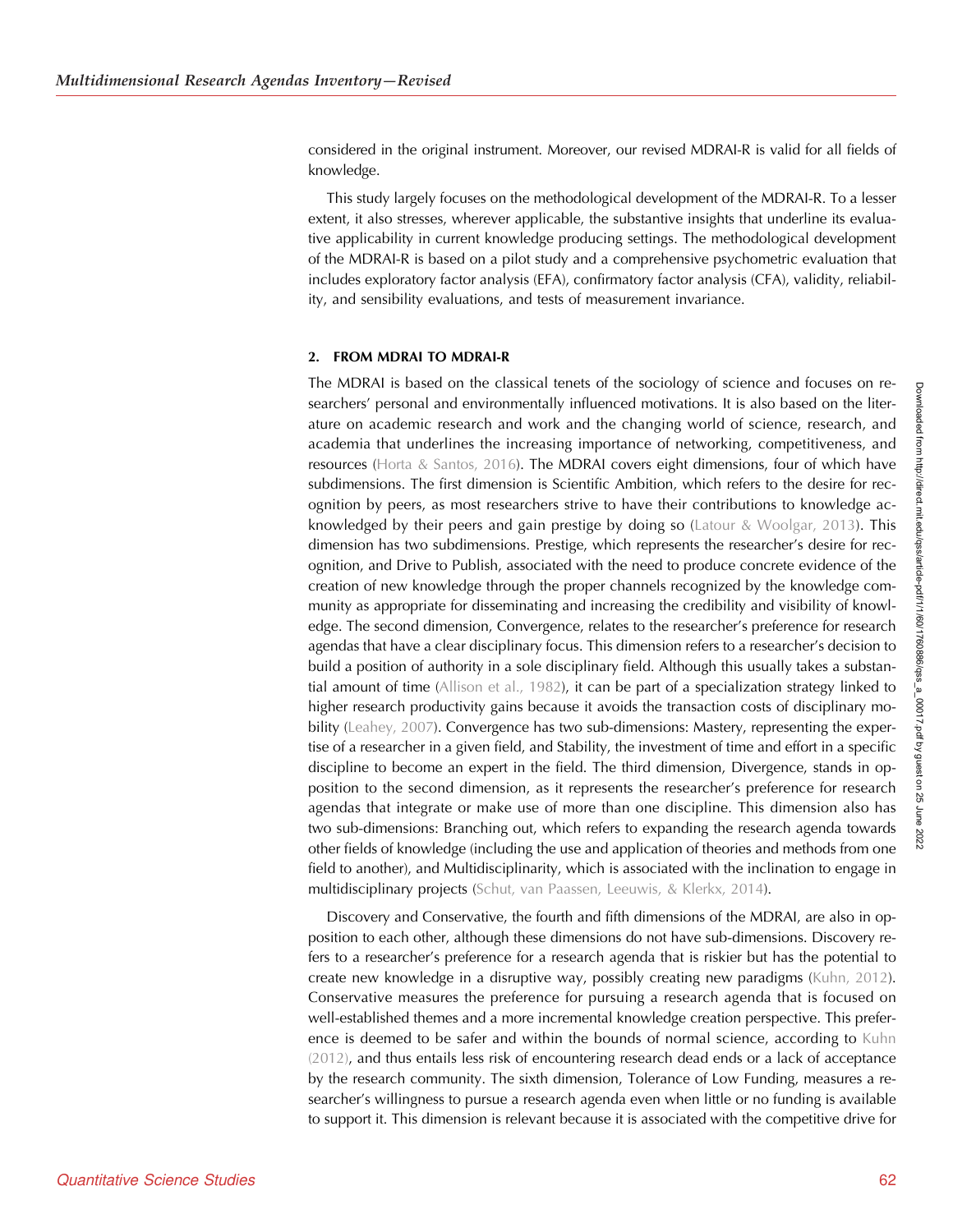research funding that universities and other institutions exhibit even when their researchers do not necessarily need such funding to do their research [\(Roumbanis, 2019](#page-25-0)). However, this dimension also illuminates how researchers can engage in research agendas without having access to resources at a time when the distribution of resources is characterized by inequality and increasing concentration ([Hicks & Katz, 2011\)](#page-24-0). The seventh dimension, Collaboration, plays an increasingly key role in the contemporary research dynamics [\(Kwiek, 2018](#page-24-0)) and refers to the preference for engaging in collaborative research agendas. This dimension also has two sub-dimensions, which represent how engagement in collaborative research can occur: Willingness to Collaborate, which indicates the propensity to collaborate, and Invitations to Collaborate, which refers to the collaborative opportunities provided by others (i.e., research projects started by others). The final dimension of the MDRAI is Mentor Influence, which measures the extent to which researchers are influenced by their mentors when designing their research agendas. The influence of a mentor on an individual's research agenda is to some extent a proxy for scientific independence but can also attest to good professional relationships forged during a researcher's PhD study, even though the mentor's influence is expected to wane over time [\(Ooms, Werker, & Hopp, 2018\)](#page-24-0).

The MDRAI covers these critical dimensions and can be complemented by additional dimensions that are likely to shape the way that research is thought about and considered. Based on the literature, three dimensions are considered. First, the research agendas of researchers in the fields of science, technology, mathematics, and engineering (STEM) are known to be more influenced by their field communities, in which consensus on the significant questions that should be addressed tends to be reached collectively and holistically. This consensus is expected to influence a researcher's choices in those fields when defining a research agenda ([Becher & Trowler, 2001\)](#page-23-0). However, the research preferences of researchers in the social sciences and humanities tend to relate more strongly to personal interests. Although these personal interests are linked with issues significant to the researchers' field communities, the field communities are not expected to influence individual researchers to the same extent that they do in STEM fields [\(Collins, 1994\)](#page-24-0). Second, with the rise of performativity, managerialism, and metrics associated with world university rankings and competitive national funding schemes, universities and other institutions are playing an ever greater role in influencing the research agendas of researchers ([Kenny, 2018](#page-24-0)). These organizationally determined metrics establish the goals and targets related to research careers and influence decisions on salary increases and tenure and promotion ([Acker & Webber, 2017](#page-23-0)). The recent literature shows that the increasing institutional pressure is influencing academic work and the way that researchers use these institutional constraints and incentives to orient their intellectual interests and career trajectories [\(Brew, Boud, Crawford, & Lucas, 2018](#page-23-0)). Third, as research funding agencies and other institutional bodies (including universities, through policies related to research exchange) are increasingly highlighting the impact and social relevance of research, it is becoming increasingly likely that forms of research practice such as "action research communities" or "participatory research" are chosen. In these practices, researchers work collaboratively or consult lay communities about the challenges that they may face, and they structure their research from this perspective ([Mendes,](#page-24-0) [Plaza, & Wallerstein, 2016;](#page-24-0) [Wooltorton et al., 2015\)](#page-25-0). As a result, researchers may increasingly seek the opinions of nonexperts about social and technical problems and build research agendas that deal with "real problems" and are likely to have a strong societal impact.

#### 3. METHOD

This section provides information relevant to the various analyses presented later in this study, such as the methods of determining validity.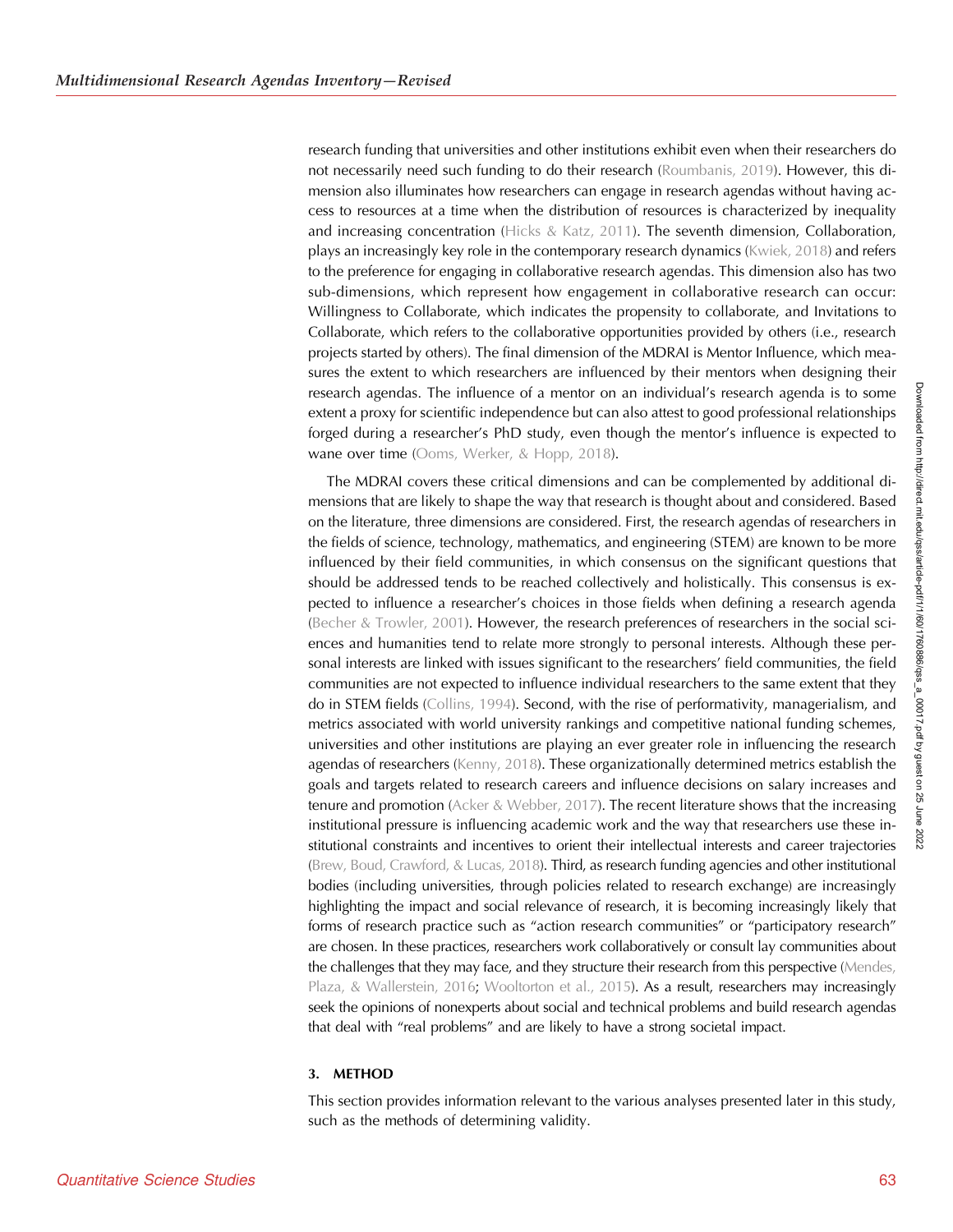#### 3.1. Structural Equation Modeling

This subsection provides a brief introduction to structural equation modeling (SEM) to enable readers unfamiliar with this methodology to better understand the remainder of the study. Readers already familiar with SEM may wish to skip this subsection.

In the pilot and main studies, SEM was implemented using AMOS 24, with the goal of conducting CFA as a follow-up to a previous EFA. The AMOS software package was developed by IBM as a companion to the more well-known SPSS, focusing on SEM. Although there are other software packages dedicated to SEM, AMOS has the distinct advantage of being largely graphics-based and is thus easier to use.

SEM has the capacity to include latent variables to account for factors that cannot be directly observed [\(Bentler & Weeks, 1980](#page-23-0)) and also provide linear modeling procedures, such as analysis of variance and linear regression [\(Marôco, 2010\)](#page-24-0). It has also the advantage of providing significantly more fit indicators than those available for general and generalized linear modeling, which can be used to re-estimate the model to achieve optimal fit, such as by allowing for covariance between the error terms ([Bollen, 2014](#page-23-0); [Marôco, 2007;](#page-24-0) [Marôco, 2010\)](#page-24-0).

SEM typically contains two components: the measurement model and the structural model. The measurement model examines the trajectories from the manifest variables to the latent variables, with the dependent or endogenous variables being represented as follows ([Bollen, 2014](#page-23-0); [Marôco, 2007;](#page-24-0) [Marôco, 2010\)](#page-24-0):

$$
y=\Lambda_y\eta+\epsilon,
$$

where y is the vector for the manifest variables,  $\Lambda_{v}$  is the matrix for the factorial weights of  $\eta$  in y, η is the vector for the latent variables, and  $ε$  is the error term for y. The independent or exogenous variables are given by

$$
x=\Lambda_x\xi+\delta,
$$

where x is the vector for the manifest variables,  $\Lambda_{x}$  is the matrix for the factorial weights of  $\xi$  in  $x, \xi$  is the vector for the latent variables, and  $\delta$  is the error term for x.

The second component in SEM, the structural model, defines the relations between the various latent variables, and is given by the following ([Bollen, 2014;](#page-23-0) [Marôco, 2010](#page-24-0)):

$$
n = B\eta + \Gamma \xi + \zeta,
$$

where Β is the coefficient matrix for the latent endogenous variables in the structural model,  $Γ$  is the coefficient matrix for the latent exogenous variables in the structural model, and ζ is the vector for the disturbance terms in the structural model.

CFA is a specific type of SEM that is largely centered around the measurement model, because the structural section, if it exists, is largely reserved for second-order constructs. CFA is frequently used as a follow-up analysis to EFA. In EFA, the variables are allowed to freely load onto any extracted factors ([Marôco, 2003\)](#page-24-0), whereas CFA requires that the researcher specify the structure to be tested [\(Brown, 2015](#page-23-0)). Thus, EFA can provide initial insights into how to specify the model, and this specification can subsequently be tested through CFA.

Rather than relying on ordinary least squares, various methods can be used to estimate the parameters in SEM. The de facto standard in SEM estimation is maximum-likelihood (ML) estimation. ML estimation was used in all of the SEM analyses in this study because it is robust to deviations from the multivariate normality and generally considered to be the most useful estimation method [\(Arbuckle, 2007;](#page-23-0) [Jöreskog & Sörbom, 1989](#page-24-0); [Marôco, 2010\)](#page-24-0).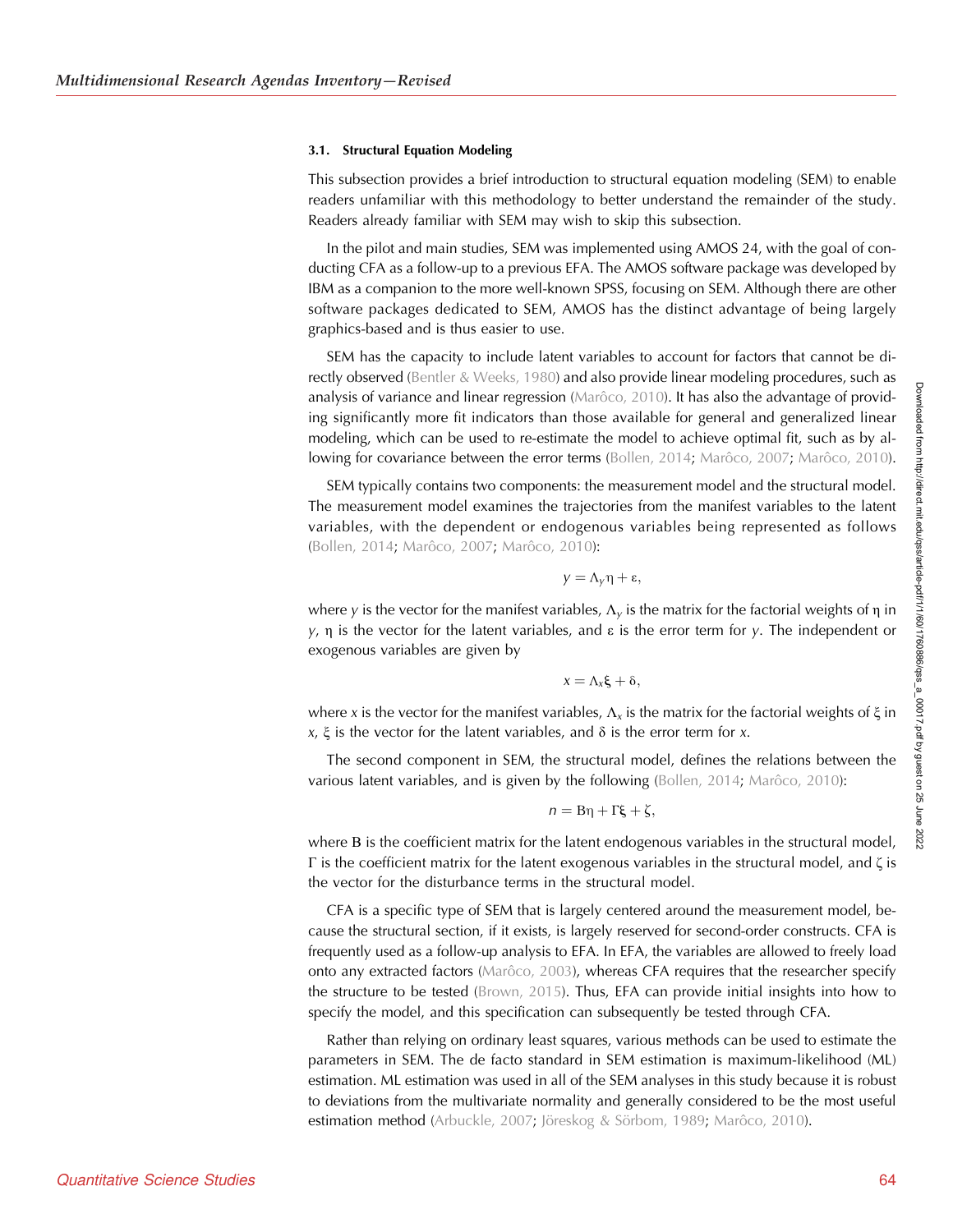#### 3.2. Considerations When Using SEM With a Large Sample

The main study used a much larger sample than is typically encountered in studies or referred to in statistical textbooks. Although this increases statistical power, it also creates issues in SEM due to the method's reliance on the  $\chi^2$  statistic. The  $\chi^2$  is a mathematical function of the sample size and is generally inflated by large samples [\(Hair, Black, Babin, Anderson, & Tatham, 2007\)](#page-24-0). This makes the underlying test almost always significant, and other indicators that are dependent on this statistic are likewise influenced. In other words, the  $\chi^2$  statistic reflects the sample size rather than the model fit [\(Browne & Cudeck, 1993\)](#page-23-0). As lacobucci (2010) states, "as N increases,  $\chi^2$  blows up," with quasiexponential gains in the  $\chi^2$  statistic reached for sample sizes as low as 500. As a result, fit evaluation was conducted using a suite of alternative fit indices (AFIs) [\(Barrett, 2007](#page-23-0); [Browne & Cudeck, 1993;](#page-23-0) [Kline, 2016;](#page-24-0) [Putnick & Bornstein, 2016\)](#page-25-0), which are detailed in the following section. There was also an issue with the modification indices (MI), which are also based on the  $\chi^2$  statistic ([Whittaker, 2012](#page-25-0)). Due to the sample-related inflation of the statistic, trivial changes were signaled as highly significant by the MIs, thus rendering the usual MI thresholds [\(Marôco, 2010\)](#page-24-0) functionally useless. As a result, MIs were used in a limited manner. More details on how they were implemented are provided in the relevant section. Finally, the measurement invariance could not be tested using  $\chi^2$  comparisons, for the same reasons. Instead, AFIs were used ([Meade & Lautenschlager, 2004](#page-24-0); [Putnick & Bornstein, 2016](#page-25-0)) in accordance with the stated guidelines for best practice in the literature (Cheung  $&$  Rensvold, [2002;](#page-23-0) [Milfont & Fischer, 2010\)](#page-24-0).

#### 3.3. Fit Evaluation

Following model estimation, it is necessary to evaluate the model fit. Due to the large number of fit indicators, each representing different features of goodness of fit, it is usual to select one indicator for each category of indicators rather than report the entire suite of indicators [\(Bentler,](#page-23-0) [1990\)](#page-23-0). The most common measure of fit is the  $\chi^2$  goodness-of-fit test ([Barrett, 2007](#page-23-0)), which tests the null hypothesis that the population's covariance matrix is identical to the covariance matrix estimated by the model. However, due to the sample-related issues noted above, our evaluation relied heavily on the AFIs listed below.

The first category of fit indices is the absolute indices, which provide a measure of fit ([Marôco, 2010\)](#page-24-0). Traditionally, this is done using  $\chi^2$ /df, the ratio of the chi-square statistic to the degrees of freedom. However, due to the large sample, it became necessary to use an alternative indicator for this category. We used the goodness-of-fit index (GFI), which is also commonly used in the literature. The second category of indices is the comparative indices, which compare the model fit with the fit of the independence and the saturated model [\(Bentler, 1990](#page-23-0); [Marôco, 2010](#page-24-0)). In this case, we used the comparative fit index (CFI) [\(Bentler,](#page-23-0) [1990\)](#page-23-0). For the category of *parsimony-adjusted indices*, which penalize more complex models [\(Marôco, 2010\)](#page-24-0), we used the parsimony-adjusted counterpart to the CFI, the PCFI. The fourth category was the population-discrepancy indices, which compare the model fit as calculated by the sample moments, where the model fit is calculated through population moments ([Marôco,](#page-24-0) [2010\)](#page-24-0). For this category, we used the commonly used root mean square error of approximation (RMSEA), which is a popular choice because it is relatively insensitive to index inflation [\(Steiger,](#page-25-0) [Shapiro, & Browne, 1985](#page-25-0)). The final category of *information-theory indices* is also dependent on the  $\chi^2$  statistic, but in this scenario this is less problematic, as the values of these indices are devoid of meaning on their own. Rather, they are used to compare multiple models and are read as "less is better" [\(Anderson, Burnham, & White, 1998;](#page-23-0) [Marôco, 2010\)](#page-24-0). For this category, we used the modified expected cross-validation index (ECVI), which does not require the competing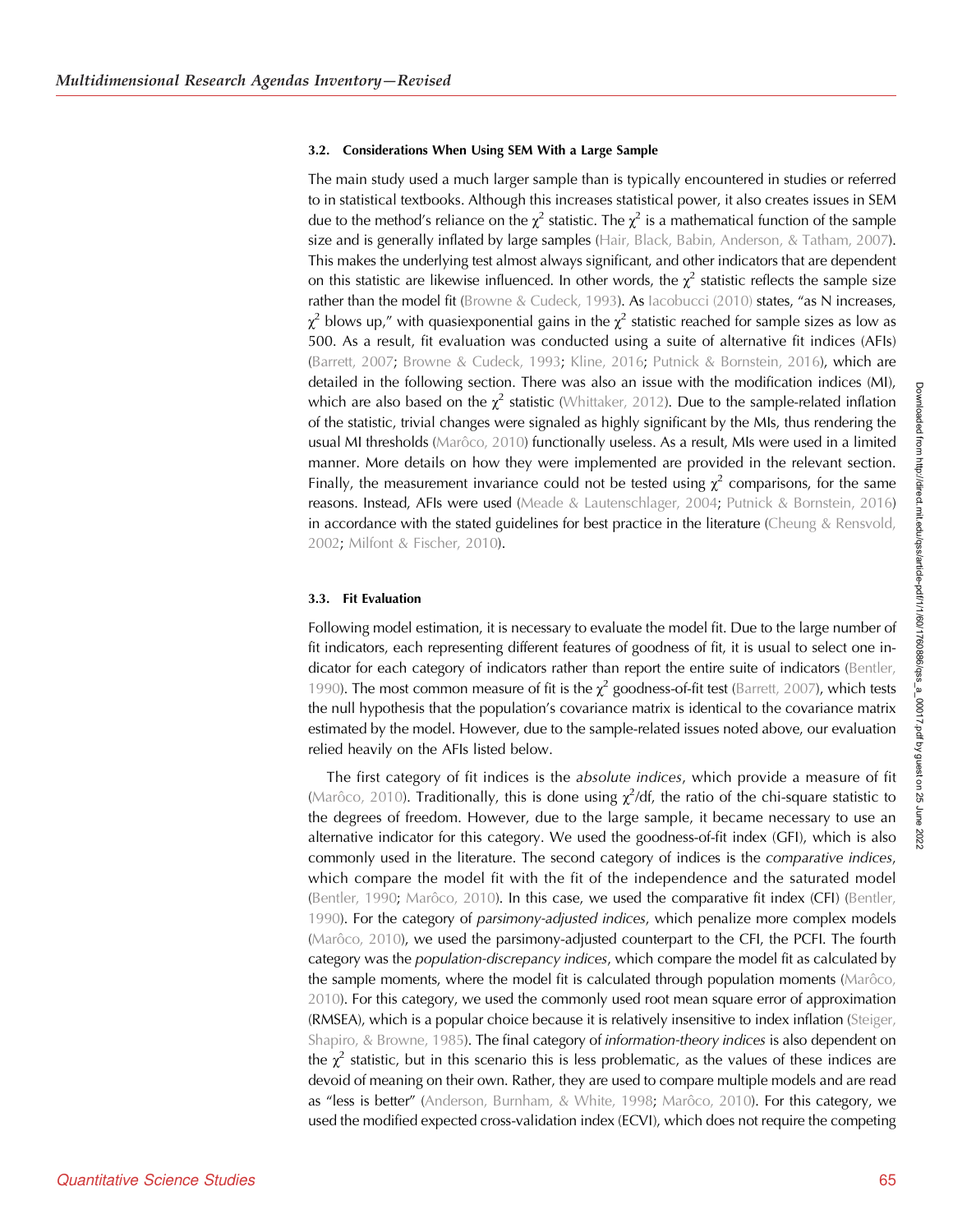models to be nested (O'[Rourke & Hatcher, 2013](#page-24-0)) and is considered to be particularly useful for CFA purposes ([Bandalos, 1993\)](#page-23-0). We used the modified version of ECVI because it is preferable under ML estimation ([Marôco, 2010\)](#page-24-0).

#### 3.4. Modification Indices

To increment the model fit, it is possible to carry out model respecifications. The first approach to respecification eliminates nonsignificant trajectories and trajectories with low loadings, which has the additional advantage of increasing the factorial validity ([Marôco, 2010](#page-24-0)). The second strategy involves MIs, which estimate the discrepancy or delta in the  $\chi^2$  statistic when certain adjustments are made to the model. It is important that these adjustments are coherent at a conceptual level, as otherwise a model can statistically have a good fit but be theoretically implausible ([Arbuckle, 2007](#page-23-0)). This is usually performed by drawing covariances between error terms within the same factors and eliminating variables with cross-loadings, which tend to manifest as high MI values connected to the covariances between error terms of variables in different factors ([Marôco, 2010](#page-24-0)). In AMOS 24, the MIs use the Lagrange multipliers method ([Bollen, 2014\)](#page-23-0). MI analysis is usually conducted iteratively. The adjustments are first specified with an MI of 11 or higher, corresponding to a Type I error probability of 0.001, and then with an MI of 4 or higher, representing a Type I error probability of 0.05 [\(Marôco, 2010\)](#page-24-0). In the main study, MIs were used sparsely due to the sample size.

#### 3.5. Imputation

Missing values were imputed via Markov Chain Monte Carlo multiple imputation, which produced five complete data sets. EFA was carried out for each of the five complete data sets, and pooled estimates were then produced. In the CFA stage, because AMOS does not have built-in integration with the SPSS multiple imputation module, we used a single complete data sets.

#### 3.6. Scale Level

The original MDRAI and the new MDRAI-R items are scored on a 7-point Likert scale ranging from completely disagree to completely agree. Although Likert scales are technically ordinal, the data are treated as continuous throughout the entirety of the analysis. The rationale for this is as follows. First, various studies indicate that at the 5-point range and beyond, Likert scales can simply be treated as continuous (e.g., [Johnson & Creech, 1983](#page-24-0); [Norman, 2010](#page-24-0); [Sullivan &](#page-25-0) [Artino, 2013;](#page-25-0) [Zumbo & Zimmerman, 1993](#page-25-0)). In the context of SEM specifically, [Kline \(2016\)](#page-24-0) only recommends using alternative estimation methods (i.e., not ML) when the range of the scale is 5 points or smaller. Indeed, this is precisely why we opted to use a 7-point scale, which is less common than the 5-point scale. Second, the skewness and kurtosis values for the individual items indicate that they are sufficient approximations of a normal distribution (as we demonstrate in a later section), further indicating that the items can reasonably be treated as continuous.

#### 3.7. Procedures

We conducted several searches on the Scopus database from June 2017 to August 2018 to identify the corresponding authors of articles from all fields of knowledge (based on the Scopus disciplinary area classifications) published from 2010 to 2016. As the Scopus database only shows the results for the first 2,000 matches, several sorting strategies were used to maximize coverage, namely, default sorting, most relevant, least relevant, and highest cited. No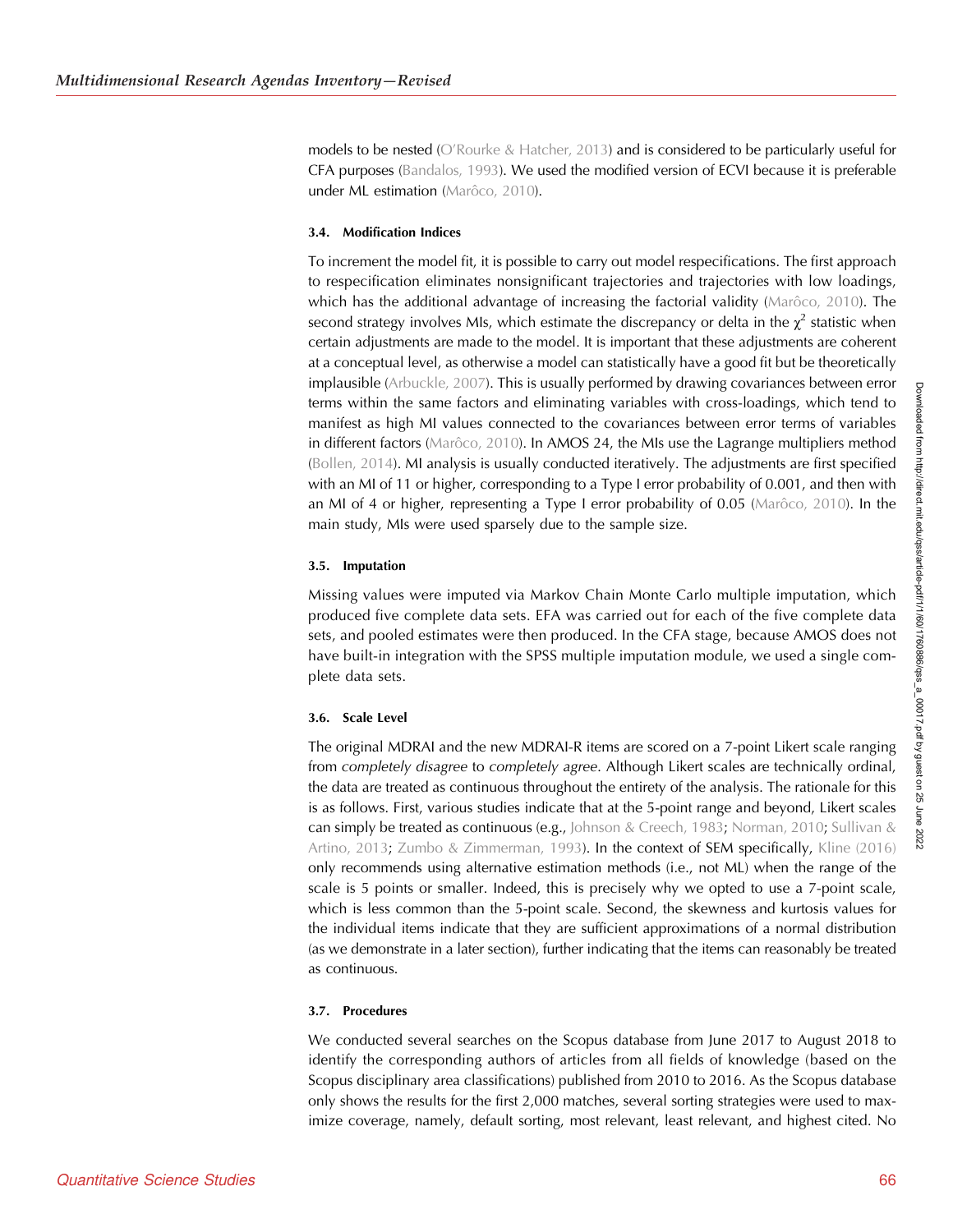further sorting strategies were used, as significant numbers of duplicate records had been obtained by this point. We found 915,447 corresponding authors.

The survey was carried out electronically through an online surveying platform. Invitations to participate were sent out by e-mail in batches from June 2017 to August 2018 (this included an additional wave of invitations to the authors that did not respond to the initial invitation). The invitation included a description of the project and the survey aims and an opt-out link for participants who did not wish to be contacted again about the project. Those who accepted the invitation were directed to a page with an informed consent letter describing the scope, objectives, and purposes of the survey in further detail. The participants were required to give informed consent before they could proceed to the survey itself.

In total, 21,016 individuals agreed to participate. Of these, 8,883 dropped out before completion and were thus removed from the subsequent analysis. The final sample contained 12,183 participants, of whom 4,153 (34.1%) were female and 8,030 (65.9%) were male. The mean age was 49.994 years  $(SD = 12.285)$ . In regard to geographical distribution, the most represented countries were the United States ( $N = 2,235$ ; 18.3%), Italy ( $N = 806$ ; 6.6%), the United Kingdom ( $N = 760$ ; 6.2%), Spain ( $N = 554$ ; 4.5%), and France ( $N = 548$ ; 4.5%). The remaining participants were distributed across a range of other countries, ensuring global coverage. Table 1 summarizes the descriptive statistics for the sample. The geographical distribution is shown in Appendix A, due to its size.

Finally, for cross-validation purposes, the working data set was randomly divided into two sub-samples (see, e.g., [Johnson & Stevens, 2001](#page-24-0)): a training data set, with roughly 10% of the participants ( $N = 1,203$ ), to be used in the EFA, and a holdout data set with the remaining 90% of the participants ( $N = 10,980$ ), to be used for the CFA.

#### 3.8. Analytical Roadmap

We describe our analytical strategy as follows. We begin by reporting the results of a pilot study that was conducted prior to the main survey and the subsequent analysis. We then report the EFA results for the main study, which was conducted with the goal of obtaining a preliminary data structure for the new scales to be included in the model. EFA was followed by CFA,

|                        | Table 1. Descriptive statistics for the sample |        |               |
|------------------------|------------------------------------------------|--------|---------------|
| Qualitative variables  |                                                | N      | $\frac{0}{0}$ |
| Gender                 | Female                                         | 4,153  | 34.1          |
|                        | Male                                           | 8,030  | 65.9          |
| Field of knowledge     | Natural and agricultural sciences              | 3,309  | 27.2          |
|                        | Engineering and technology                     | 2,553  | 21.0          |
|                        | Medical and health sciences                    | 3,118  | 25.6          |
|                        | Social sciences                                | 2,854  | 23.4          |
|                        | <b>Humanities</b>                              | 349    | 2.9           |
| Quantitative variables |                                                | M      | SD            |
| Age                    |                                                | 49.994 | 12.285        |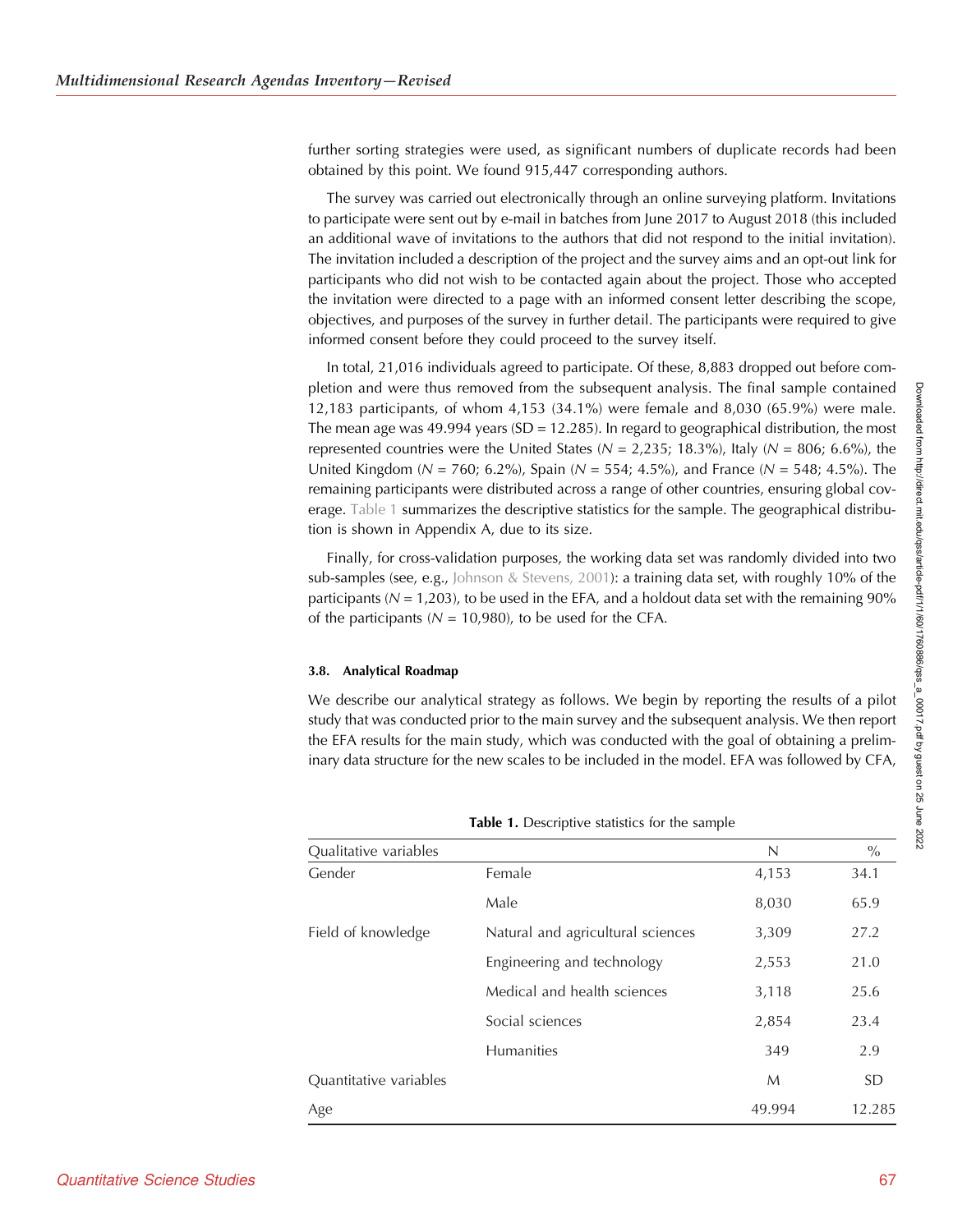where the model was further refined through iterative respecification until an optimal fit had been attained. After reporting the results of CFA, we describe the findings of our validity, reliability, and sensibility analyses, conducted to demonstrate the psychometric properties of the instrument. We conclude with measurement invariance analysis, which was performed to demonstrate that the instrument has similar measurement properties across all fields of knowledge.

# 4. RESULTS

# 4.1. Pilot Study

A pilot study was conducted in May and early June 2017 in preparation for the primary survey and the subsequent validation exercise. The pilot study aimed to (a) reinforce any weak preexisting scales (i.e., those with the minimum number of items per dimension or items with relatively lower loadings in the MDRAI); (b) develop new questions related to entirely new themes that had emerged since the development of the original MDRAI; and (c) ensure that the global number of items was reasonable by filtering out unnecessary items without compromising the factorial structure (as an excessively lengthy survey can discourage participants from completing it).

A pool of 92 questions was developed based on these criteria. This pool had 22 items unchanged from the original MDRAI and 13 items that were edited for clarity based on the comments by the participants in the pilot study. The 57 remaining items were original. Of these, 35 items were intended to reinforce the pre-existing scales, with the remaining 22 related to novel themes, most notably orientation (toward institutions, community, or society) and external metric-driven pressure.

Participation in the pilot study was by invitation. We sent invitations to several researchers from a variety of fields of knowledge and institutions around the world. A public invitation was posted on the project's ResearchGate page. Ninety-seven researchers agreed to participate in the pilot study. The questions were presented in random order to each participant.

The data obtained in the pilot study were analyzed using EFA and then CFA. Each scale was analyzed independently due to (a) the small sample size for the pilot study and (b) the expectation of relative independence for each scale (they are meant to be able to be used individually if desired, as each scale measures a separate facet of a research agenda). For the new themes, EFA was conducted using Varimax rotation ([Ebrahimy & Osareh, 2014\)](#page-24-0), and the optimal number of factors was determined using the following criteria: (a) Kaiser's criterion, (b) the scree plot's "elbow," and (c) the percentage of extracted variance. The extracted structure was then specified in the CFA stage for further evaluation.

The two main conclusions of this study relate to the new themes. The item elimination, although necessary, was less interesting, and the results are summarized in a later section. The items related to the new orientation scale originally revealed three factors explaining 67.38% of the variance. Based on their content, the items seemed to be related to the field orientation (e.g., "My choice of topic is determined by the field community"), society orientation (e.g., "I decide my research topic based on societal challenges"), and institutional orientation (e.g., "My research agenda is aligned with my institution's research strategies"). Thus, the CFA specified a model with three lower order latent variables in accordance with this structure. The field and institutional orientation dimensions had reasonable loadings (0.72) and (0.91), but society orientation loaded poorly onto the higher order factor (0.39). We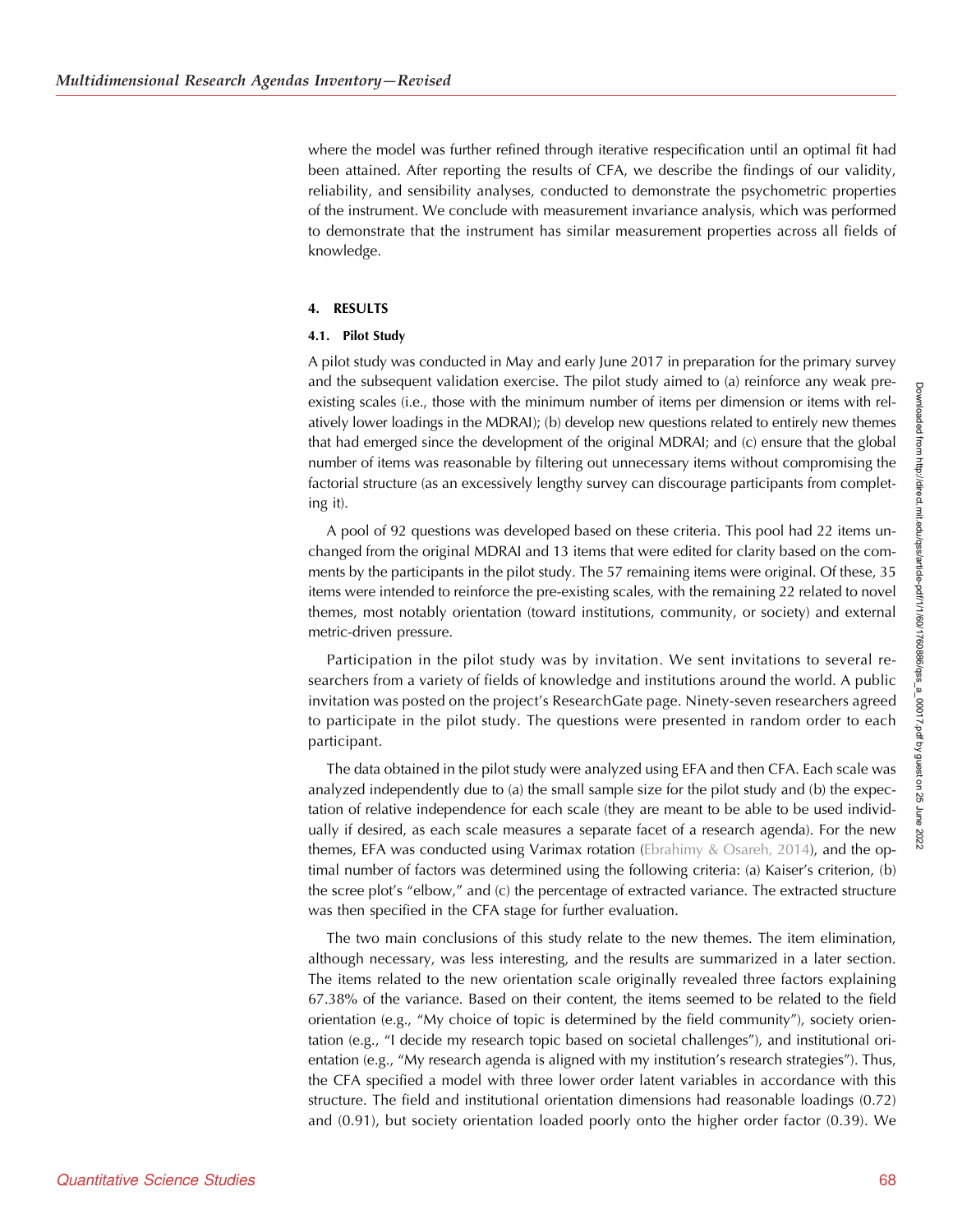interpreted this as indicative that a society orientation can sometimes be at odds with an academic orientation, or, in practical terms, that the society orientation factor might be independent of the other two orientation factors. We decided to reinforce the society orientation factor (which had only three items) with an additional three items and repeat the EFA for this factor in the main study. This generated two new subscales: one with the field and institutional orientation scales (which we termed Academia Driven), and a second with the society-related items (which we termed Society Driven). Our second conclusion concerns the metric-driven pressure scale, which identified two factors explaining 55.87% of the variance: one related to publication pressure and the other to evaluation metrics pressure. This subscale was tentatively termed Publish or Perish. The pilot study concluded with a preliminary version of the revised survey composed of 68 items, which was used in the main study as described below.

### 4.2. EFA

Before conducting the CFA, a new EFA was conducted on the new scales (Academia Driven, Society Driven, and Publish or Perish) using the training data set similar to the EFA in the pilot study, to obtain a tentative factorial structure for the CFA stage ([Bentler & Weeks, 1980\)](#page-23-0). Accordingly, three independent EFAs were conducted, one for each scale. Although we could have conducted a single EFA, we decided to use identical procedures to the pilot to ensure consistency and reflect the modular nature of the inventory.

The EFA for the Academia Driven subscale largely matched that observed during the pilot study, with two extracted factors explaining 69.43% of the variance. Semantic interpretation of the items loading onto each factor exhibited similar behavior to that previously observed, with a factor related to institutional orientation and another to field orientation. The Society Driven scale, with the reinforcement items added in the previous stage, showed that two factors explained 79.26% of the variance. Semantic analysis of the items suggested that one of the factors was related to society (e.g., "I decide my research topics based on societal challenges"), and another was related to interactions with nonacademics (e.g., "I choose my research topics based on my interaction with my nonacademic peers"). We tentatively named these two factors "Society" and "Nonacademic." Finally, in contrast with the observations from the pilot study, the Publish or Perish scale revealed that a single item explained 47.77% of the variance. Due to the previous findings and because the analysis scree plot suggested a possible twofactor solution, a forced two-factor extraction was attempted. However, this revealed significant cross-loadings on both factors from multiple items, thus confirming that the one-factor solution was optimal. As a result, we decided to use the one-factor solution in the CFA stage and re-evaluate the structure of this scale based on the findings. [Table 2](#page-10-0) summarizes the results of these analyses.

#### 4.3. Model Specification

From this section onwards, the holdout sample is used for the reported analysis. The initial specification strategy replicated the structure obtained during the CFA for the original version of the instrument for the changed scales ([Horta & Santos, 2016\)](#page-24-0) and replicated the structure obtained during the EFA stage (see the previous subsection) for the new scales ([Marôco, 2010\)](#page-24-0). This specification resulted in a model with an inadmissible solution due to a nonpositive definite covariance matrix. This is a difficult issue to address, as it does not have a clear cause or method of diagnosis. In the literature, this is attributed to small sample sizes, insufficient numbers of manifest variables for each latent variable, misspecification of the model, and multi-collinearity ([Hair et al., 2007](#page-24-0); [Kline, 2016](#page-24-0); [Marôco, 2010\)](#page-24-0). However, the issue needed to be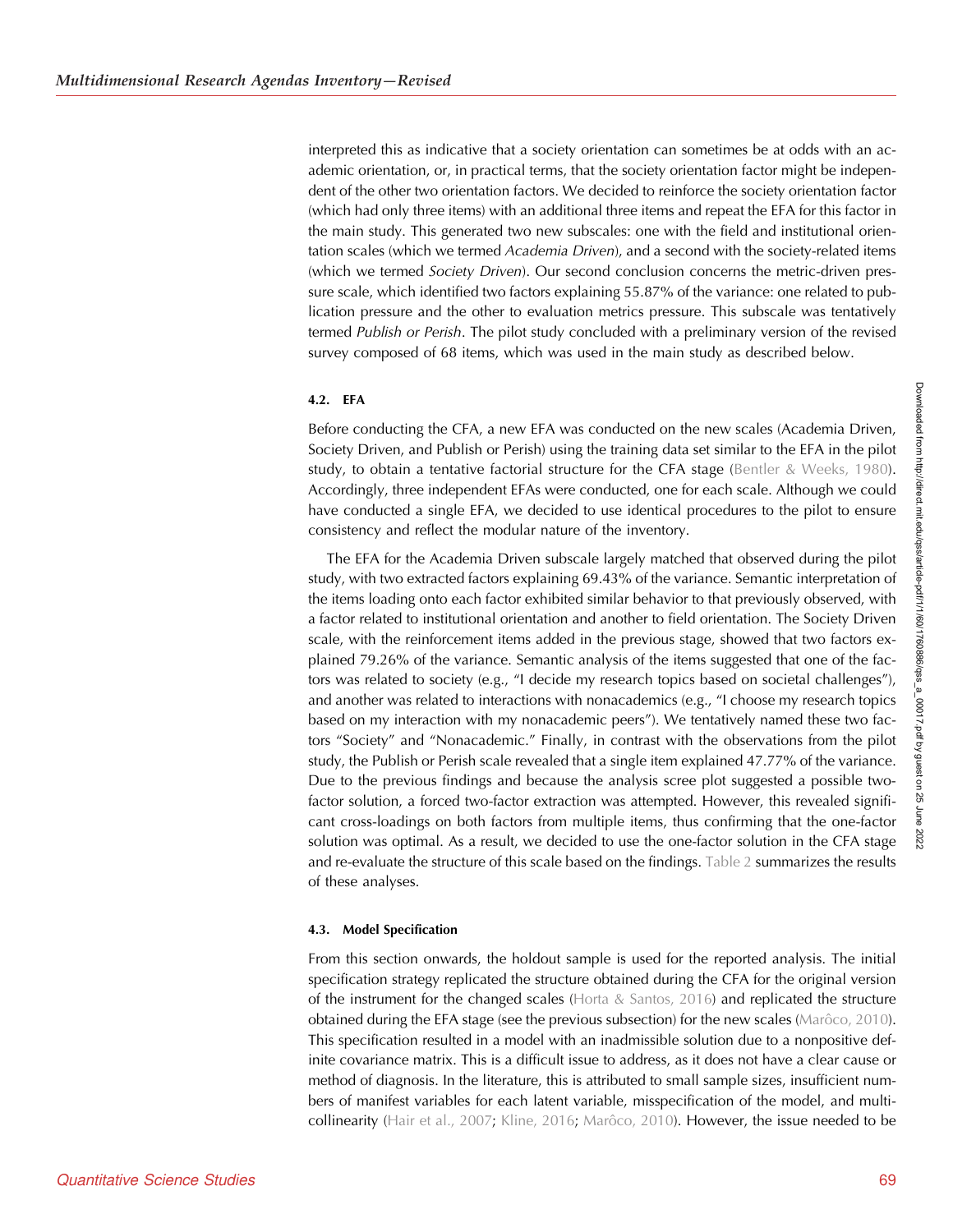<span id="page-10-0"></span>

|                                                                                                                                                        | Factor       |                |  |  |
|--------------------------------------------------------------------------------------------------------------------------------------------------------|--------------|----------------|--|--|
| Academia Driven scale                                                                                                                                  | 1            | $\overline{2}$ |  |  |
| My choice of topics is determined by my field community.                                                                                               | 0.1524       | 0.7478         |  |  |
| I adjust my research agenda based on my institution's demands.                                                                                         | 0.8478       | 0.1976         |  |  |
| My research agenda is aligned with my institution's research strategies.                                                                               | 0.7896       | 0.2072         |  |  |
| My institution defines my research agenda.                                                                                                             | 0.8356       | 0.2118         |  |  |
| I often decide my research agenda in collaboration with my<br>field community.                                                                         | 0.2106       | 0.8044         |  |  |
| My research agenda depends on the field community.                                                                                                     | 0.2388       | 0.8274         |  |  |
| Society Driven scale                                                                                                                                   | $\mathbf{1}$ | $\overline{2}$ |  |  |
| I decide my research topic based on societal challenges.                                                                                               | 0.8672       | 0.1960         |  |  |
| I choose my research topics based on my interactions with my<br>nonacademic peers.                                                                     | 0.2434       | 0.8212         |  |  |
| I consider my research topics myself, but this consideration often occurs<br>after I hear what my nonacademic peers have to say about these<br>topics. | 0.1378       | 0.8520         |  |  |
| Societal challenges drive my research choices.                                                                                                         | 0.8854       | 0.2534         |  |  |
| I often strive to engage in issues that address societal challenges.                                                                                   | 0.8716       | 0.2278         |  |  |
| I consider the opinions of my nonacademic peers when I choose my<br>research topics.                                                                   | 0.2876       | 0.8362         |  |  |
| Publish or Perish scale                                                                                                                                | $\mathbf{1}$ |                |  |  |
| I do not choose research topics that receive poor project evaluations.                                                                                 | 0.6538       |                |  |  |
| I often choose research topics that lead to many publications.                                                                                         | 0.6072       |                |  |  |
| Publish or perish defines my research agenda.                                                                                                          | 0.7016       |                |  |  |
| If research topics do not warrant the potential for many publications and<br>citations, I do not choose them.                                          | 0.7488       |                |  |  |
| My choice of research topics is aligned with expected research<br>evaluations.                                                                         | 0.7496       |                |  |  |
| My work is constrained by evaluation frameworks.                                                                                                       | 0.5924       |                |  |  |

# Table 2. Exploratory factor analysis for the new scales

Note: Standardized loadings from Varimax rotation are reported. Bolded values indicate the factor with the highest loading.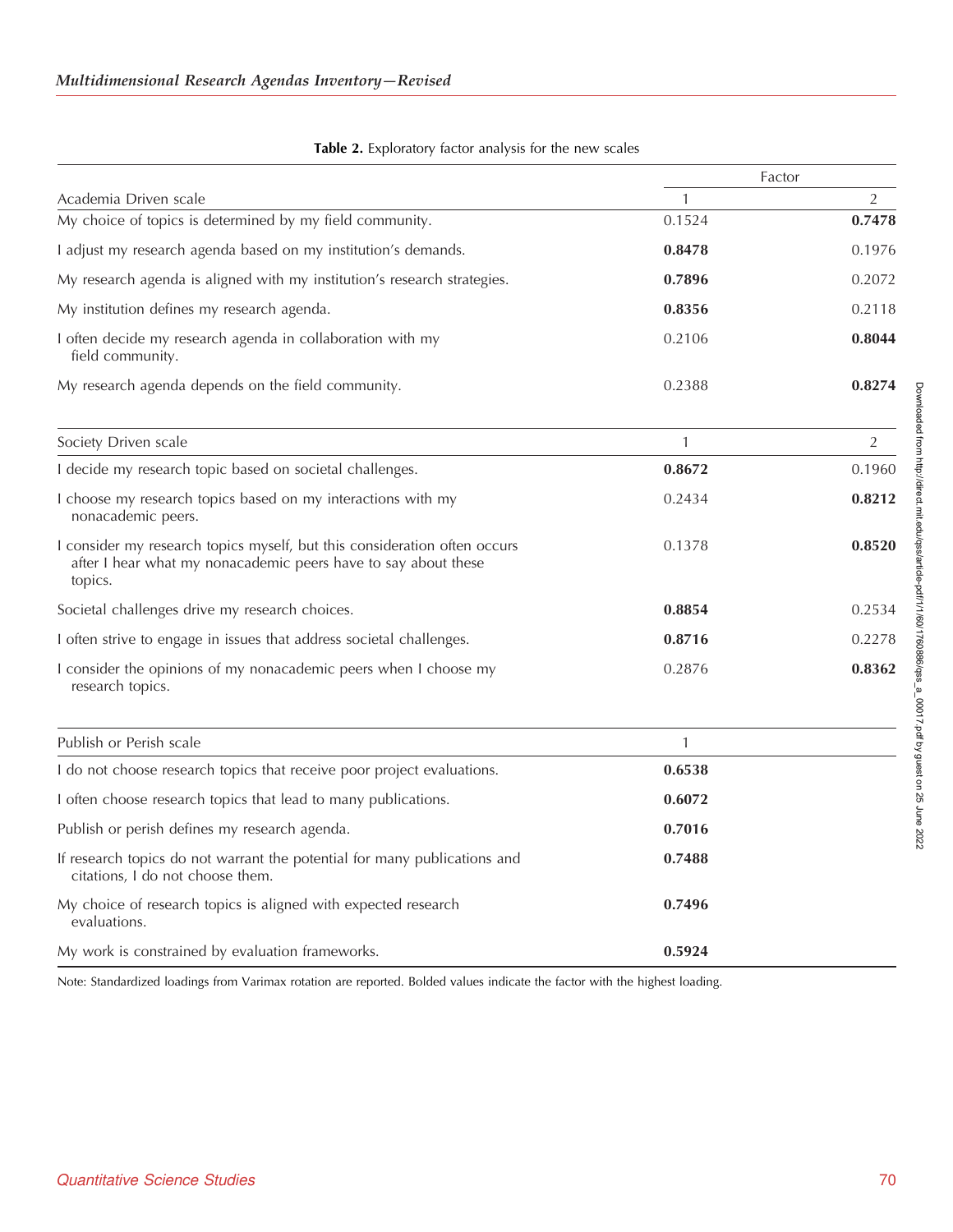resolved before proceeding with the analysis. As the sample for this exercise was not small and the recommended number of items per latent variable was met or exceeded in each case [\(Marôco, 2010](#page-24-0)), the only plausible remaining solutions were misspecification of the model or multicollinearity. As this was a CFA exercise, rather than path analysis, multicollinearity was somewhat expected and desirable (despite conceptual expectations of varying degrees of independence of some of the scales). Nevertheless, we speculated that there could be some degree of overlap leading to a misspecification issue. To diagnose this, we reran an EFA, but this time with the entire pool of items. The issue then became apparent. In the original validation exercise, some competing dimensions had loaded onto separate factors ([Horta & Santos, 2016\)](#page-24-0), but in this exercise, they exhibited different behaviors. Some of the items in the Conservative scale loaded onto the same factor as the Convergence scale, and some items for the Convergence scale loaded onto the Divergence scale, albeit with a negative loading, simultaneously exhibiting cross-loadings with the remaining items of the Convergence scale. This strongly suggests the redundancy of these scales, in the sense that Convergence/Divergence and Discovery/Conservative can be measured on a spectrum using a single scale rather than independent scales. As a result, it was decided to remove the Convergence and Conservative scales entirely and instead measure these concepts through the Divergence and Discovery scales (i.e., lower scores for Divergence translate to higher scores for Convergence characteristics). An additional issue emerged in the new Publish or Perish scale, which exhibited substantial cross-loadings across the board and thus was considered unviable for inclusion in the instrument. The removal of these scales addressed the issue and allowed an admissible solution to be estimated. An incidental benefit was that this further assisted the stated goal of reducing the number of items in the instrument.

The second step for specification was scanning for items with poor loadings (under 0.50), which indicate poor factorial validity [\(Kline, 2016](#page-24-0); [Marôco, 2010](#page-24-0)). The only such item was one of the new items in the Discovery scale ("I invest most of my time in research that I believe is at the forefront of knowledge"), with  $\lambda = 0.44$ . All of the other items were above the required threshold. This item was removed, and the model was re-estimated.

The third step involved removing redundant items, in line with the stated goal of reducing the number of items. The main candidate scales for item reduction were Mentor Influence, Tolerance of Low Funding, and Discovery, all with six items each. Observing the MIs, it was evident that there were substantial within-scale correlations between the error terms for the respective items, suggesting the redundancy of some of these items and providing grounds for their removal. Although there is no consensus on the optimal number of items for measuring a latent factor, similar analyses have been carried out with as few as two manifest variables ([Rammstedt & John, 2007](#page-25-0)). However, most scholars consider this to be the absolute minimum, with a recommended minimum of three [\(Hair et al., 2007](#page-24-0); [Marôco, 2010](#page-24-0)). We opted to reduce the number of items in these scales to four. We decided to remove the two worst performing items in each of the scales (due to either poor loadings or high cross-loadings). For the Tolerance of Low Funding scale, the two items removed were "I try not to worry about funding availability when I plan my research," with  $\lambda = 0.65$ , and "I think I can progress in my career doing research with limited funding," with  $\lambda = 0.58$ . For the Discovery scale, the items were "I have a preference for new research topics," with  $\lambda = 0.62$ , and "I prefer to work on topics that have a high degree of novelty," with  $\lambda = 0.77$ . Finally, for Mentor Influence, the removed items were "My PhD mentor's opinion carries much weight in my research choices," with  $\lambda =$ 0.71, and "My PhD mentor still often works alongside me," with  $\lambda = 0.69$ . In addition, one of the items on the Prestige subscale of the Scientific Ambition scale ("Standing out from the rest of my peers is one of my goals") performed somewhat worse than its peers, with  $\lambda = 0.68$ . As the Scientific Ambition scale was already measured by seven items (four for Prestige and three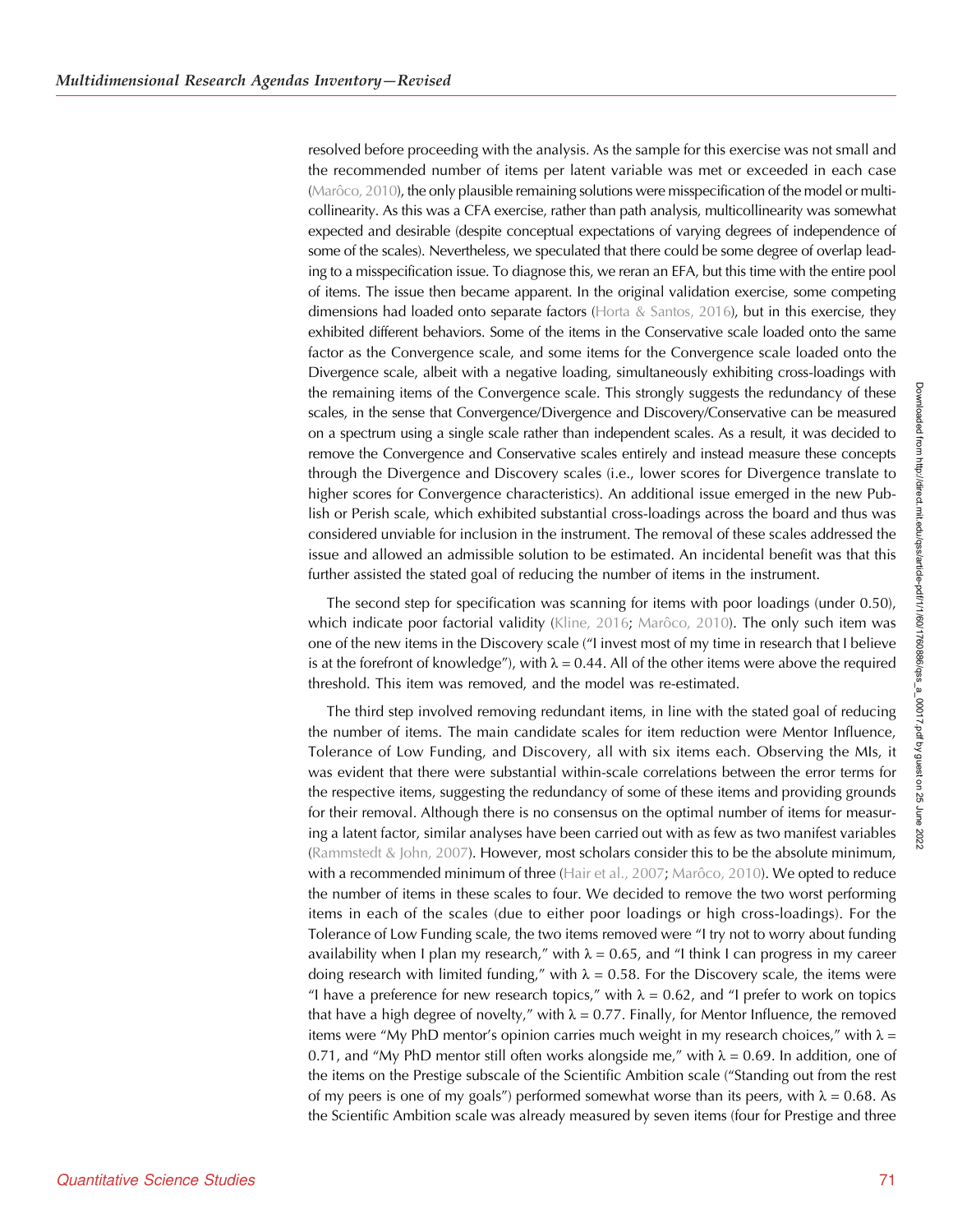for Drive to Publish), we decided to also remove this item. After this round of removals, the model was re-estimated.

The fourth and final step was evaluating the MIs. This was a daunting task, as MI values are based on the  $\chi^2$  statistic ([Whittaker, 2012\)](#page-25-0). As noted in the methods section, this statistic was substantially inflated by the sample size, which also caused the MIs to be inflated by proxy, resulting in the MIs flagging trivial model changes as highly significant. Specifically, the threshold value of 11, which corresponds to a Type I error probability of 0.001 ([Marôco, 2010\)](#page-24-0), applied to nearly all of the proposed changes. We opted to implement modifications following the usual convention of creating covariances between error terms loading onto the same factor ([Kline, 2016](#page-24-0); [Marôco, 2010\)](#page-24-0) and evaluate the effective fit gain through the AFIs. Other than the within-factor error disturbances, two items were removed due to substantial cross-loadings evident from very high MI values, both from the Academia Driven scale: "I often decide my research agenda in collaboration with my field community" and "My institution defines my research agenda." As the  $\chi^2$  statistic could not be used to gauge the quality of the model changes, we opted to evaluate improvements through the CFI instead. For each implemented MI change, the model was re-estimated and re-evaluated in an iterative manner until a CFI above 0.950 was reached. This level is considered the highest possible qualitative threshold for model fit using this index ([Hu & Bentler, 1999](#page-24-0)).

This multistage specification strategy yielded notable gains in model fit (MECVI<sub>initial</sub> = 1.941 versus MECVI $_{final}$  = 1.103), accomplished the goal of item reduction, and addressed all of the specification issues. The fit evaluation at each stage is summarized in Table 3.

## 4.4. CFA

Full information ML was used to estimate the final model. For this final iteration, the model was as significant as the various trajectories ( $p < 0.001$ ). Based on the fit evaluation, and using the common thresholds [\(Barrett, 2007](#page-23-0); [Hair et al., 2007;](#page-24-0) [Hooper, Coughlan, & Mullen, 2008](#page-24-0); [Kline, 2016;](#page-24-0) [Marôco, 2010](#page-24-0)), it was determined that the model fit could be qualitatively assessed as very good (GFI =  $0.950$ ; CFI =  $0.953$ ; PCFI =  $0.850$ ; RMSEA =  $0.037$ ). [Table 4](#page-13-0) indicates the factorial loadings for the final model, and [Figure 1](#page-15-0) provides a visual representation of the model. Finally, [Table 5](#page-16-0) provides item-level descriptive statistics, from which it can also be observed that all of the items follow univariate normality, following Kline'[s \(2016\)](#page-24-0) criteria for skewness and the kurtosis thresholds.

In addition to the factorial loadings, initial insights regarding the interplay of the various dimensions can be obtained by observing the correlations in [Figure 1.](#page-15-0) First, a moderately strong correlation can be observed between the Academia Driven and Society Driven scales

| <b>Table 3.</b> Model fit evaluation |            |       |             |              |              |  |  |  |
|--------------------------------------|------------|-------|-------------|--------------|--------------|--|--|--|
| Model                                | <b>GFI</b> | CFI   | <b>PCFI</b> | <b>RMSEA</b> | <b>MECVI</b> |  |  |  |
|                                      | 0.921      | 0.929 | 0.862       | 0.040        | 1.941        |  |  |  |
| $\mathbf{I}$                         | 0.924      | 0.932 | 0.863       | 0.040        | 1.841        |  |  |  |
| $\mathbf{III}$                       | 0.938      | 0.942 | 0.855       | 0.040        | 1.315        |  |  |  |
| IV                                   | 0.950      | 0.953 | 0.850       | 0.037        | 1.103        |  |  |  |

Notes: Model I: initial admissible model; Model II: model without items with poor loading; Model III: model without redundant items; Model IV: model with MI implementations.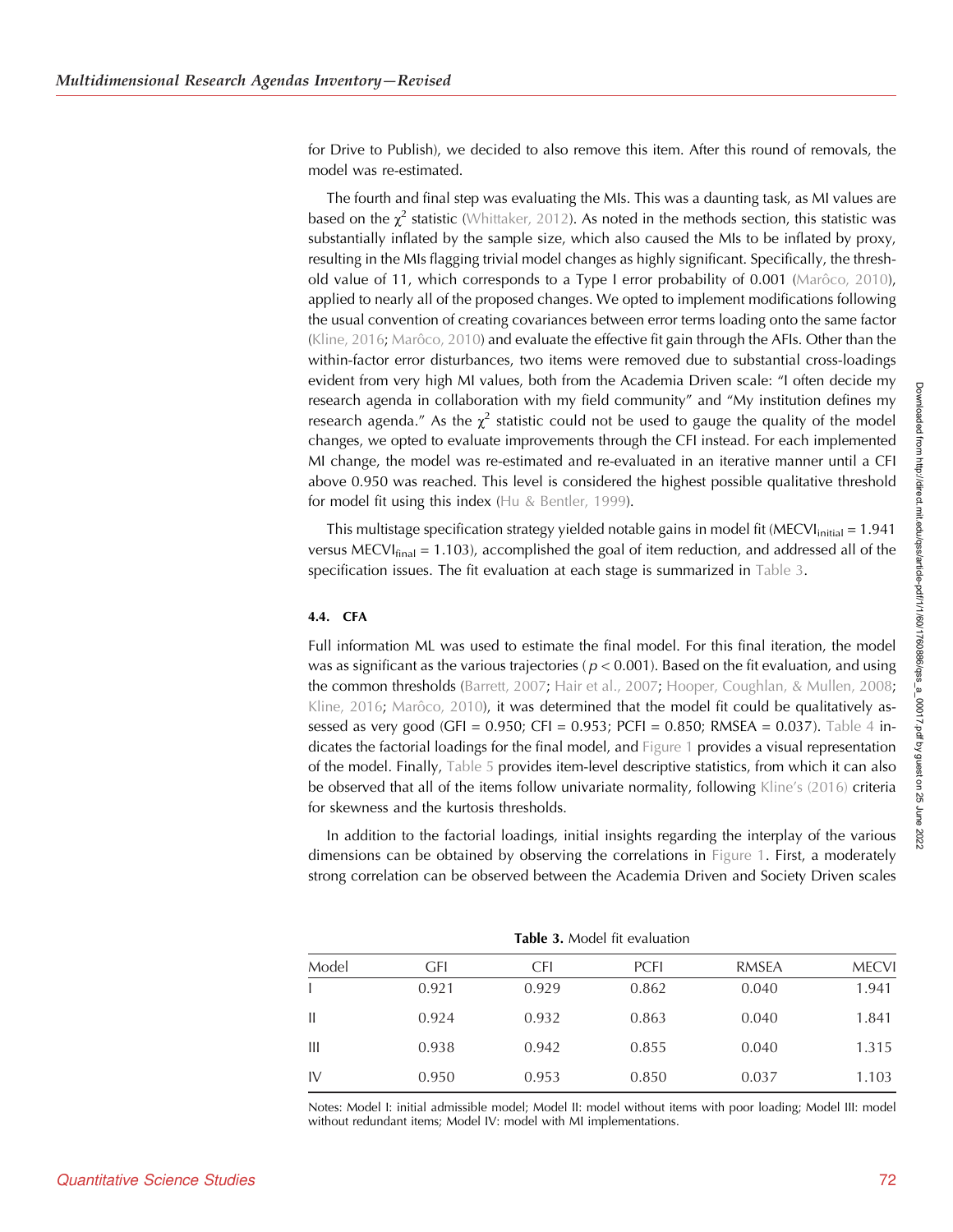<span id="page-13-0"></span>

| Code              | Item                                                                                                                                        | Loading |
|-------------------|---------------------------------------------------------------------------------------------------------------------------------------------|---------|
| A1                | I aim to one day be one of the most respected experts in my field.                                                                          | 0.802   |
| A2                | Being a highly regarded expert is one of my career goals.                                                                                   | 0.802   |
| A3                | I aim to be recognized by my peers.                                                                                                         | 0.704   |
| A5                | I feel the need to constantly publish new and interesting papers.                                                                           | 0.782   |
| Α6                | I am constantly striving to publish new papers.                                                                                             | 0.873   |
| A7                | I am driven to publish papers.                                                                                                              | 0.792   |
| DV <sub>1</sub>   | I look forward to diversifying into other fields.                                                                                           | 0.720   |
| DV <sub>2</sub>   | I would be interested in pursuing research in other fields.                                                                                 | 0.781   |
| DV4               | I would like to publish in different fields.                                                                                                | 0.737   |
| DV <sub>5</sub>   | I enjoy multidisciplinary research more than single-disciplinary research.                                                                  | 0.851   |
| DV <sub>6</sub>   | Multidisciplinary research is more interesting than single-disciplinary research.                                                           | 0.877   |
| DV <sub>8</sub>   | I prefer to work with multidisciplinary rather than single-disciplinary teams.                                                              | 0.874   |
| COL <sub>2</sub>  | My publications are enhanced by collaboration with other authors.                                                                           | 0.604   |
| COL4              | I often seek peers with whom I can collaborate on publications.                                                                             | 0.655   |
| COL5              | I enjoy conducting collaborative research with my peers.                                                                                    | 0.734   |
| COL7              | My peers often seek to collaborate with me in their publications.                                                                           | 0.741   |
| COL <sub>8</sub>  | I am often invited to collaborate with my peers.                                                                                            | 0.908   |
| COL12             | I am frequently invited to participate in research collaborations due to<br>my reputation.                                                  | 0.827   |
| M <sub>2</sub>    | Part of my work is largely due to my PhD mentor.                                                                                            | 0.787   |
| M3                | My research choices are highly influenced by my PhD mentor's opinion.                                                                       | 0.852   |
| M4                | My PhD mentor is responsible for a large part of my work.                                                                                   | 0.892   |
| M <sub>6</sub>    | My PhD mentor largely determines my research topics.                                                                                        | 0.931   |
| TTLF1             | Limited funding does not constrain my choice of topic.                                                                                      | 0.822   |
| TTLF <sub>2</sub> | Highly limited funding does not constrain my choice of topic.                                                                               | 0.865   |
| TTLF3             | The availability of research funding for a certain topic does not influence<br>my decision to conduct research on that topic.               | 0.696   |
| TTLF4             | I am not discouraged by the lack of funding on a certain topic.                                                                             | 0.616   |
| D <sub>2</sub>    | I would rather conduct revolutionary research with little chance of success<br>than replicate research with a high probability of success.  | 0.684   |
| D <sub>3</sub>    | I prefer "innovative" research to "safe" research, even when the odds of<br>success are much lower.                                         | 0.687   |
| D <sub>4</sub>    | I would rather engage in new research endeavors, even when success is<br>unlikely, than safe research that contributes little to the field. | 0.701   |

| Table 4. Factorial loadings for the MDRAI-R |  |
|---------------------------------------------|--|
|---------------------------------------------|--|

Downloaded from http://direct.mit.edu/qss/article-pdf/1/1/60/1760886/qss\_a\_00017.pdf by guest on 25 June 2022 Downloaded from http://direct.mit.edu/qss/article-pdf/1/1/60/1760886/qss\_a\_00017.pdf by guest on 25 June 2022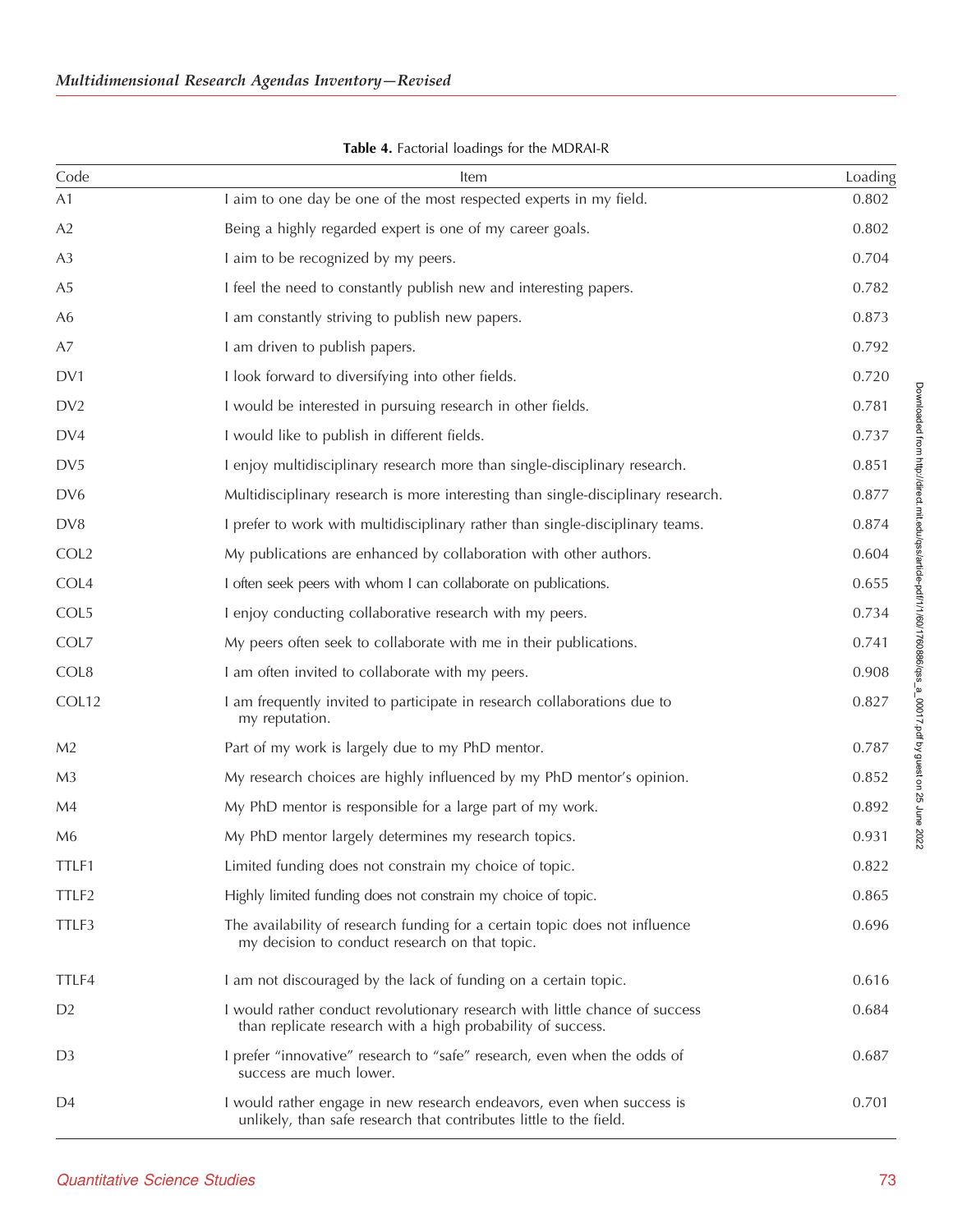|  | Table 4. (continued) |
|--|----------------------|
|--|----------------------|

| Code           | Item                                                                                                                                                | Loading |
|----------------|-----------------------------------------------------------------------------------------------------------------------------------------------------|---------|
| D <sub>9</sub> | I am driven by innovative research.                                                                                                                 | 0.678   |
| O <sub>1</sub> | My choice of topics is determined by my field community.                                                                                            | 0.600   |
| O <sub>9</sub> | I often decide my research agenda in collaboration with my field community.                                                                         | 0.803   |
| O <sub>6</sub> | I adjust my research agenda based on my institution's demands.                                                                                      | 0.759   |
| O <sub>7</sub> | My research agenda is aligned with my institution's research strategies.                                                                            | 0.733   |
| S <sub>1</sub> | I decide my research topic based on societal challenges.                                                                                            | 0.807   |
| S4             | Societal challenges drive my research choices.                                                                                                      | 0.904   |
| S <sub>5</sub> | I often strive to engage in issues that address societal challenges.                                                                                | 0.843   |
| S <sub>2</sub> | I choose my research topics based on my interactions with my<br>nonacademic peers.                                                                  | 0.769   |
| S <sub>3</sub> | I consider my research topics myself, but this consideration often occurs after<br>I hear what my nonacademic peers have to say about these topics. | 0.732   |
| S <sub>6</sub> | I consider the opinions of my nonacademic peers when I choose my<br>research topics.                                                                | 0.868   |

 $(r = 0.646)$ . A possible explanation is that institutions (and indeed the academy) currently place emphasis on society-focused research, causing them to be somewhat aligned, even if they are still independent (and, as mentioned in the pilot study section, sometimes at odds with each other). The Society Driven scale also exhibits a moderate correlation with Divergence  $(r =$ 0.508), which suggests either that the society-focused challenges are requiring more multidisciplinary approaches or that researchers who have a preference for diverging research are also more likely to engage in society-driven research. Divergence also exhibits a moderate correlation with Discovery  $(r = 0.503)$ , which is expected because these two agendas are core traits of the trailblazing doctrine that was identified in the previous iteration of the MDRAI ([Santos & Horta, 2018](#page-25-0)). Similarly, Collaboration exhibits moderate correlations with Scientific Ambition ( $r = 0.568$ ) and Divergence ( $r = 0.554$ ), and thus also resonates with the characteristics of the trailblazing doctrine. Several other correlations, which are not covered here but are relatively easy to interpret, can be identified, but they are not as strong. Overall, the observed correlational matrix can provide insights into how to use the MDRAI-R in future studies.

# 4.5. Validity, Reliability, and Sensitivity

Three types of validity were assessed in this study: factorial validity, convergent validity, and discriminant validity ([Hair et al., 2007](#page-24-0); [Marôco, 2010](#page-24-0)). James Gaskin's Stats Tool Package ([2016](#page-24-0)), specifically the Validity Master macro, was used for the assessment. This also reflects the same types of validity evaluated in the validation exercise for the first version of the MDRAI. Factorial validity can be attained when the standardized loadings for all items exceed the 0.50 threshold ([Marôco, 2010\)](#page-24-0). One of the steps in the previous section ensured that this criterion was met, so the model had factorial validity.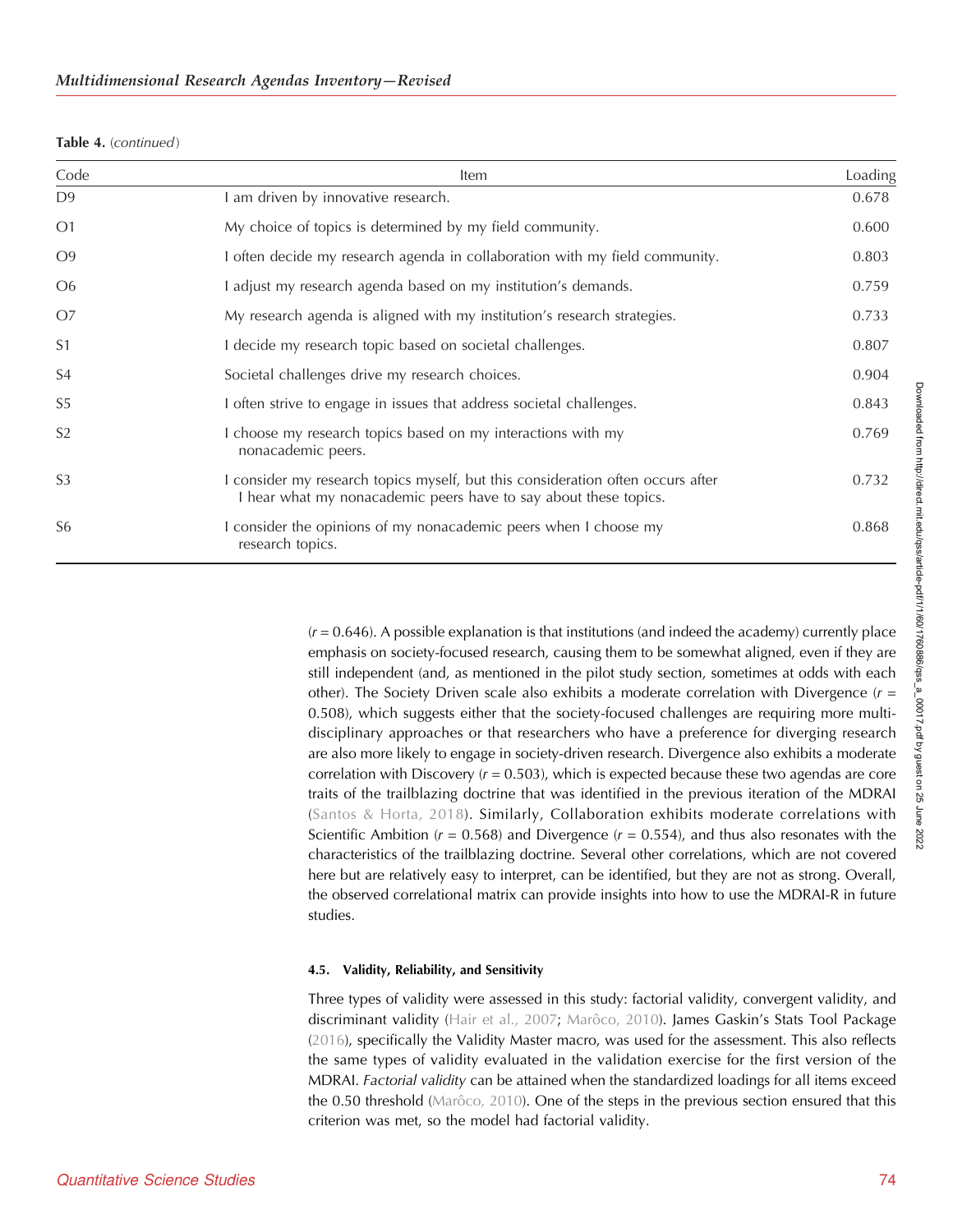<span id="page-15-0"></span>

Figure 1. CFA model for the MDRAI-R.

The second type, convergent validity, relates to high loadings from the manifest variables onto the latent variables and is evaluated through the average variance extracted (AVE; [Fornell](#page-24-0) [& Larcker, 1981](#page-24-0)). The AVE for a given factor is given by:

$$
\widehat{AVE}_{j} = \frac{\sum_{i=1}^{k} \lambda_{ij}^{2}}{\sum_{i=1}^{k} \lambda_{ij}^{2} + \sum_{i=1}^{k} \epsilon_{ij}}
$$

Based on this calculation, convergent validity is confirmed when the AVE exceeds the 0.50 threshold [\(Hair et al., 2007\)](#page-24-0). This was the case for all of the factors, with the exception of Discovery, with a slightly lower AVE of 0.473. Although this could conceivably have been increased by eliminating the lowest-loading item, a minor shift from the threshold is likely to be irrelevant at a practical level. Therefore, we argue that convergent validity was largely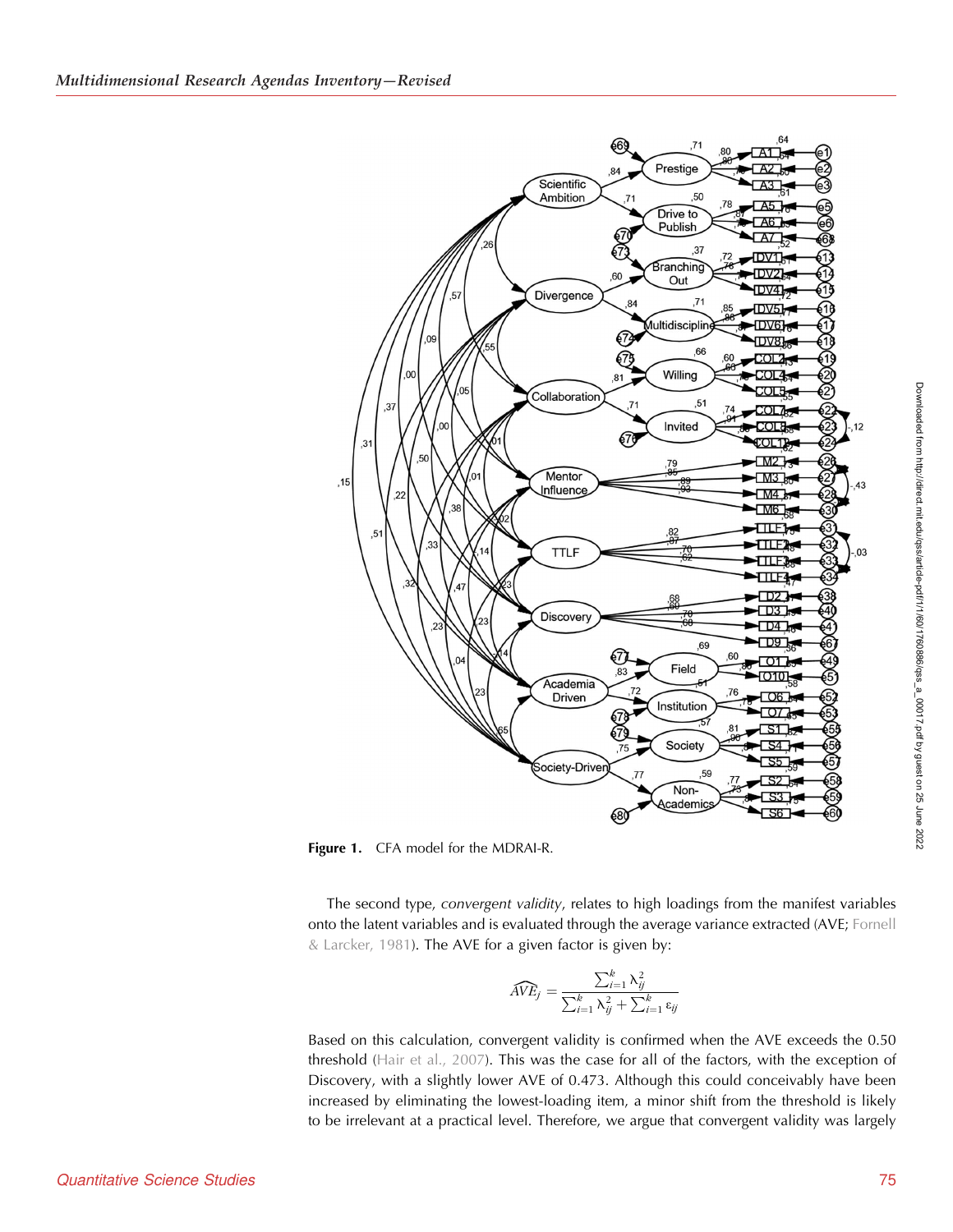<span id="page-16-0"></span>

| Code             | Item                                               | Mean  | Std Dev | Skewness | Kurtosis |
|------------------|----------------------------------------------------|-------|---------|----------|----------|
| A <sub>1</sub>   | I aim to one day be one of the most respected ()   | 4.858 | 1.380   | $-0.364$ | $-0.003$ |
| A2               | Being a highly regarded expert is one of my $()$   | 5.168 | 1.321   | $-0.615$ | 0.343    |
| A3               | I aim to be recognized by my peers.                | 5.135 | 1.142   | $-0.559$ | 0.993    |
| A <sub>5</sub>   | I feel the need to constantly publish new ()       | 5.046 | 1.243   | $-0.553$ | 0.448    |
| A6               | I am constantly striving to publish new papers.    | 5.009 | 1.237   | $-0.473$ | 0.373    |
| A7               | I am driven to publish papers.                     | 5.033 | 1.265   | $-0.595$ | 0.621    |
| DV1              | I look forward to diversifying into other fields.  | 4.987 | 1.286   | $-0.515$ | 0.272    |
| DV <sub>2</sub>  | I would be interested in pursuing research ()      | 4.818 | 1.205   | $-0.498$ | 0.553    |
| DV4              | I would like to publish in different fields.       | 4.769 | 1.166   | $-0.431$ | 0.546    |
| DV <sub>5</sub>  | I enjoy multidisciplinary research more than ()    | 5.305 | 1.227   | $-0.498$ | 0.151    |
| DV <sub>6</sub>  | Multidisciplinary research is more interesting ()  | 5.297 | 1.209   | $-0.513$ | 0.364    |
| DV8              | I prefer to work with multidisciplinary rather ()  | 5.136 | 1.238   | $-0.431$ | 0.194    |
| COL <sub>2</sub> | My publications are enhanced by collaboration ()   | 5.885 | 1.179   | $-1.257$ | 2.062    |
| COL4             | I often seek peers with whom I can collaborate ()  | 4.919 | 1.275   | $-0.484$ | 0.244    |
| COL5             | I enjoy conducting collaborative research with ()  | 5.572 | 0.990   | $-0.503$ | 1.093    |
| COL7             | My peers often seek to collaborate with me in ()   | 4.832 | 1.143   | $-0.391$ | 0.535    |
| COL <sub>8</sub> | I am often invited to collaborate with my peers.   | 4.901 | 1.126   | $-0.445$ | 0.734    |
| COL12            | I am frequently invited to participate in ()       | 4.777 | 1.200   | $-0.394$ | 0.409    |
| M <sub>2</sub>   | Part of my work is largely due to my PhD mentor.   | 3.403 | 1.678   | 0.166    | $-0.829$ |
| M <sub>3</sub>   | My research choices are highly influenced by ()    | 3.063 | 1.567   | 0.355    | $-0.537$ |
| M4               | My PhD mentor is responsible for a large part $()$ | 2.776 | 1.543   | 0.554    | $-0.323$ |
| M <sub>6</sub>   | My PhD mentor largely determines my ()             | 2.645 | 1.504   | 0.607    | $-0.205$ |
| TTLF1            | Limited funding does not constrain my choice ()    | 4.119 | 1.761   | $-0.016$ | $-0.986$ |
| TTLF2            | Highly limited funding does not constrain my ()    | 4.033 | 1.660   | $-0.005$ | $-0.856$ |
| TTLF3            | The availability of research funding for ()        | 4.214 | 1.499   | $-0.022$ | $-0.644$ |
| TTLF4            | I am not discouraged by the lack of funding on ()  | 4.475 | 1.449   | $-0.327$ | $-0.356$ |
| D <sub>2</sub>   | I would rather conduct revolutionary research ()   | 4.812 | 1.273   | $-0.112$ | $-0.271$ |
| D <sub>3</sub>   | I prefer "innovative" research to "safe" ()        | 5.101 | 1.223   | $-0.379$ | 0.008    |
| D <sub>4</sub>   | I would rather engage in new research ()           | 4.937 | 1.167   | $-0.249$ | 0.158    |
| D <sub>9</sub>   | I am driven by innovative research.                | 5.237 | 1.025   | $-0.260$ | 0.542    |
| O1               | My choice of topics is determined by my field ()   | 4.220 | 1.414   | $-0.229$ | $-0.368$ |

Table 5. Item-level descriptive statistics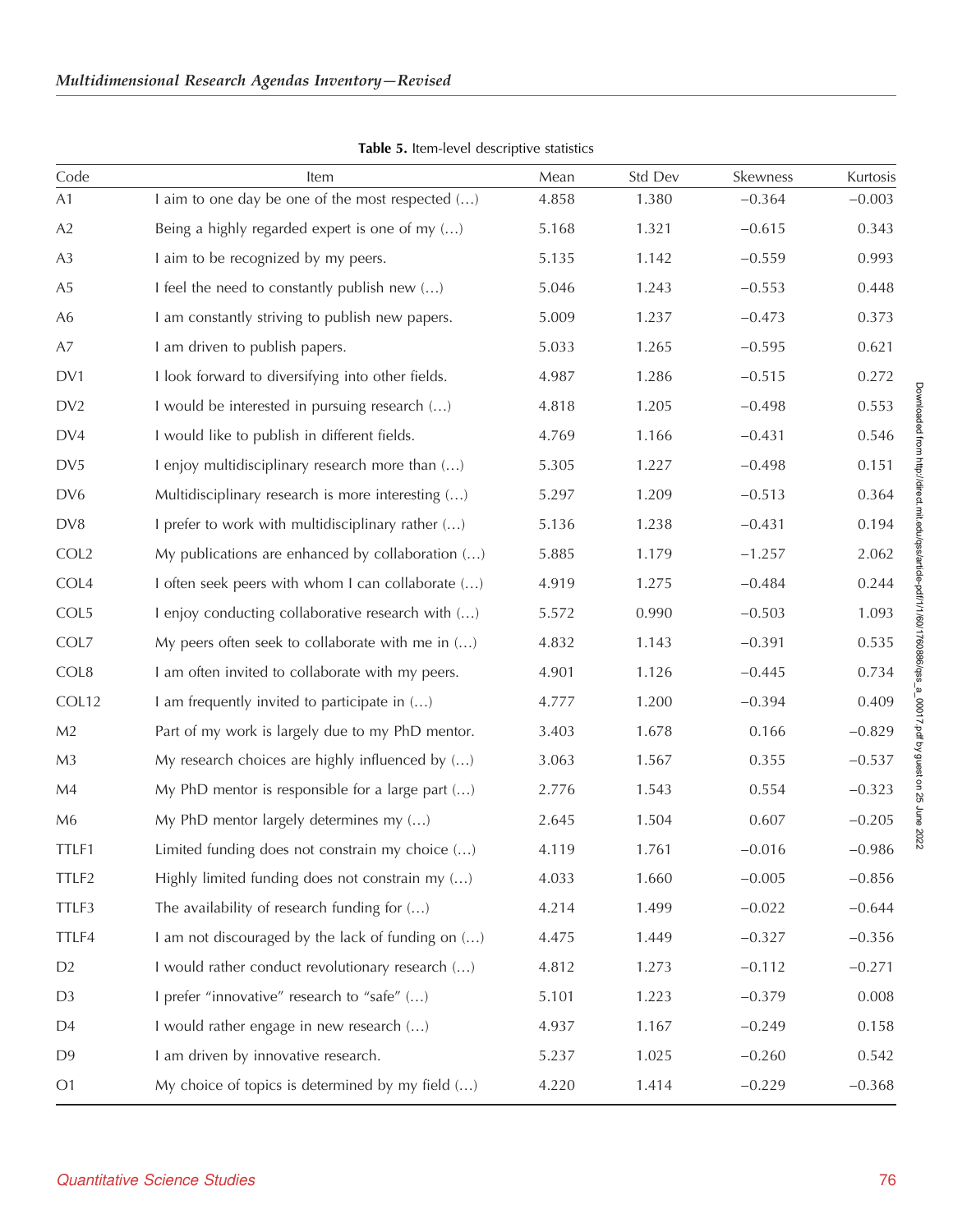| Code           | Item                                             | Mean  | Std Dev | Skewness | Kurtosis |
|----------------|--------------------------------------------------|-------|---------|----------|----------|
| O <sub>9</sub> | I often decide my research agenda in ()          | 4.271 | 1.271   | $-0.384$ | 0.050    |
| O6             | adjust my research agenda based on my ()         | 3.789 | 1.525   | $-0.062$ | $-0.696$ |
| O <sub>7</sub> | My research agenda is aligned with my $()$       | 4.253 | 1.393   | $-0.364$ | $-0.135$ |
| S <sub>1</sub> | I decide my research topic based on societal ()  | 4.545 | 1.509   | $-0.431$ | $-0.297$ |
| S <sub>4</sub> | Societal challenges drive my research choices.   | 4.452 | 1.453   | $-0.454$ | $-0.173$ |
| S <sub>5</sub> | often strive to engage in issues that address () | 4.564 | 1.404   | $-0.442$ | $-0.033$ |
| S <sub>2</sub> | I choose my research topics based on my ()       | 3.623 | 1.422   | 0.030    | $-0.444$ |
| S <sub>3</sub> | I consider my research topics myself, but ()     | 3.644 | 1.412   | $-0.026$ | $-0.483$ |
| S <sub>6</sub> | consider the opinions of my nonacademic ()       | 3.754 | 1.426   | $-0.162$ | $-0.502$ |

#### Table 5. (continued)

demonstrated, although the abovementioned issue must be taken into consideration when using the Discovery scale. We proceeded by evaluating the discriminant validity, which reflects the degree of extra-factorial correlation. Discriminant validity is demonstrated when the square root of the AVE for a given pair of factors  $i$  and  $j$  is equal to or greater than the correlations between those two factors. Furthermore, the AVE must be equal to or greater than both the maximum shared variance (MSV) and the average shared variance (ASV; [Fornell & Larcker, 1981;](#page-24-0) [Hair](#page-24-0) [et al., 2007](#page-24-0); [Marôco, 2010](#page-24-0)). All of the factors met this criterion, demonstrating the discriminant validity of the instrument.

Following the validity evaluation, we proceeded with the analysis of *reliability*, which is a measure of consistency [\(Marôco, 2010\)](#page-24-0). This was done using the composite reliability (CR) ([Fornell & Larcker, 1981](#page-24-0)), which for a given factor  $j$  with  $k$  items is given by

$$
\widehat{CR_j} = \frac{\left(\sum_{i=1}^k \lambda_{ij}\right)^2}{\left(\sum_{i=1}^k \lambda_{ij}\right)^2 + \sum_{i=1}^k \varepsilon_{ij}}
$$

The proposed threshold of 0.7 is considered to indicate scale reliability [\(Hair et al., 2007\)](#page-24-0). All of the factors exceeded the required threshold, with the exception of Divergence ( $CR = 0.695$ ). However, as before, a millesimal difference is likely to be trivial. Despite this slight deviation, the instrument can be considered reliable. [Table 6](#page-18-0) summarizes the validity and reliability findings and the correlations between the factors.

The final factor is sensitivity, which refers to the capability of an instrument to differentiate between two individual items. This is demonstrated when all of the individual items have a reasonably normal distribution [\(Marôco, 2010\)](#page-24-0). Items are considered to have a reasonable approximation to the normal distribution when their skewness and kurtosis are under the absolute value of 3 [\(Kline, 2016\)](#page-24-0). All of the items were below this threshold for both parameters, thus demonstrating the sensitivity of the instrument and completing the validation exercise.

#### 4.6. Measurement Invariance

In this step, the goal was to assess and eventually demonstrate measurement invariance across the major fields of knowledge. The fields of knowledge were the exact and natural sciences,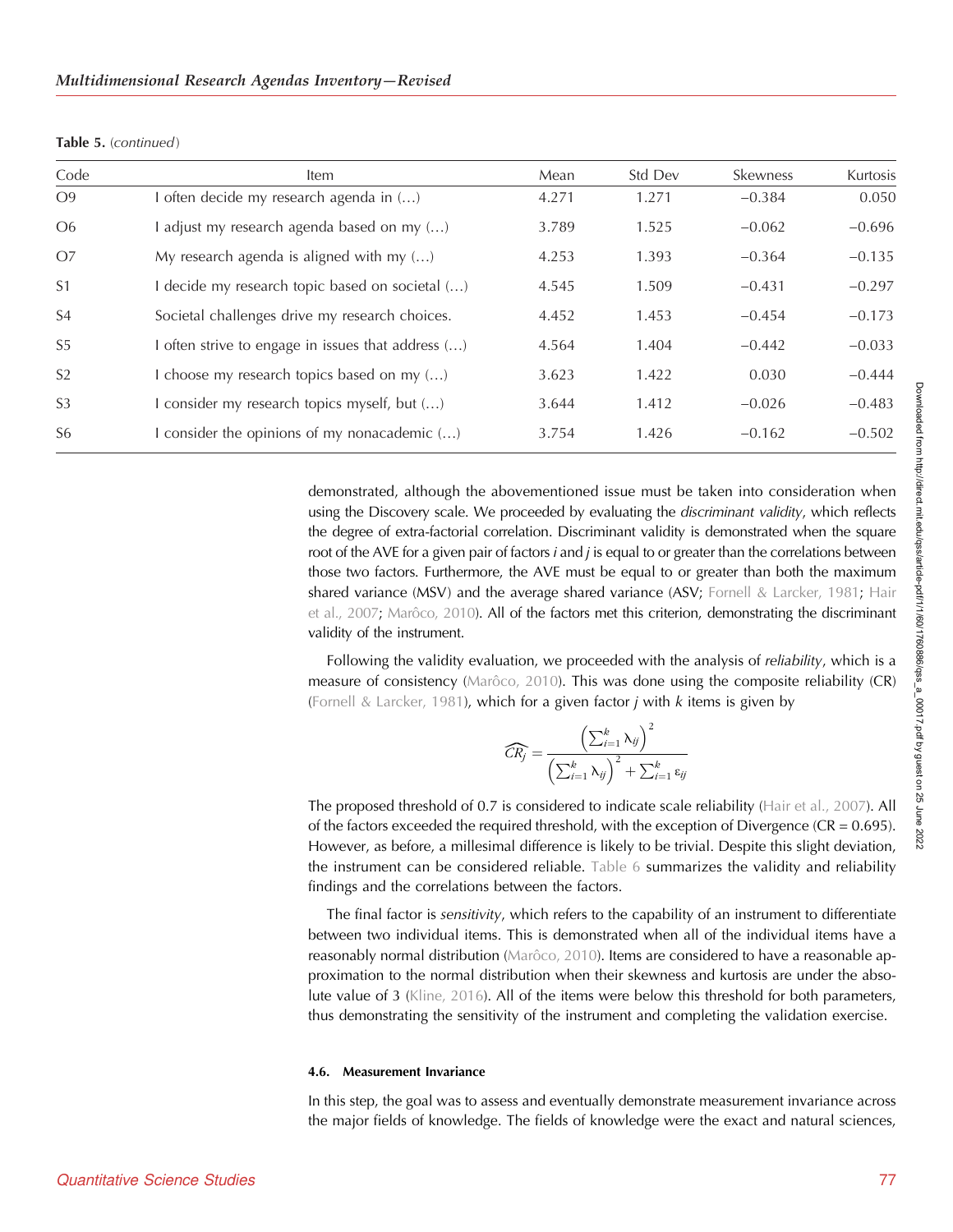<span id="page-18-0"></span>

|             |       |            |            |            |          | Correlations |       |             |             |          |       |       |
|-------------|-------|------------|------------|------------|----------|--------------|-------|-------------|-------------|----------|-------|-------|
|             | CR    | <b>AVE</b> | <b>MSV</b> | <b>ASV</b> | Ambi     | Acad         | Soci  | <b>Disc</b> | <b>TTLF</b> | Ment     | Coll  | Dive  |
| Ambition    | 0.751 | 0.604      | 0.323      | 0.094      | 0.777    |              |       |             |             |          |       |       |
| Academia    | 0.750 | 0.601      | 0.417      | 0.138      | 0.314    | 0.775        |       |             |             |          |       |       |
| Society     | 0.732 | 0.577      | 0.417      | 0.130      | 0.152    | 0.646        | 0.760 |             |             |          |       |       |
| Discovery   | 0.782 | 0.473      | 0.253      | 0.097      | 0.370    | $-0.139$     | 0.234 | 0.688       |             |          |       |       |
| <b>TTLF</b> | 0.840 | 0.572      | 0.052      | 0.015      | $-0.004$ | $-0.229$     | 0.037 | 0.228       | 0.756       |          |       |       |
| Mentor      | 0.924 | 0.752      | 0.222      | 0.043      | 0.094    | 0.471        | 0.227 | $-0.136$    | $-0.024$    | 0.867    |       |       |
| Collab      | 0.738 | 0.586      | 0.323      | 0.141      | 0.568    | 0.331        | 0.323 | 0.381       | 0.013       | $-0.010$ | 0.766 |       |
| Divergence  | 0.695 | 0.539      | 0.307      | 0.134      | 0.257    | 0.219        | 0.508 | 0.503       | $-0.003$    | 0.052    | 0.554 | 0.734 |

Table 6. Validity and reliability evaluation

Note: the diagonal of the correlation matrix indicates the square root of the AVE.

health and medical sciences, engineering and technology, social sciences, and humanities. Measurement invariance indicates that the operationalization of a construct has the same meaning in different contexts [\(Meade & Lautenschlager, 2004\)](#page-24-0). In other words, its metric is universal wherever invariance is tested. To achieve this, we used a multigroup analysis following the procedure outlined by [Marôco \(2010\)](#page-24-0) and [Kline \(2016\)](#page-24-0), which involves comparing the unconstrained model with progressively more constrained models. Typically, this is done using  $\chi^2$  tests for difference. However, as noted in the literature and observed in our own data set, this statistic becomes unreliable with larger samples, as all trivial differences are deemed to be significant [\(Chen, 2007;](#page-23-0) [Cheung & Rensvold, 2002;](#page-23-0) [Kline, 2016;](#page-24-0) [Meade, Johnson, &](#page-24-0) [Braddy, 2008;](#page-24-0) [Putnick & Bornstein, 2016](#page-25-0)). Scholars have proposed using AFI in these scenar-ios instead [\(Putnick & Bornstein, 2016](#page-25-0)). [Cheung and Rensvold \(2002\)](#page-23-0) propose that a CFI change of less than 0.01 indicates measurement invariance. Thus, we estimated the multigroup analysis for fields of knowledge using progressive levels of constraints, based on the hypotheses for testing measurement invariance proposed by [Cheung and Rensvold \(2002\)](#page-23-0) and following the guidelines recommended by [Milfont and Fischer \(2010\).](#page-24-0)

We began by testing hypothesis  $H_{\lambda}$ . Metric invariance was demonstrated for the first model, with a ΔCFI of 0.000 (Model II), indicating that the constructs manifest identically across fields of knowledge [\(Cheung & Rensvold, 2002\)](#page-23-0). For the next hypothesis,  $H_{\Delta \Theta(\delta)}$  residual variances and covariances were also demonstrated, with a ΔCFI of 0.002 (Model III), indicating that the internal consistency is identical across the fields of knowledge ([Cheung & Rensvold, 2002\)](#page-23-0). The threshold for hypothesis  $H_{\Lambda,\nu}$ , scalar invariance, was not met, with a  $\Delta$ CFI of 0.012 (Model IV). Following the guidelines in the literature for best practice in testing measurement invariance, we then tested for partial scalar invariance [\(Byrne, Shavelson, & Muthén, 1989](#page-23-0); [Cheung & Rensvold, 2002](#page-23-0); [Milfont & Fischer, 2010](#page-24-0)). This required us to determine which intercepts varied to the greatest degree across the fields of knowledge. Due to the large number of intercepts and groups, a more efficient method than simple visual inspection of the intercept matrix was required. We computed the square root of the sum of the squared differences for each pair of intercepts to identify which intercepts had the largest cross-field of knowledge discrepancies. These intercepts lay in two scales: Tolerance of Low Funding and the new Society Driven scale. This finding can be explained as follows. For Tolerance of Low Funding, it could relate to the widely varying availability of funding across the fields of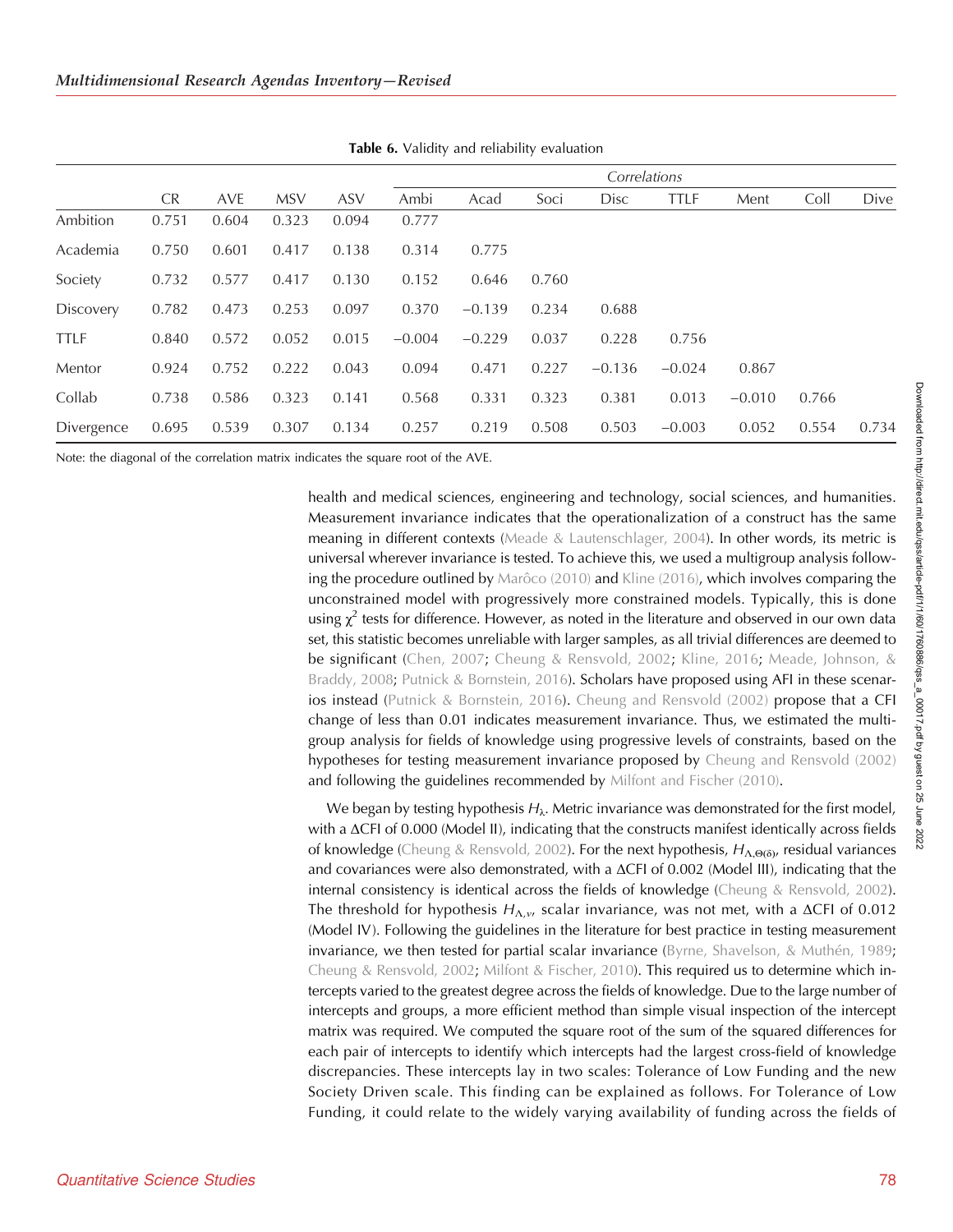<span id="page-19-0"></span>

| Model          | <b>Hypothesis</b>                                    | Constraints            | Level     | <b>CFI</b> | $\Delta$ CFI |
|----------------|------------------------------------------------------|------------------------|-----------|------------|--------------|
|                |                                                      | Unconstrained          |           | 0.946      |              |
| $\mathbf{II}$  | $H_{\lambda}$                                        | Factor loadings        | Metric    | 0.946      | 0.000        |
| $\mathbf{III}$ | $H_{\Lambda,\Theta(\delta)}$                         | Residuals (co)variance | Metric    | 0.944      | 0.002        |
| IV             | $H_{\Lambda,v}$                                      | Intercepts             | Scalar    | 0.932      | 0.012        |
| $\vee$         | $H_{\Lambda,v}$                                      | Intercepts (partial)   | Scalar    | 0.938      | 0.008        |
| VI             | $H_{\Lambda,\Theta(jj)}$ / $H_{\Lambda,\Theta(jj')}$ | Construct (co)variance | Construct | 0.935      | 0.011        |
| VII            | $H_{\Lambda,\nu,\kappa}$                             | Latent means           | Construct | 0.935      | 0.003        |

Notes: ΔCFI is calculated with reference to less constrained models using the guidelines in [Cheung and Rensvold \(2002\)](#page-23-0). Although [Cheung and Rensvold \(2002\)](#page-23-0) indicate equivalence of construct variance and equivalence of construct covariance as separate hypotheses, they were merged for this exercise. This is a technical limitation, as the AMOS software package bundles these two constraints together.

|                      | N&A          |       |                                                                                                            | E&T       |                                                                                                            | M&H   | SS                                                                                                         |                 | H     |       |
|----------------------|--------------|-------|------------------------------------------------------------------------------------------------------------|-----------|------------------------------------------------------------------------------------------------------------|-------|------------------------------------------------------------------------------------------------------------|-----------------|-------|-------|
| Factor               | $\mathsf{M}$ | SD    | $\mathsf{M}% _{T}=\mathsf{M}_{T}\!\left( a,b\right) ,\ \mathsf{M}_{T}=\mathsf{M}_{T}\!\left( a,b\right) ,$ | <b>SD</b> | $\mathsf{M}% _{T}=\mathsf{M}_{T}\!\left( a,b\right) ,\ \mathsf{M}_{T}=\mathsf{M}_{T}\!\left( a,b\right) ,$ | SD    | $\mathsf{M}% _{T}=\mathsf{M}_{T}\!\left( a,b\right) ,\ \mathsf{M}_{T}=\mathsf{M}_{T}\!\left( a,b\right) ,$ | SD <sub>1</sub> | M     | SD    |
| Scientific Ambition  | 5.017        | 0.945 | 5.007                                                                                                      | 0.953     | 5.068                                                                                                      | 0.916 | 5.071                                                                                                      | 0.993           | 5.054 | 0.956 |
| Prestige             | 5.001        | 1.107 | 5.084                                                                                                      | 1.078     | 5.103                                                                                                      | 1.053 | 5.029                                                                                                      | 1.126           | 5.100 | 1.139 |
| Drive to Publish     | 5.033        | 1.085 | 4.929                                                                                                      | 1.110     | 5.033                                                                                                      | 1.066 | 5.112                                                                                                      | 1.129           | 5.008 | 1.120 |
| Divergence           | 5.002        | 0.934 | 5.195                                                                                                      | 0.858     | 5.060                                                                                                      | 0.849 | 4.971                                                                                                      | 0.959           | 5.054 | 0.958 |
| <b>Branching Out</b> | 4.858        | 1.010 | 5.025                                                                                                      | 0.959     | 4.730                                                                                                      | 1.026 | 4.834                                                                                                      | 1.062           | 4.953 | 1.046 |
| Multidisciplinarity  | 5.147        | 1.163 | 5.365                                                                                                      | 1.050     | 5.391                                                                                                      | 1.043 | 5.108                                                                                                      | 1.169           | 5.155 | 1.167 |
| Collaboration        | 5.133        | 0.824 | 5.040                                                                                                      | 0.768     | 5.289                                                                                                      | 0.779 | 5.144                                                                                                      | 0.868           | 4.861 | 1.043 |
| Willing to Collab.   | 5.432        | 0.913 | 5.369                                                                                                      | 0.851     | 5.593                                                                                                      | 0.848 | 5.470                                                                                                      | 0.964           | 5.083 | 1.173 |
| Invited to Collab.   | 4.833        | 1.012 | 4.711                                                                                                      | 0.963     | 4.985                                                                                                      | 0.960 | 4.818                                                                                                      | 1.091           | 4.638 | 1.167 |
| Mentor Influence     | 2.847        | 1.373 | 3.134                                                                                                      | 1.420     | 3.085                                                                                                      | 1.384 | 2.879                                                                                                      | 1.439           | 2.701 | 1.411 |
| <b>TTLF</b>          | 4.138        | 1.302 | 4.185                                                                                                      | 1.255     | 3.975                                                                                                      | 1.278 | 4.501                                                                                                      | 1.361           | 4.752 | 1.343 |
| Discovery            | 5.010        | 0.927 | 5.080                                                                                                      | 0.864     | 4.971                                                                                                      | 0.894 | 5.026                                                                                                      | 0.952           | 5.113 | 0.934 |
| Academia Driven      | 3.970        | 1.052 | 4.193                                                                                                      | 0.966     | 4.226                                                                                                      | 0.970 | 3.892                                                                                                      | 1.039           | 3.702 | 1.117 |
| Field                | 3.982        | 1.163 | 4.199                                                                                                      | 1.088     | 4.269                                                                                                      | 1.116 | 3.963                                                                                                      | 1.171           | 3.819 | 1.270 |
| Institution          | 3.959        | 1.326 | 4.186                                                                                                      | 1.234     | 4.184                                                                                                      | 1.224 | 3.822                                                                                                      | 1.304           | 3.585 | 1.349 |
| Society Driven       | 3.658        | 1.187 | 4.204                                                                                                      | 0.975     | 4.208                                                                                                      | 0.989 | 4.373                                                                                                      | 1.063           | 4.170 | 1.125 |
| Society              | 4.021        | 1.421 | 4.532                                                                                                      | 1.192     | 4.639                                                                                                      | 1.197 | 4.939                                                                                                      | 1.221           | 4.631 | 1.389 |
| Nonacademics         | 3.296        | 1.244 | 3.876                                                                                                      | 1.149     | 3.777                                                                                                      | 1.165 | 3.807                                                                                                      | 1.260           | 3.709 | 1.206 |

Table 8. Descriptive statistics for all factors and subfactors across fields of science

Notes: N&A—Natural and Agricultural Sciences; E&T—Engineering and Technology; M&H—Medical and Health sciences; SS—Social Sciences; H—Humanities.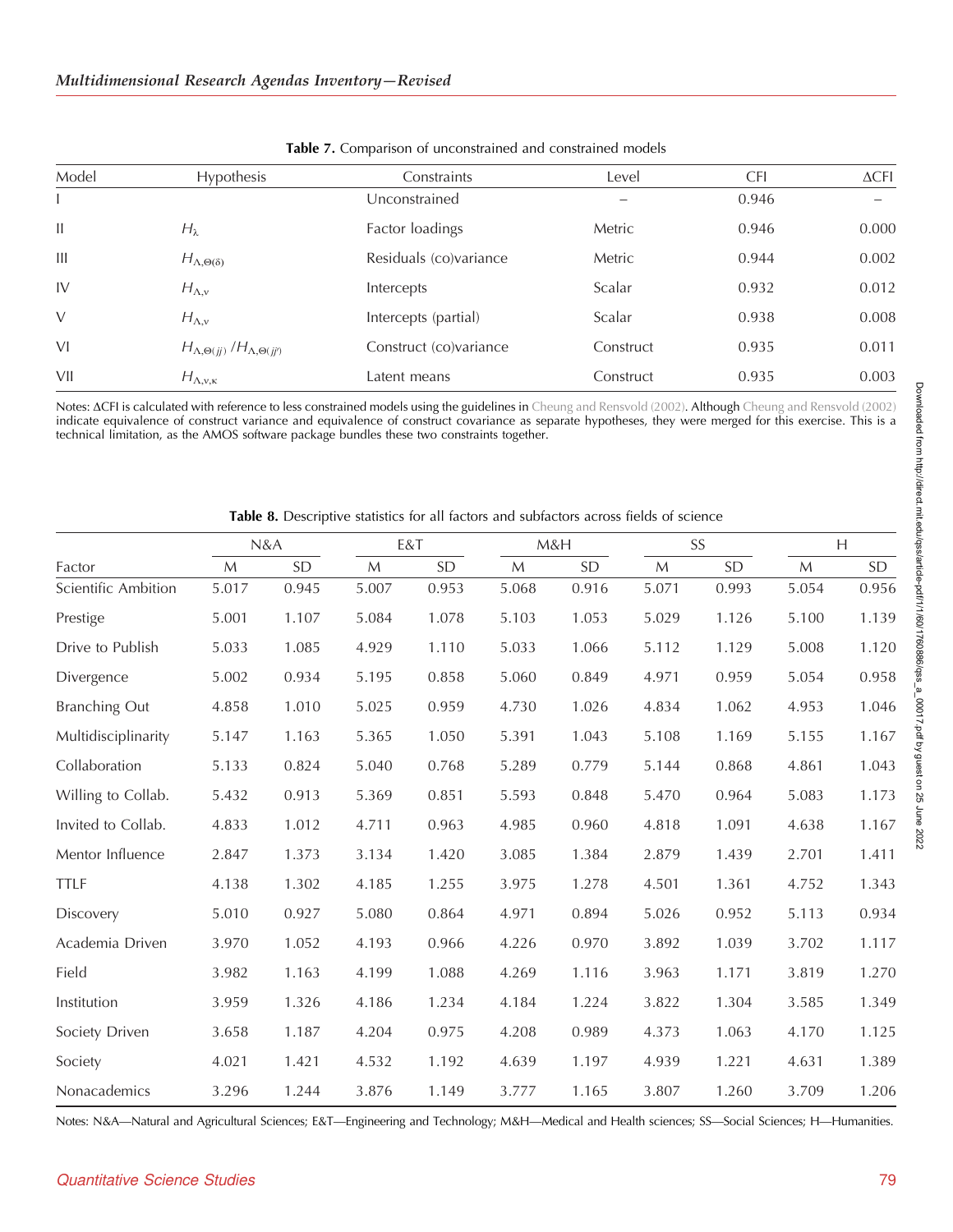knowledge, leading to different levels of risk tolerance ([Lanahan, Graddy-Reed, & Feldman,](#page-24-0) [2016](#page-24-0); [Mejia & Kajikawa, 2018](#page-24-0)). Similarly, for the Society Driven scale, the finding could relate to the difference between basic and applied research, as basic research has lower levels of Society Driven research agenda characteristics than applied research (see [Bentley,](#page-23-0) [Gulbrandsen, & Kyvik, 2015](#page-23-0)).

Having identified the source of variance, we allowed these intercepts to vary freely across the fields of knowledge and proceeded with the analysis, as per the guidelines provided by [Milfont and Fischer \(2010\).](#page-24-0) The new model met the threshold for partial scalar invariance, with a ΔCFI of 0.008 (Model V), indicating scalar invariance for all of the scales except Tolerance of Low Funding and Society Driven. The next level of invariance is at the construct level. The next model constrained the construct variances and covariances and tested hypotheses  $H_{\Lambda,\Theta(iii)}$  and  $H_{\Lambda,\Theta(iii')}$ . The equivalence of construct variance and covariance was not demonstrated, with a ΔCFI of 0.011 (Model VI), indicating that the range of responses and relationships between the constructs were not identical across the groups. Finally, the last model tested for differences in the latent means (hypothesis  $H_{\Lambda v,k}$ ), which were demonstrated with a ΔCFI of 0.000 (Model VII). Measurement invariance was demonstrated for the instrument, with full metric, scalar, and partial construct invariance for all of the scales except Tolerance of Low Funding and Society Driven, which nevertheless still possessed metric invariance. The results of the model comparison are summarized in [Table 7.](#page-19-0) Finally, the descriptive statistics for each factor and field of knowledge are presented in [Table 8](#page-19-0).

### 5. DISCUSSION

In this section, the various scales and their scoring are interpreted. We first discuss the scales, then focus on the scoring. To calculate composite scores for each scale, there are numerous options to choose from [\(DiStefano, Zhu, & Mindrila, 2009](#page-24-0)). As with the initial version of the MDRAI, simple summation is discouraged due to the unbalanced number of items across the factors. Although this was one of the goals of this revision, it was unfortunately not possible to do so and maintain the validity of the scale. Therefore, the score range varied across the scales, making direct comparison difficult. The simplest alternative way of computing the composite scores, and the approach we encourage for general use, is to calculate the mean score of the items in each scale. This yields a composite nondiscrete score ranging from 1 to 7. In addition, the mean for each item can be weighted using the factor loadings provided in [Table 4.](#page-13-0) Scores can be computed for either the first-order factors or the second-order factors, depending on the specific research purposes.

The Scientific Ambition dimension retained the same importance as it had in the MDRAI, including that of its subdimensions (Prestige and Drive to Publish), stressing the relevance of engaging in research agendas that can provide recognition for one's work from peers and help to achieve positions of intellectual and field authority in the knowledge communities of inter-est [\(Latour & Woolgar, 2013](#page-24-0); [Whitley, 2000](#page-25-0)). The Collaboration dimension and its subdimensions (Willing to Collaborate and Invited to Collaborate) also retained critical importance in the MDRAI-R, which demonstrates an understanding that collaborative agendas are necessary in all fields of knowledge and that collaborating or not with peers is a key decision when embarking on new research agendas [\(Siciliano, Welch, & Feeney, 2018](#page-25-0)). Higher scores for the dimensions and the respective subdimensions mean that the relevance of these factors to the research agenda is more important for researchers (e.g., a higher score for Scientific Ambition means that researchers privilege this dimension when developing their research agendas).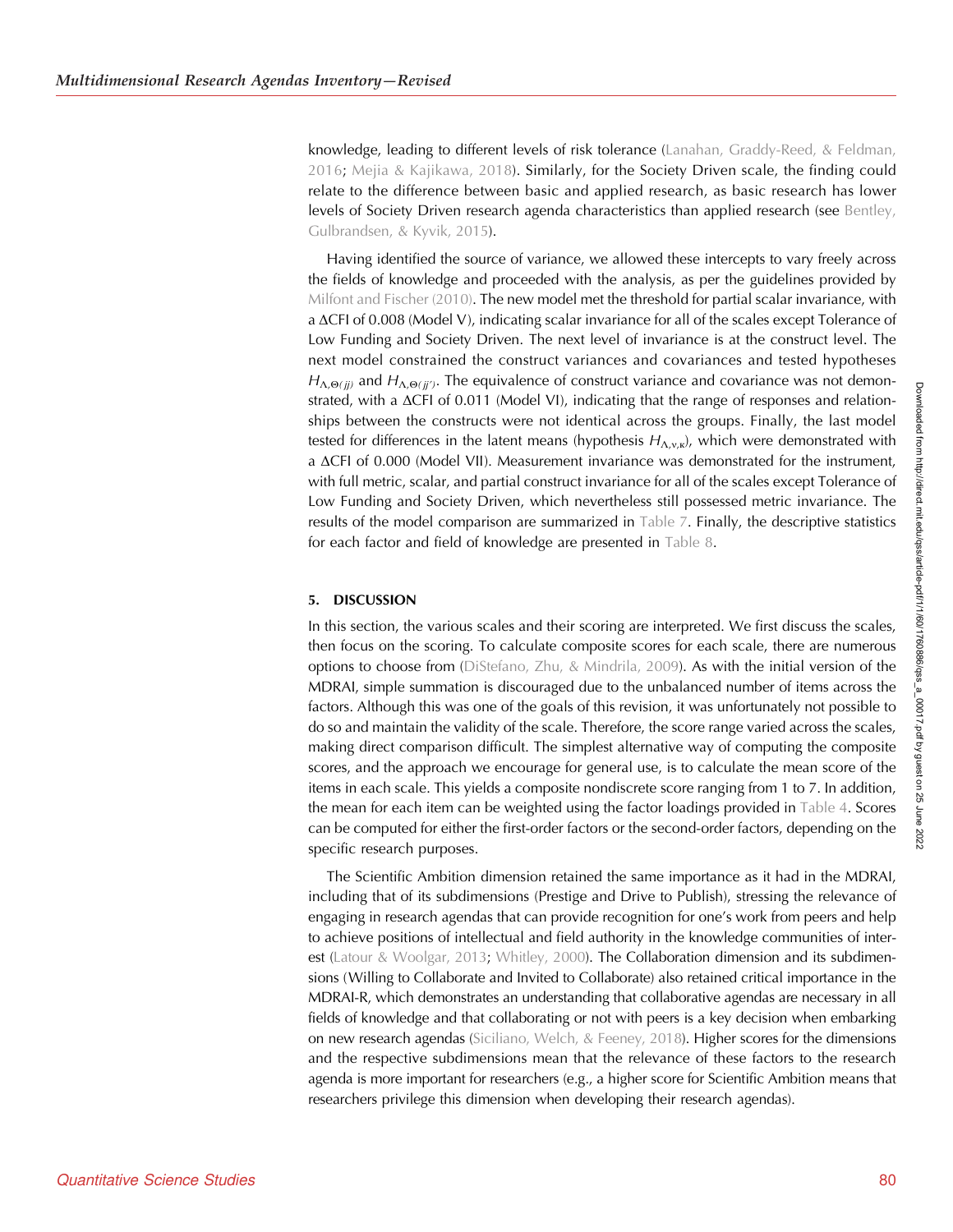The Tolerance of Low Funding and Mentor Influence dimensions also appear to be critical in influencing the research agendas of researchers, as they were in the MDRAI. Higher scores for Tolerance of Low Funding indicate that researchers are not discouraged by a lack of available funding from pursuing specific research agendas, meaning that they do not place an emphasis on research funding when deciding on a research agenda, and lower scores for this dimension indicate that researchers consider research funding to be a critical element when deciding on specific research agendas. We further argue that a median score in this dimension can indicate that in some cases, researchers follow research funding when opting for specific research agendas but not in others. This scoring could also indicate that researchers are willing to engage in exploratory research agendas that have little to no funding as a way to obtain initial findings that could allow them to then prepare research agendas of greater scope, ambition, and focus that might need research funding to come to fruition. A higher score for Mentor's Influence suggests that the PhD supervisor continues to have a say in or a degree of influence on a researcher's research agenda, and the opposite means that the researcher embarks on research agendas without requesting their PhD supervisor's guidance or opinion. These scores can be a proxy for researcher independence, but can also be understood as a measure of a researcher's relationship with his or her PhD supervisor after completing a doctorate ([Ooms et al., 2018](#page-24-0)).

The Discovery dimension in the MDRAI-R combines the MDRAI dimensions of Discovery and Conservative into a single dimension, as discussed in the main study section, thereby placing the previously independent dimensions on a continuum. The higher the score for the Discovery dimension, the more likely the researcher is to engage in research agendas that are riskier and focus on emerging and unexplored themes that have greater potential for breakthroughs but also for failure. [Santos and Horta \(2018\)](#page-25-0) characterize researchers with high Discovery score research agendas as trailblazers, and [Foster et al. \(2015\)](#page-24-0) characterize these researchers as having innovative research strategies. A lower score in this dimension indicates a preference for low-risk research agendas that are more focused on the gradual accumulation of knowledge in well-established themes, topics, and fields. [Santos and Horta \(2018\)](#page-25-0) characterize researchers with low Discovery score research agendas as cohesive, and [Foster et al. \(2015\)](#page-24-0) characterize them as having traditional research strategies. The Divergence dimension maintained the same structure as in the MDRAI, including its subdimensions (Branching out and Multidisciplinary), but similar to the Discovery dimension, it also combined the MDRAI dimensions of Divergence and Convergence into a one-dimension continuum. A higher score in the Divergence dimension means that researchers establish research agendas that link and involve knowledge from other fields of knowledge and are attuned to the current needs of complex problems ( $Zuo \& Zhao$ , 2018). Lower scores in this dimension indicate research agendas bounded by a single field of knowledge and are associated with specialization, knowledge mastery, field identity, and a focus on one or few topics rather than diversification ([Franzoni & Rossi-Lamastra, 2017](#page-24-0)).

The first new dimension of the MDRAI-R is Academia Driven, which refers to the extent to which a research agenda is influenced by holistic, valuative, and normative traits and dispositions related to the scholarly and academic environment and social structure with which the researcher identifies. The higher the score in this dimension, the more the research agenda conforms to and is aligned with the questions, topics, and strategic focuses that the academic environment might regard as a priority. A lower score in this dimension indicates that a research agenda is more based on personal interests and not as affected by the scholarly and academic environment. This dimension has two subdimensions. The Field subdimension refers to the extent to which the research agenda is influenced by scientific priorities that the field community determines by consensus [\(Becher & Trowler, 2001](#page-23-0); [Collins, 1994\)](#page-24-0). A higher score for this subdimension means that the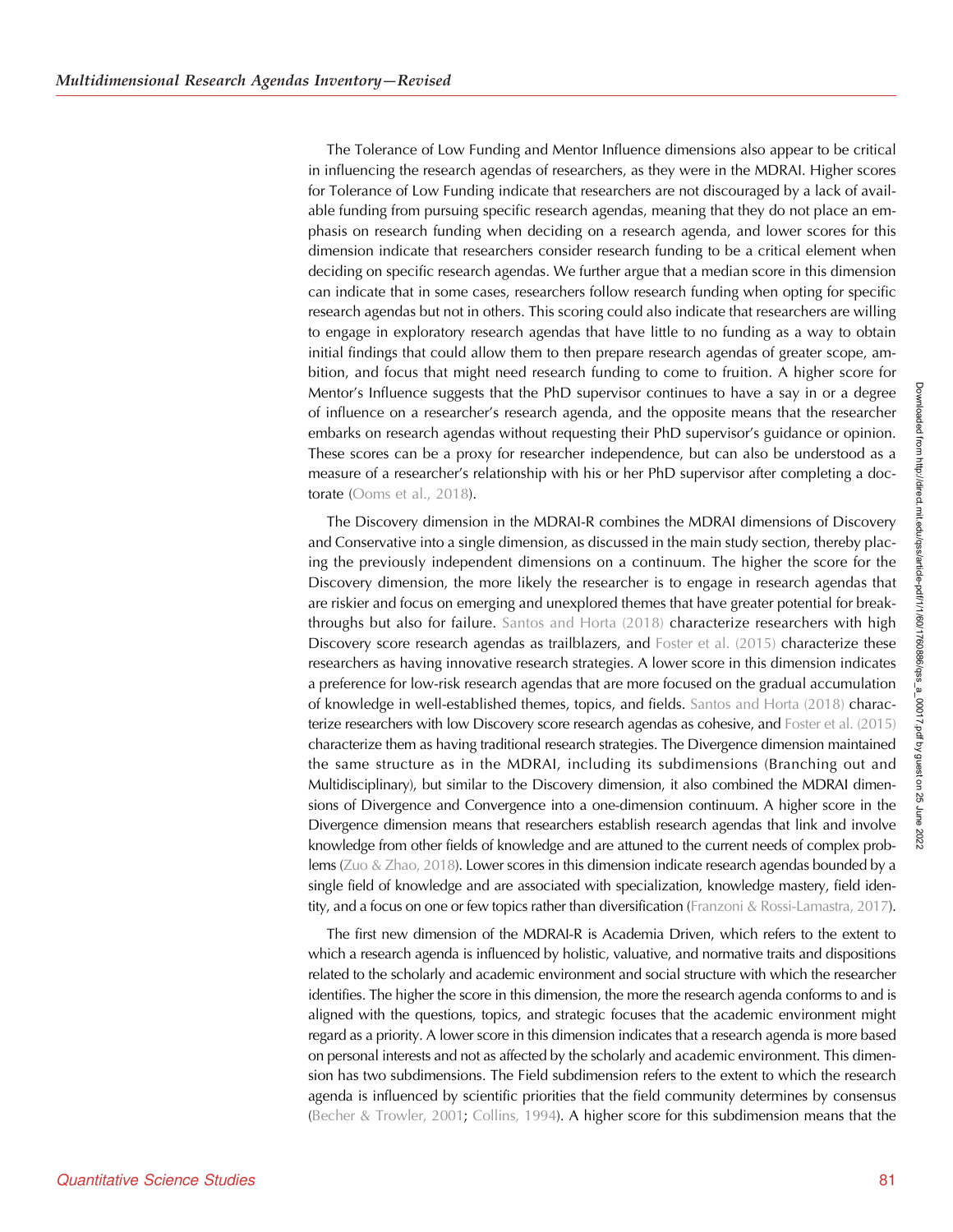research agendas are more influenced by a community priority focus. The other subdimension, Institution, refers to the propensity of researchers to align their research agendas with the strategic research targets of their institutions. The higher the score for this subdimension, the greater this propensity will tend to be; the lower the score, the greater the likelihood that the research agenda will be affected by institutional constraints. This propensity is expected to vary according to the sector in which the researcher is working (e.g., academia, industry, government, nonprofit sector) and the career stage of the researcher, such that younger, untenured, and contract-based researchers will be more affected by institutional constraints [\(Giroux, 2015\)](#page-24-0).

The second new dimension in the MDRAI-R is Society Driven, which measures the likelihood that a research agenda aims to solve challenges in society. The higher the score for this dimension, the greater the focus on such challenges; the lower the score, the lesser the focus on such challenges. This dimension has two subdimensions. The first subdimension is Society, which refers to the incidence of society-related challenges in a research agenda, and the second subdimension, Nonacademics, measures the influence and participation of laymen and nonexperts in the design of a research agenda. The higher the score for this subdimension, the greater the likelihood of engaging with nonresearch communities in an "action research community" or "participatory research" [\(Mendes et al., 2016;](#page-24-0) [Wooltorton et al., 2015](#page-25-0)). These two subdimensions reflect the possibility of having a society-focused research agenda that does not involve collaboration with nonexpert communities.

#### 6. CONCLUSION

This study refines, extends, and optimizes the original MDRAI, which was validated only for the social sciences. Our revised MDRAI-R includes new dimensions and fewer items per dimension, and it expands the scope and applicability of the inventory to all fields of knowledge. The new version exhibits good psychometric properties and satisfactory validity, reliability, and sensitivity. Furthermore, our measurement invariance analysis indicates that the model can be applied equally to all fields of knowledge, thus broadening its scope of application. The new dimensions (Academia Driven and Society Driven) provide new angles for assessing research agendas. This reinforces the usefulness of the instrument by allowing for cross-field studies and also identifying agendas with possible societal impact. Thus, in addition to being of interest to individual researchers, our instrument will be of value to policy makers, research funding agency strategists, and university and research organization leaders. In particular, the updated instrument will enable them to better characterize their research teams and create incentives that can add value to their research. The final validated version is provided as an appendix to this study (Appendix B). The items are presented in no specific order, and randomization is recommended before application to ensure that the gamification or fixed structuring of the questions does not result in biased responses.

This study has the following limitations. First, as with all perception-based measures, there is a risk of bias from the participants, and this possibility needs to be considered when reviewing the response data, especially with smaller samples. Second, the Academia Driven subscales are represented by only two items each. Although this is acceptable and not uncommon, it must be noted that this is the absolute minimum number of items possible per factor. Thus, care should be taken when using the subscales alone rather than the overall Academia Driven measure, especially when data are missing. An additional limitation is that we could not test the external validity with current data. This is something we plan to address in future studies. Finally, some minor issues were identified with the convergent validity of the Discovery scale and the reliability of the Divergence scale. Although these are only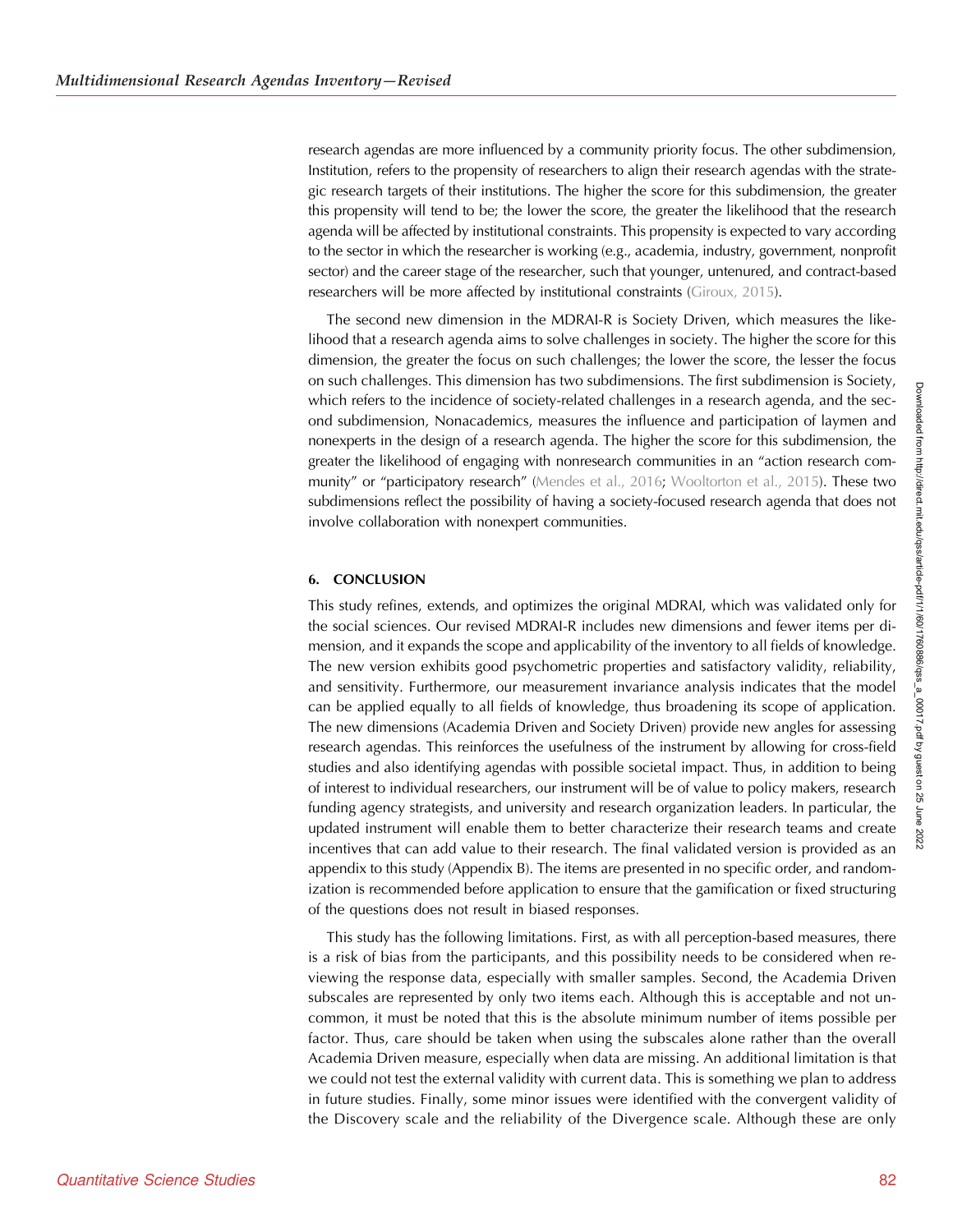<span id="page-23-0"></span>decimal and millesimal deviations (respectively), they should still be noted, even though the practical impacts are likely to be negligible.

### AUTHOR CONTRIBUTIONS

Hugo Horta: Conceptualization, Funding acquisition, Investigation, Project Administration, Writing—original draft, Writing—review & editing. João M. Santos: Data curation, Formal Analysis, Funding acquisition, Investigation, Methodology, Software, Visualization, Writing original draft, Writing—review & editing.

### COMPETING INTERESTS

The authors declare that they have no competing interests.

# FUNDING INFORMATION

This work was supported by doctoral grant PD/BD/113999/2015 from the Fundação para a Ciência e Tecnologia and cofunded by the European Social Fund and the Portuguese Ministry of Science and Education. This research was also funded by the Research Grants Council (Hong Kong) through a project entitled "Characterizing researchers' research agendasetting: an international perspective across fields of knowledge" (project number: 27608516). The authors contributed equally to this work.

### DATA AVAILABILITY

The authors declare that the data used in the analysis reported in this manuscript cannot be made publicly available due to privacy concerns, as the informed consent form signed by the participants stipulated that the data would only be available to the authors.

#### REFERENCES

- Acker, S., & Webber, M. (2017). Made to measure: Early career academics in the Canadian university workplace. Higher Education Research & Development, 36(3), 541–554.
- Åkerlind, G., & McAlpine, L. (2017). Supervising doctoral students: Variation in purpose and pedagogy. Studies in Higher Education, 42(9), 1686–1698.
- Allison, P. D., Long, J. S., & Krauze, T. K. (1982). Cumulative advantage and inequality in science. American Sociological Review, 47(5), 615–625.
- Anderson, D., Burnham, K., & White, G. (1998). Comparison of Akaike information criterion and consistent Akaike information criterion for model selection and statistical inference from capture-recapture studies. Journal of Applied Statistics, 25(2), 263–282.
- Arbuckle, J. (2007). AMOS 16.0 user's guide. Chicago, IL: SPSS.
- Bandalos, D. L. (1993). Factors influencing cross-validation of confirmatory factor analysis models. Multivariate Behavioral Research, 28(3), 351–374.
- Barrett, P. (2007). Structural equation modelling: Adjudging model fit. Personality and Individual Differences, 42(5), 815–824.
- Becher, T., & Trowler, P. (2001). Academic tribes and territories: Intellectual enquiry and the culture of disciplines. Buckingham: McGraw-Hill International.
- Bentler, P. M. (1990). Comparative fit indexes in structural models. Psychological Bulletin, 107(2), 238.
- Bentler, P. M., & Weeks, D. G. (1980). Linear structural equations with latent variables. Psychometrika, 45(3), 289–308.
- Bentley, P. J., Gulbrandsen, M., & Kyvik, S. (2015). The relationship between basic and applied research in universities. Higher Education, 70(4), 689–709.
- Bollen, K. A. (2014). Structural equations with latent variables. New York: John Wiley & Sons.
- Bourdieu, P. (1975). The specificity of the scientific field and the social conditions of the progress of reason. Information (International Social Science Council), 14(6), 19–47.
- Brew, A., Boud, D., Crawford, K., & Lucas, L. (2018). Navigating the demands of academic work to shape an academic job. Studies in Higher Education, 43(12), 2294–2304.
- Brew, A., Boud, D., & Malfroy, J. (2017). The role of research education coordinators in building research cultures in doctoral education. Higher Education Research & Development, 36(2), 255–268.
- Brown, T. A. (2015). Confirmatory factor analysis for applied research. New York: Guilford Publications.
- Browne, M. W., & Cudeck, R. (1993). Alternative ways of assessing model fit. Sage Focus Editions, 154, 136–136.
- Byrne, B. M., Shavelson, R. J., & Muthén, B. (1989). Testing for the equivalence of factor covariance and mean structures: The issue of partial measurement invariance. Psychological Bulletin, 105(3), 456.
- Chen, F. F. (2007). Sensitivity of goodness of fit indexes to lack of measurement invariance. Structural Equation Modeling, 14(3), 464–504.
- Cheung, G. W., & Rensvold, R. B. (2002). Evaluating goodness-of-fit indexes for testing measurement invariance. Structural Equation Modeling, 9(2), 233–255.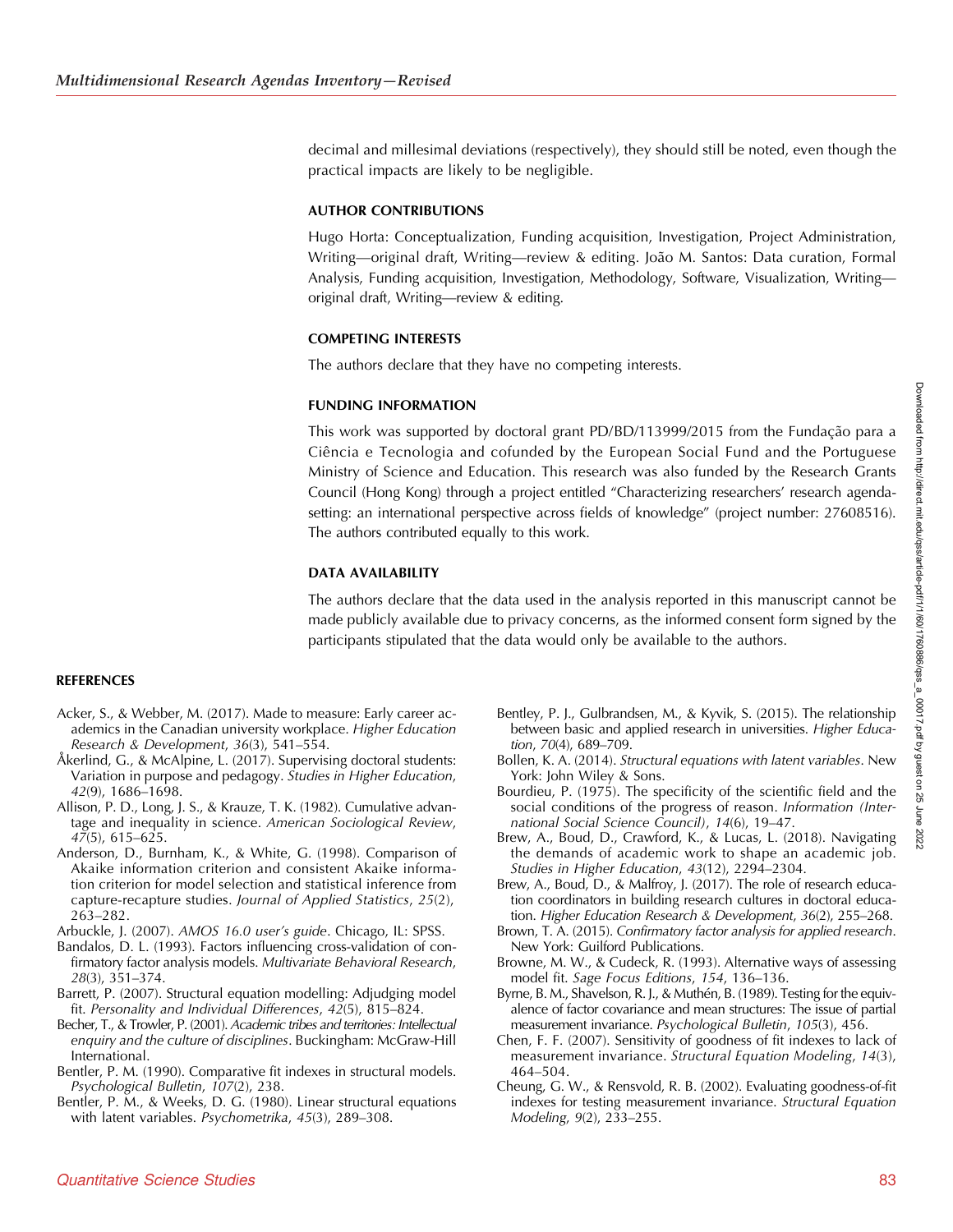- <span id="page-24-0"></span>Ciarli, T., & Ràfols, I. (2018). The relation between research priorities and societal demands: The case of rice. Research Policy. <https://doi.org/10.1016/j.respol.2018.10.027>
- Collins, R. (1994). Why the social sciences won't become highconsensus, rapid-discovery science. Sociological Forum, 9, 155–177. Springer.
- DiStefano, C., Zhu, M., & Mindrila, D. (2009). Understanding and using factor scores: Considerations for the applied researcher. Practical Assessment, Research & Evaluation, 14(20), 1–11.
- Ebrahimy, S., & Osareh, F. (2014). Design, validation, and reliability determination a citing conformity instrument at three levels: Normative, informational, and identification. Scientometrics, 99(2), 581–597.
- Fornell, C., & Larcker, D. F. (1981). Evaluating structural equation models with unobservable variables and measurement error. Journal of Marketing Research, 18(1), 39–50.
- Foster, J. G., Rzhetsky, A., & Evans, J. A. (2015). Tradition and innovation in scientists' research strategies. American Sociological Review, 80(5), 875–908.
- Franzoni, C., & Rossi-Lamastra, C. (2017). Academic tenure, risktaking and the diversification of scientific research. Industry and Innovation, 24(7), 691–712.
- Gaskin, J. (2016). Stats Tool Package. Retrieved from [http://statwiki.](http://statwiki.kolobkreations.com) [kolobkreations.com](http://statwiki.kolobkreations.com)
- Giroux, H. A. (2015). University in chains: Confronting the militaryindustrial-academic complex. New York: Routledge.
- Hair, J. F., Black, W. C., Babin, B. J., Anderson, R. E., & Tatham, R. L. (2007). Multivariate data analysis. Upper Saddle River: Bookman.
- Hancock, S., & Walsh, E. (2016). Beyond knowledge and skills: Rethinking the development of professional identity during the STEM doctorate. Studies in Higher Education, 41(1), 37–50.
- Hicks, D., & Katz, J. S. (2011). Equity and excellence in research funding. Minerva, 49(2), 137–151.
- Hooper, D., Coughlan, J., & Mullen, M. (2008). Structural equation modelling: Guidelines for determining model fit. Articles, 2.
- Horta, H., & Santos, J. M. (2016). An instrument to measure individuals' research agenda setting: The Multi-Dimensional Research Agendas Inventory. Scientometrics, 108(3), 1243-1265. [https://](https://doi.org/10.1007/s11192-016-2012-4) [doi.org/10.1007/s11192-016-2012-4](https://doi.org/10.1007/s11192-016-2012-4)
- Hu, L., & Bentler, P. M. (1999). Cutoff criteria for fit indexes in covariance structure analysis: Conventional criteria versus new alternatives. Structural Equation Modeling: A Multidisciplinary Journal, 6(1), 1–55.
- Iacobucci, D. (2010). Structural equations modeling: Fit indices, sample size, and advanced topics. Journal of Consumer Psychology, 20(1), 90–98.
- Johnson, B., & Stevens, J. J. (2001). Exploratory and confirmatory factor analysis of the School Level Environment Questionnaire (SLEQ). Learning Environments Research, 4(3), 325.
- Johnson, D. R., & Creech, J. C. (1983). Ordinal measures in multiple indicator models: A simulation study of categorization error. American Sociological Review, 48(3), 398–407.
- Jöreskog, K. G., & Sörbom, D. (1989). LISREL 7: A guide to the program and applications. Chicago: SPSS.
- Jung, J. (2018). Learning experience and perceived competencies of doctoral students in Hong Kong. Asia Pacific Education Review, 42(4), 187–198.
- Kenny, J. (2018). Re-empowering academics in a corporate culture: An exploration of workload and performativity in a university. Higher Education, 75(2), 365–380.
- Kim, K., & Kim, J.-K. (2017). Inequality in the scientific community: The effects of cumulative advantage among social scientists and humanities scholars in Korea. Higher Education, 73(1), 61–77.
- Kingdon, M. (2013). The science of serendipity: How to unlock the promise of innovation. New York: John Wiley & Sons.
- Kline, R. B. (2016). Principles and practice of structural equation modeling. New York: Guilford Press.
- Kuhn, T. S. (2012). The structure of scientific revolutions. Chicago: University of Chicago Press.
- Kwiek, M. (2018). International research collaboration and international research orientation: Comparative findings about European academics. Journal of Studies in International Education, 22(2), 136–160.
- Lanahan, L., Graddy-Reed, A., & Feldman, M. P. (2016). The domino effects of federal research funding. PloS One, 11(6), e0157325.
- Latour, B., & Woolgar, S. (2013). Laboratory life: The construction of scientific facts. Princeton: Princeton University Press.
- Leahey, E. (2007). Not by productivity alone: How visibility and specialization contribute to academic earnings. American Sociological Review, 72(4), 533–561.
- Luukkonen, T., & Thomas, D. A. (2016). The "negotiated space" of university researchers' pursuit of a research agenda. Minerva, 54(1), 99–127.
- Mantai, L. (2017). Feeling like a researcher: Experiences of early doctoral students in Australia. Studies in Higher Education, 42(4), 636–650.
- Marôco, J. (2003). Análise estatística: Com utilização do SPSS (Statistical analysis using SPSS).
- Marôco, J. (2007). Consistency and efficiency of ordinary least squares, maximum likelihood, and three Type II linear regression models. Methodology, 3(2), 81–88.
- Marôco, J. (2010). Análise de equações estruturais: Fundamentos teóricos, software & aplicações. (Structural equations modelling: Theoretical fundamentals, software, and applications). Lisbon: ReportNumber, Lda.
- McGrath, J. E. (1981). Dilemmatics: The study of research choices and dilemmas. American Behavioral Scientist, 25(2), 179–210.
- Meade, A. W., Johnson, E. C., & Braddy, P. W. (2008). Power and sensitivity of alternative fit indices in tests of measurement invariance. Journal of Applied Psychology, 93(3), 568.
- Meade, A. W., & Lautenschlager, G. J. (2004). A comparison of item response theory and confirmatory factor analytic methodologies for establishing measurement equivalence/invariance. Organizational Research Methods, 7(4), 361–388.
- Mejia, C., & Kajikawa, Y. (2018). Using acknowledgement data to characterize funding organizations by the types of research sponsored: The case of robotics research. Scientometrics, 114(3), 883–904.
- Mendes, R., Plaza, V., & Wallerstein, N. (2016). Sustainability and power in health promotion: Community-based participatory research in a reproductive health policy case study in New Mexico. Global Health Promotion, 23(1), 61–74.
- Merton, R. K. (1968). The Matthew effect in science. Science, 159(3810), 56–63.
- Milfont, T. L., & Fischer, R. (2010). Testing measurement invariance across groups: Applications in cross-cultural research. International Journal of Psychological Research, 3(1), 111–130.
- Norman, G. (2010). Likert scales, levels of measurement and the "laws" of statistics. Advances in Health Sciences Education, 15(5), 625–632.
- Ooms, W., Werker, C., & Hopp, C. (2018). Moving up the ladder: Heterogeneity influencing academic careers through research orientation, gender, and mentors. Studies in Higher Education, 1–22. <https://doi.org/10.1080/03075079.2018.1434617>
- O'Rourke, N., & Hatcher, L. (2013). A step-by-step approach to using SAS for factor analysis and structural equation modeling. Cary: SAS Institute.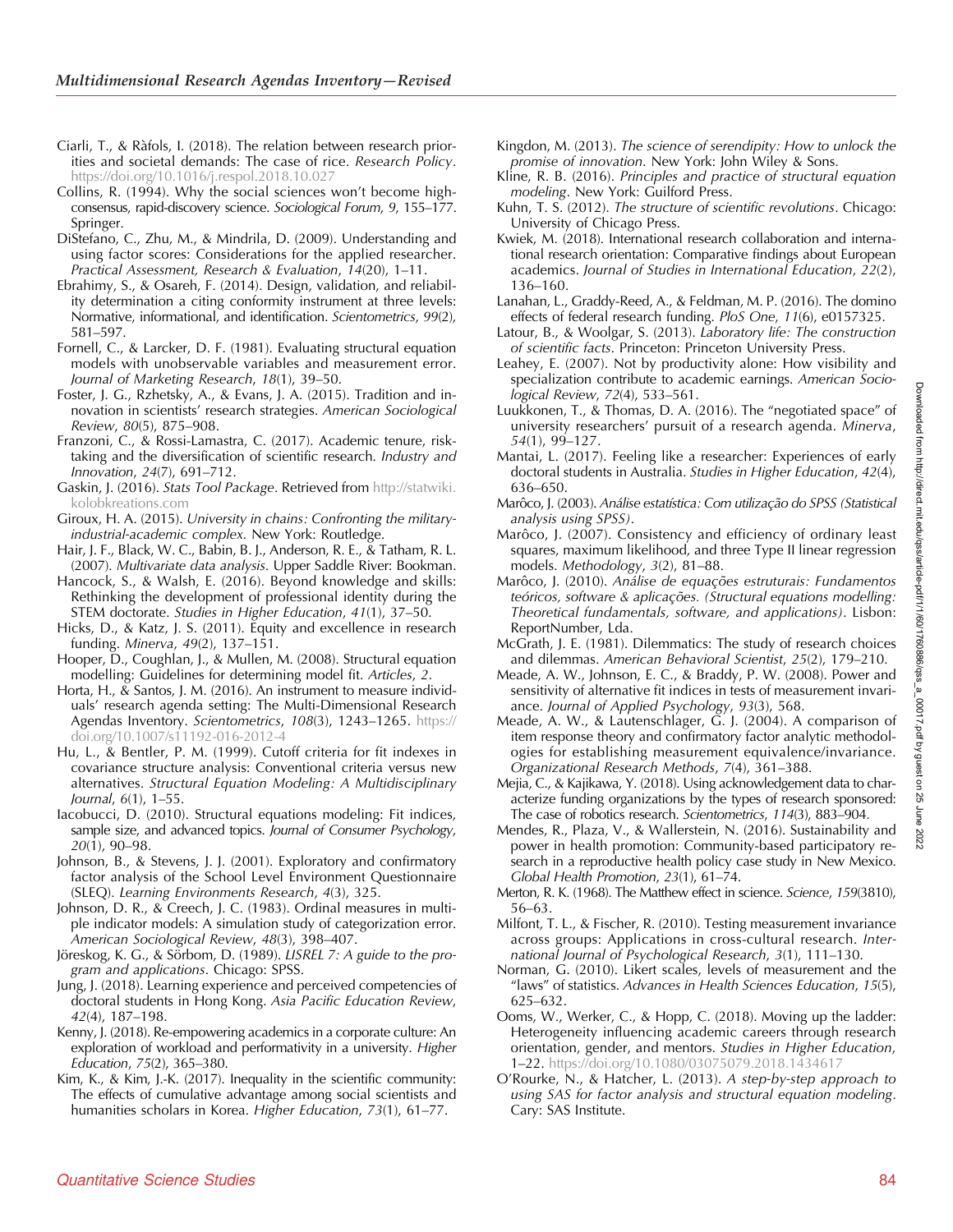- <span id="page-25-0"></span>Polanyi, M. (2012). Personal knowledge: Towards a post-critical philosophy. Chicago: University of Chicago Press.
- Putnick, D. L., & Bornstein, M. H. (2016). Measurement invariance conventions and reporting: The state of the art and future directions for psychological research. Developmental Review, 41, 71–90.
- Rammstedt, B., & John, O. P. (2007). Measuring personality in one minute or less: A 10-item short version of the Big Five Inventory in English and German. Journal of Research in Personality, 41(1), 203–212.
- Roumbanis, L. (2019). Symbolic violence in academic life: A study on how junior scholars are educated in the art of getting funded. Minerva, 57(2), 197–218.
- Santos, J. M., & Horta, H. (2018). The research agenda setting of higher education researchers. Higher Education, 76(4), 649–668. <https://doi.org/10.1007/s10734-018-0230-9>
- Schut, M., van Paassen, A., Leeuwis, C., & Klerkx, L. (2014). Towards dynamic research configurations: A framework for reflection on the contribution of research to policy and innovation processes. Science and Public Policy, 41(2), 207–218.
- Shi, F., Foster, J. G., & Evans, J. A. (2015). Weaving the fabric of science: Dynamic network models of science's unfolding structure. Social Networks, 43, 73–85.
- Shwed, U., & Bearman, P. S. (2010). The temporal structure of scientific consensus formation. American Sociological Review, 75(6), 817–840.
- Siciliano, M. D., Welch, E. W., & Feeney, M. K. (2018). Network exploration and exploitation: Professional network churn and scientific production. Social Networks, 52, 167–179.
- Steiger, J. H., Shapiro, A., & Browne, M. W. (1985). On the multivariate asymptotic distribution of sequential chi-square statistics. Psychometrika, 50(3), 253–263.
- Sullivan, G. M., & Artino Jr., A. R. (2013). Analyzing and interpreting data from Likert-type scales. Journal of Graduate Medical Education,  $5(4)$ ,  $541 - 542$ .
- Wallace, M. L., & Ràfols, I. (2018). Institutional shaping of research priorities: A case study on avian influenza. Research Policy, 47(10), 1975–1989.
- Whitley, R. (2000). The intellectual and social organization of the sciences. Oxford: Oxford University Press on Demand.
- Whittaker, T. A. (2012). Using the modification index and standardized expected parameter change for model modification. The Journal of Experimental Education, 80(1), 26–44.
- Wooltorton, S., Wilkinson, A., Horwitz, P., Bahn, S., Redmond, J., & Dooley, J. (2015). Sustainability and action research in universities: Towards knowledge for organisational transformation. International Journal of Sustainability in Higher Education, 16(4), 424–439.
- Ying, Q. F., Venkatramanan, S., & Chiu, D. M. (2015). Modeling and analysis of scholar mobility on scientific landscape. 609–614. ACM.
- Young, M. (2015). Competitive funding, citation regimes, and the diminishment of breakthrough research. Higher Education, 69(3), 421–434.
- Zuckerman, H. (1978). Theory choice and problem choice in science. Sociological Inquiry, 48(3–4), 65–95.
- Zumbo, B. D., & Zimmerman, D. W. (1993). Is the selection of statistical methods governed by level of measurement? Canadian Psychology, 34(4), 390.
- Zuo, Z., & Zhao, K. (2018). The more multidisciplinary the better? The prevalence and interdisciplinarity of research collaborations in multidisciplinary institutions. Journal of Informetrics, 12(3), 736–756.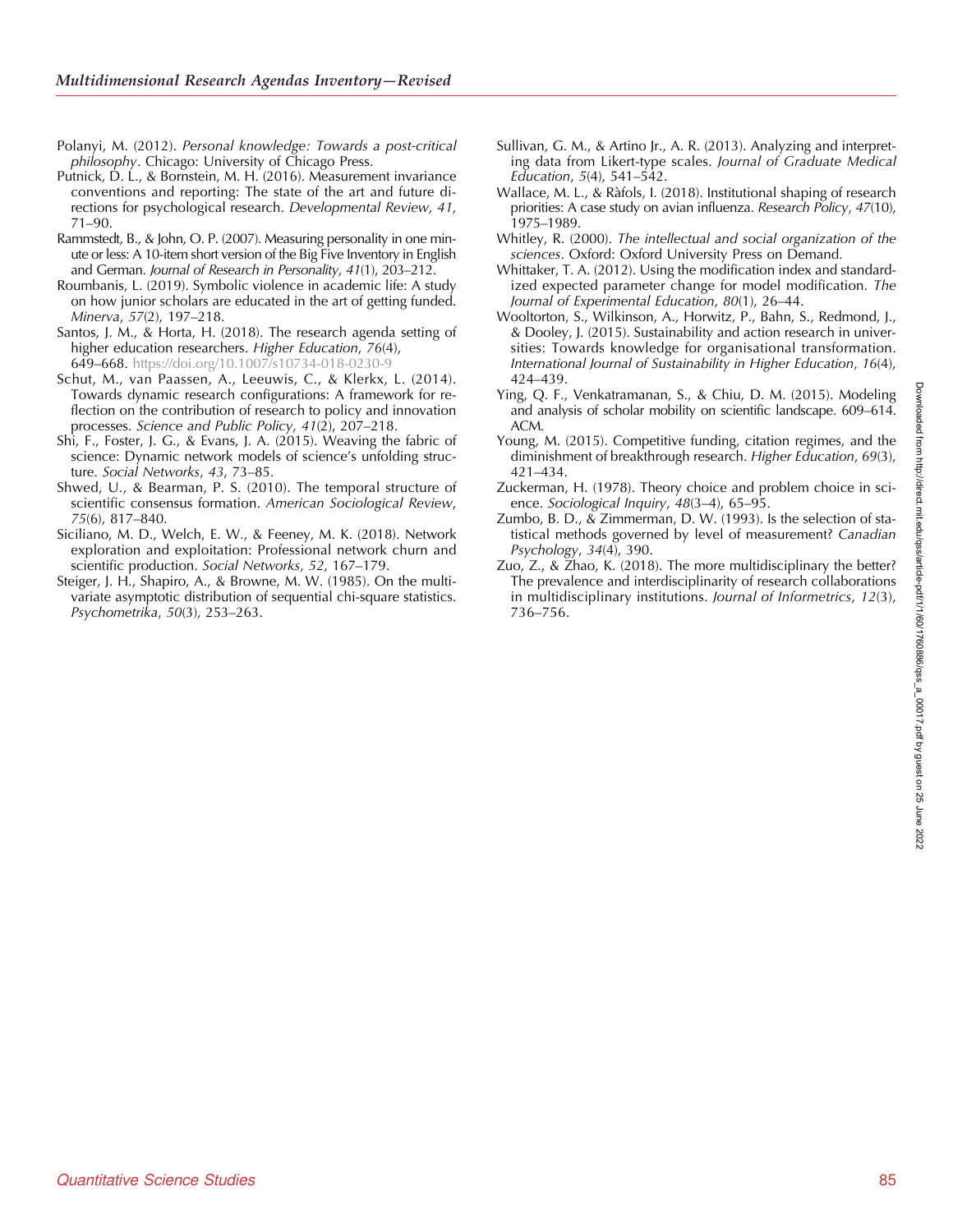| Country                           | $\cal N$       | $\%$ |
|-----------------------------------|----------------|------|
| Afghanistan                       | 6              | 0.00 |
| Albania                           | $\overline{4}$ | 0.00 |
| Algeria                           | 20             | 0.20 |
| Argentina                         | 52             | 0.40 |
| Armenia                           | 5              | 0.00 |
| Australia                         | 454            | 3.70 |
| Austria                           | 106            | 0.90 |
| Azerbaijan                        | $\overline{4}$ | 0.00 |
| Bahrain                           | 3              | 0.00 |
| Bangladesh                        | 16             | 0.10 |
| Belarus                           | 5              | 0.00 |
| Belgium                           | 149            | 1.20 |
| Benin                             | $\sqrt{2}$     | 0.00 |
| Bermuda                           | 1              | 0.00 |
| Bhutan                            | 5              | 0.00 |
| Bolivia                           | 1              | 0.00 |
| Bosnia and Herzegovina            | 11             | 0.10 |
| Botswana                          | $\overline{4}$ | 0.00 |
| Brazil                            | 514            | 4.20 |
| <b>Brunei</b>                     | $\overline{4}$ | 0.00 |
| Bulgaria                          | 24             | 0.20 |
| Burkina Faso                      | $\sqrt{2}$     | 0.00 |
| Cambodia                          | 1              | 0.00 |
| Cameroon                          | 6              | 0.00 |
| Canada                            | 460            | 3.80 |
| Chile                             | 59             | 0.50 |
| China                             | 223            | 1.80 |
| Colombia                          | 63             | 0.50 |
| Congo, Democratic Republic of the | 4              | 0.00 |
| Congo, Republic of the            | 2              | 0.00 |
| Costa Rica                        | 8              | 0.10 |

# APPENDIX A – GEOGRAPHICAL DISTRIBUTION OF THE SAMPLE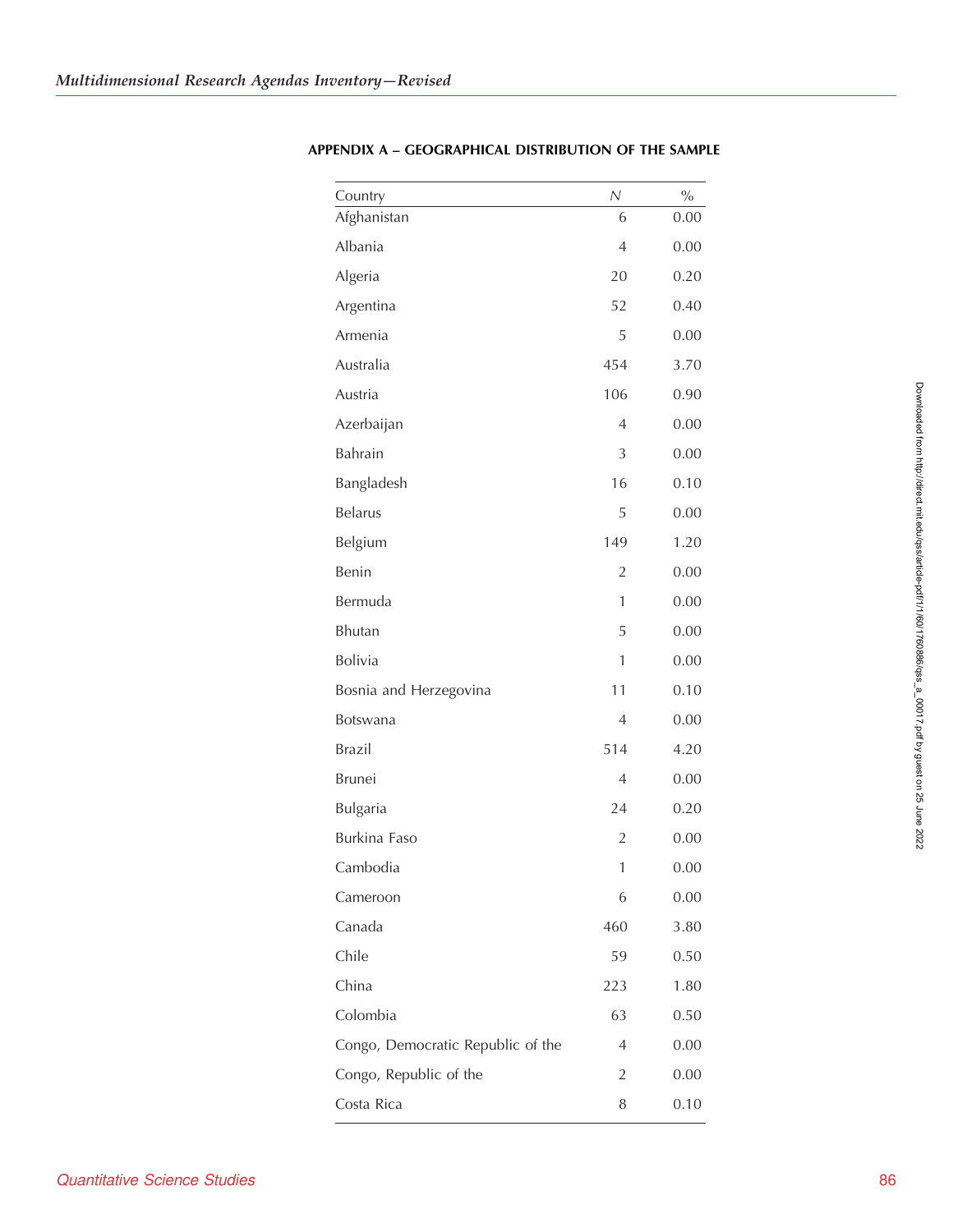| Country        | Ν              | $\frac{0}{0}$ |
|----------------|----------------|---------------|
| Cote d'Ivoire  | 1              | 0.00          |
| Croatia        | 76             | 0.60          |
| Cuba           | 10             | 0.10          |
| Cyprus         | 18             | 0.10          |
| Czech Republic | 71             | 0.60          |
| Denmark        | 132            | 1.10          |
| Djibouti       | 1              | 0.00          |
| Ecuador        | 7              | 0.10          |
| Egypt          | 41             | 0.30          |
| Estonia        | 23             | 0.20          |
| Ethiopia       | 10             | 0.10          |
| Faroe Islands  | $\overline{2}$ | 0.00          |
| Fiji           | 1              | 0.00          |
| Finland        | 132            | 1.10          |
| France         | 548            | 4.50          |
| Gabon          | 1              | 0.00          |
| Gambia, The    | $\overline{2}$ | 0.00          |
| Georgia        | 3              | 0.00          |
| Germany        | 478            | 3.90          |
| Ghana          | 10             | 0.10          |
| Greece         | 171            | 1.40          |
| Guadeloupe     | 1              | 0.00          |
| Guam           | $\overline{c}$ | 0.00          |
| Guatemala      | 1              | 0.00          |
| Guinea         | 1              | 0.00          |
| Haiti          | 1              | 0.00          |
| Honduras       | 1              | 0.00          |
| Hong Kong      | 51             | 0.40          |
| Hungary        | 41             | 0.30          |
| Iceland        | 8              | 0.10          |
| India          | 419            | 3.40          |

APPENDIX A (continued)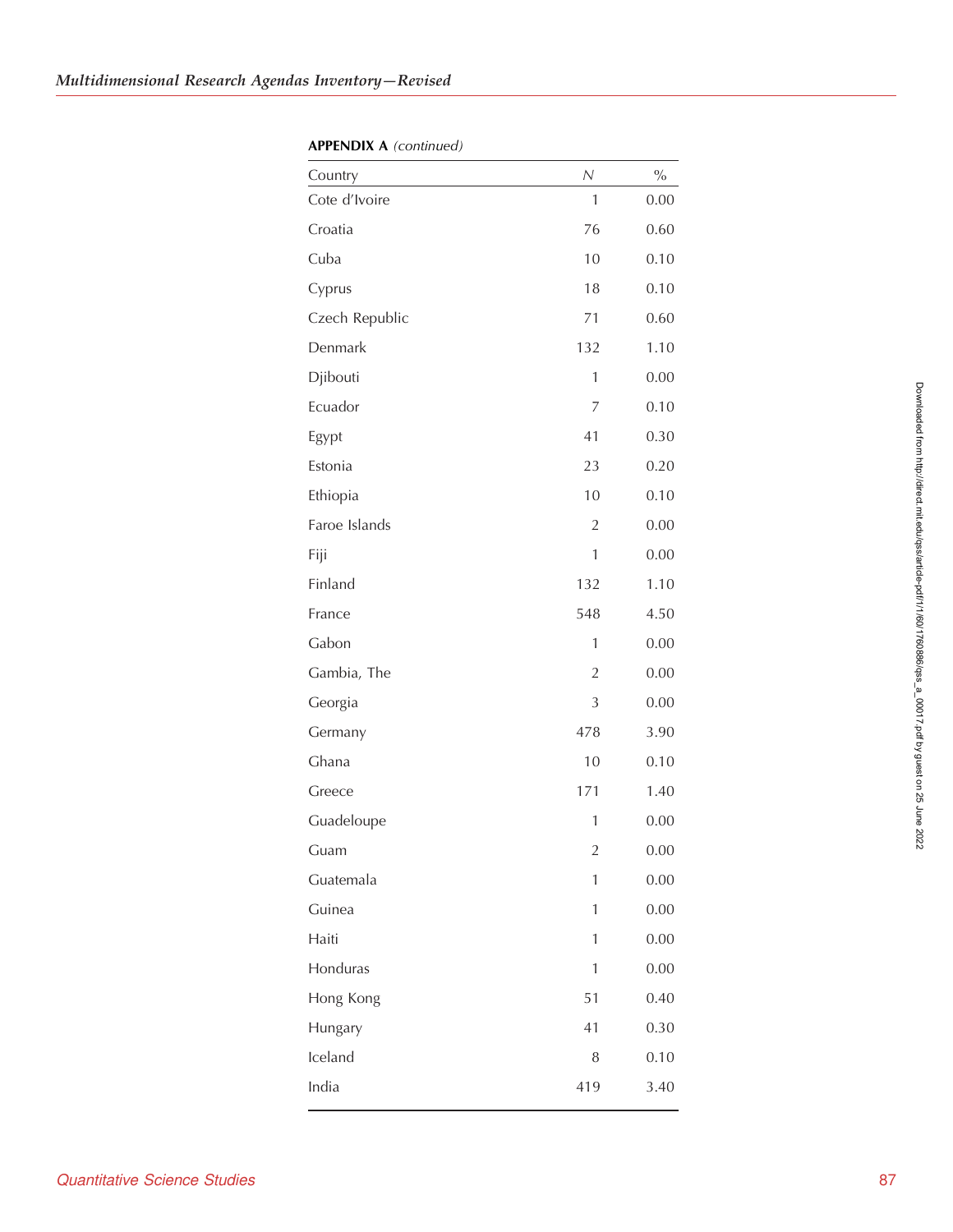| Country      | $\overline{\mathsf{N}}$ | $\frac{0}{0}$ |
|--------------|-------------------------|---------------|
| Indonesia    | 37                      | 0.30          |
| Iran         | 101                     | 0.80          |
| Iraq         | 8                       | 0.10          |
| Ireland      | 53                      | 0.40          |
| Israel       | 60                      | 0.50          |
| Italy        | 806                     | 6.60          |
| Jamaica      | $\overline{4}$          | 0.00          |
| Japan        | 153                     | 1.30          |
| Jordan       | 22                      | 0.20          |
| Kazakhstan   | 5                       | 0.00          |
| Kenya        | 11                      | 0.10          |
| Korea, South | 35                      | 0.30          |
| Kosovo       | $\overline{2}$          | 0.00          |
| Kuwait       | 7                       | 0.10          |
| Kyrgyzstan   | 1                       | 0.00          |
| Latvia       | 7                       | 0.10          |
| Lebanon      | 20                      | 0.20          |
| Libya        | 3                       | 0.00          |
| Lithuania    | 24                      | 0.20          |
| Luxembourg   | 6                       | 0.00          |
| Macau        | $\overline{4}$          | 0.00          |
| Macedonia    | $\overline{7}$          | 0.10          |
| Madagascar   | $\overline{c}$          | 0.00          |
| Malawi       | 1                       | 0.00          |
| Malaysia     | 135                     | 1.10          |
| Malta        | $\overline{2}$          | 0.00          |
| Mauritius    | $\sqrt{2}$              | 0.00          |
| Mexico       | 130                     | 1.10          |
| Moldova      | 4                       | 0.00          |
| Monaco       | $\overline{2}$          | 0.00          |
| Montenegro   | $\overline{2}$          | 0.00          |

APPENDIX A (continued)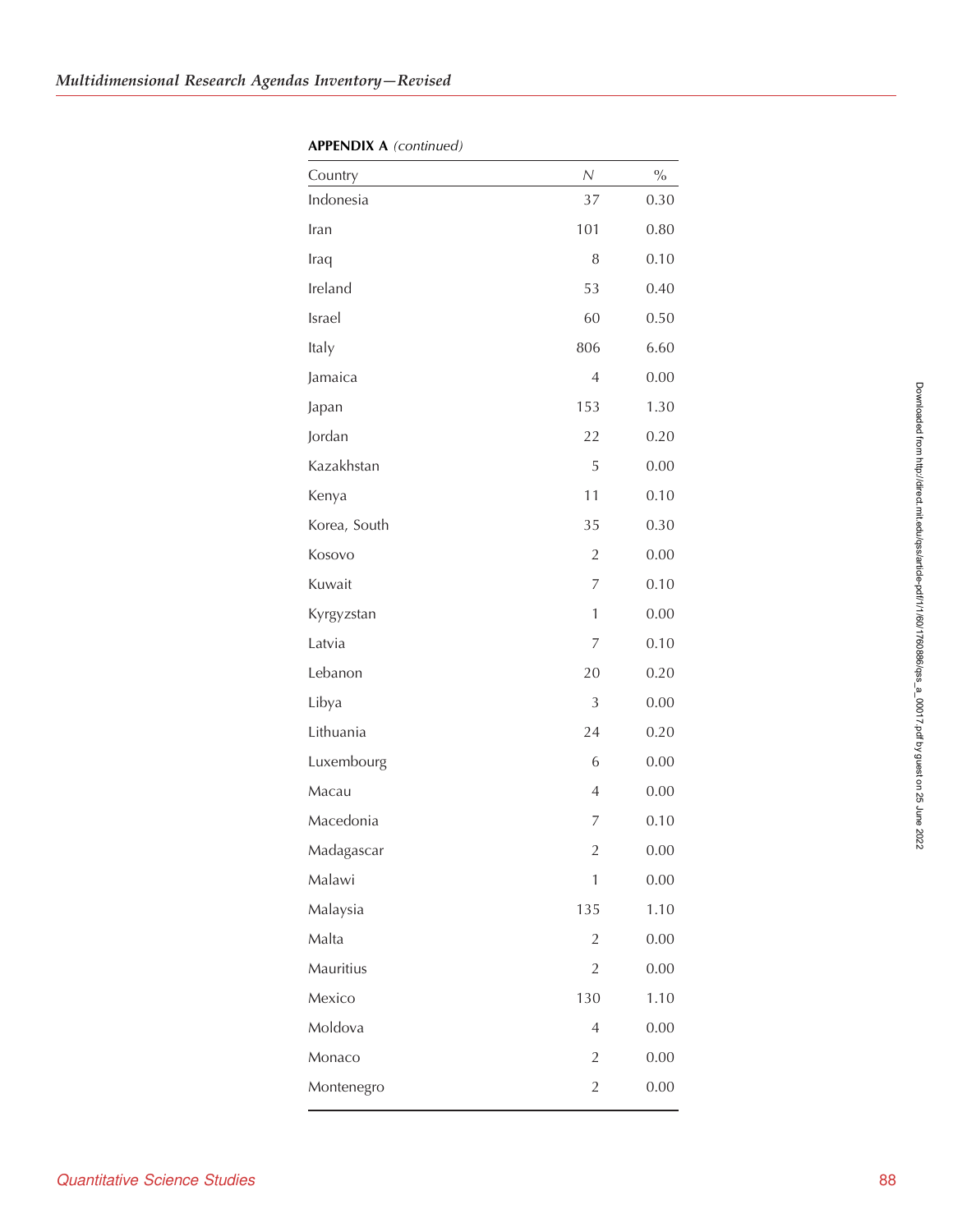| Country       | $\overline{\mathsf{N}}$ | $\frac{0}{0}$ |
|---------------|-------------------------|---------------|
| Morocco       | 13                      | 0.10          |
| Mozambique    | 6                       | 0.00          |
| Myanmar       | $\overline{2}$          | 0.00          |
| Namibia       | 3                       | 0.00          |
| Nepal         | $\overline{2}$          | 0.00          |
| Netherlands   | 247                     | 2.00          |
| New Caledonia | 1                       | 0.00          |
| New Zealand   | 86                      | 0.70          |
| Nicaragua     | $\overline{2}$          | 0.00          |
| Niger         | 1                       | 0.00          |
| Nigeria       | 60                      | 0.50          |
| Norway        | 111                     | 0.90          |
| Oman          | 9                       | 0.10          |
| Pakistan      | 37                      | 0.30          |
| Palestine     | 3                       | 0.00          |
| Panama        | $\overline{2}$          | 0.00          |
| Peru          | 12                      | 0.10          |
| Philippines   | 14                      | 0.10          |
| Poland        | 156                     | 1.30          |
| Portugal      | 264                     | 2.20          |
| Puerto Rico   | 5                       | 0.00          |
| Qatar         | 7                       | 0.10          |
| Romania       | 149                     | 1.20          |
| Russia        | 169                     | 1.40          |
| Samoa         | 1                       | 0.00          |
| Saudi Arabia  | 42                      | 0.30          |
| Serbia        | 71                      | 0.60          |
| Seychelles    | $\mathbf{1}$            | 0.00          |
| Sierra Leone  | 1                       | 0.00          |
| Singapore     | 42                      | 0.30          |
| Sint Maarten  | 1                       | 0.00          |
|               |                         |               |

APPENDIX A (continued)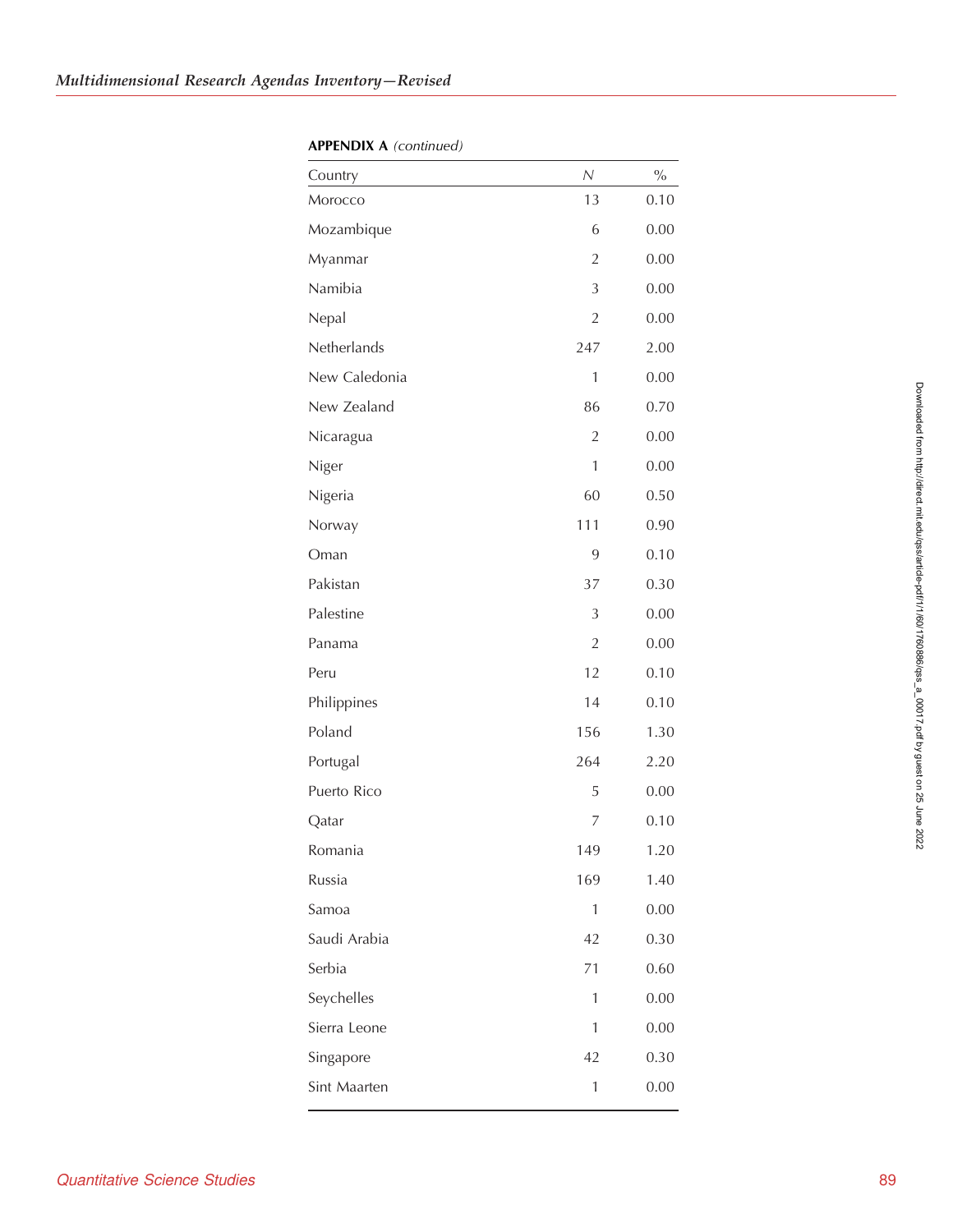| Country              | $\overline{\mathsf{N}}$ | $\frac{0}{0}$ |
|----------------------|-------------------------|---------------|
| Slovakia             | 46                      | 0.40          |
| Slovenia             | 41                      | 0.30          |
| South Africa         | 109                     | 0.90          |
| Spain                | 554                     | 4.50          |
| Sri Lanka            | 7                       | 0.10          |
| Sudan                | 2                       | 0.00          |
| Swaziland            | 1                       | 0.00          |
| Sweden               | 244                     | 2.00          |
| Switzerland          | 155                     | 1.30          |
| Syria                | 3                       | 0.00          |
| Taiwan               | 75                      | 0.60          |
| Tajikistan           | $\mathbf{1}$            | 0.00          |
| Tanzania             | 7                       | 0.10          |
| Thailand             | 47                      | 0.40          |
| Trinidad and Tobago  | 1                       | 0.00          |
| Tunisia              | 28                      | 0.20          |
| Turkey               | 107                     | 0.90          |
| Uganda               | 6                       | 0.00          |
| Ukraine              | 32                      | 0.30          |
| United Arab Emirates | 15                      | 0.10          |
| United Kingdom       | 760                     | 6.20          |
| United States        | 2,235                   | 18.30         |
| Uruguay              | 12                      | 0.10          |
| Uzbekistan           | 3                       | 0.00          |
| Venezuela            | 19                      | 0.20          |
| Vietnam              | 6                       | 0.00          |
| Virgin Islands       | $\mathbf{1}$            | 0.00          |
| West Bank            | $\mathbf{1}$            | 0.00          |
| Zambia               | 3                       | 0.00          |
| Zimbabwe             | $\overline{4}$          | 0.00          |

APPENDIX A (continued)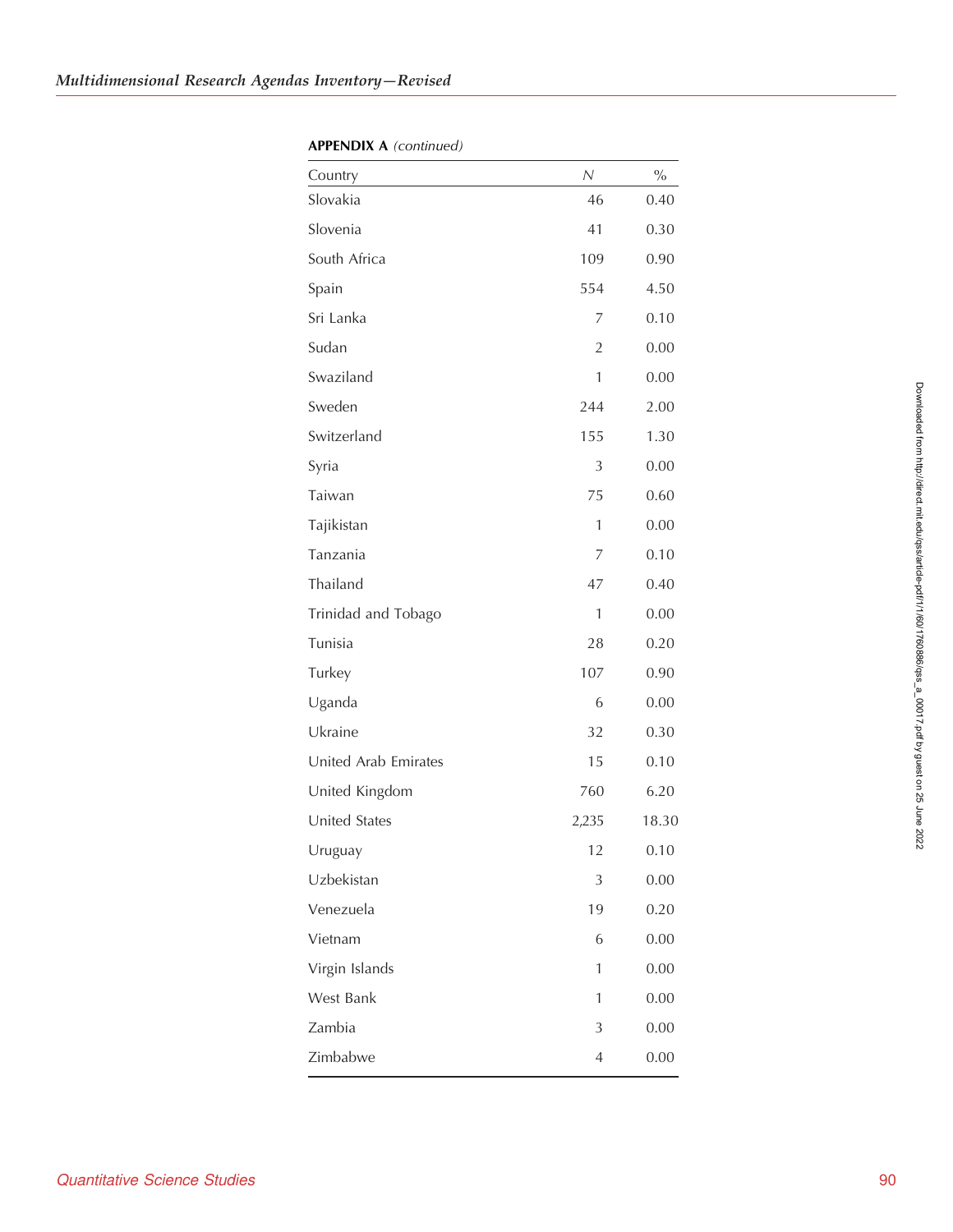### APPENDIX B – MULTI-DIMENSIONAL RESEARCH AGENDAS INVENTORY—REVISED (MDRAI-R)

You will be asked a series of questions regarding your motivations and goals as an academic. Please read and determine your level of agreement with each statement. Then, check one of the seven boxes next to the corresponding item. If you do not know or a particular sentence does not apply to you, check the N/A box.

Some questions will ask about your field, and others will ask about your research topics. Please consider "field" to be the main theme of your research (for example, "higher education"), and "research topic" as a specific subject within the main theme (e.g., "doctoral education" and "access to higher education" would be research topics in the "higher education" theme). "Field community" is also a term that you will encounter while you complete the survey. "Field community" is defined as the research/scholarly community(ies) with which you identify. Keep these definitions in mind when you respond to the questions.

There are no right or wrong answers. Please read each statement and check the box that best applies to you. How much do you agree with the following statements?

|                 |                                                                                         | Completely | Strongly |          | Neither<br>agree nor |       | Strongly | Completely |     |
|-----------------|-----------------------------------------------------------------------------------------|------------|----------|----------|----------------------|-------|----------|------------|-----|
| A1              | I aim to one day be one<br>of the most respected<br>experts in my field.                | disagree   | disagree | Disagree | disagree             | Agree | agree    | agree      | N/A |
| A2              | Being a highly regarded expert<br>is one of my career goals.                            |            |          |          |                      |       |          |            |     |
| A <sub>3</sub>  | I aim to be recognized<br>by my peers.                                                  |            |          |          |                      |       |          |            |     |
| A <sub>5</sub>  | I feel the need to constantly<br>publish new and interesting<br>papers.                 |            |          |          |                      |       |          |            |     |
| A6              | I am constantly striving to<br>publish new papers.                                      |            |          |          |                      |       |          |            |     |
| A7              | I am driven to publish papers.                                                          |            |          |          |                      |       |          |            |     |
| DV1             | I look forward to diversifying<br>into other fields.                                    |            |          |          |                      |       |          |            |     |
| DV <sub>2</sub> | I would be interested in pursuing<br>research in other fields.                          |            |          |          |                      |       |          |            |     |
| DV4             | I would like to publish in<br>different fields.                                         |            |          |          |                      |       |          |            |     |
| DV <sub>5</sub> | I enjoy multidisciplinary<br>research more than single-<br>disciplinary research.       |            |          |          |                      |       |          |            |     |
| DV <sub>6</sub> | Multidisciplinary research<br>is more interesting than<br>single-disciplinary research. |            |          |          |                      |       |          |            |     |
| DV8             | I prefer to work with<br>multidisciplinary rather than<br>single-disciplinary teams.    |            |          |          |                      |       |          |            |     |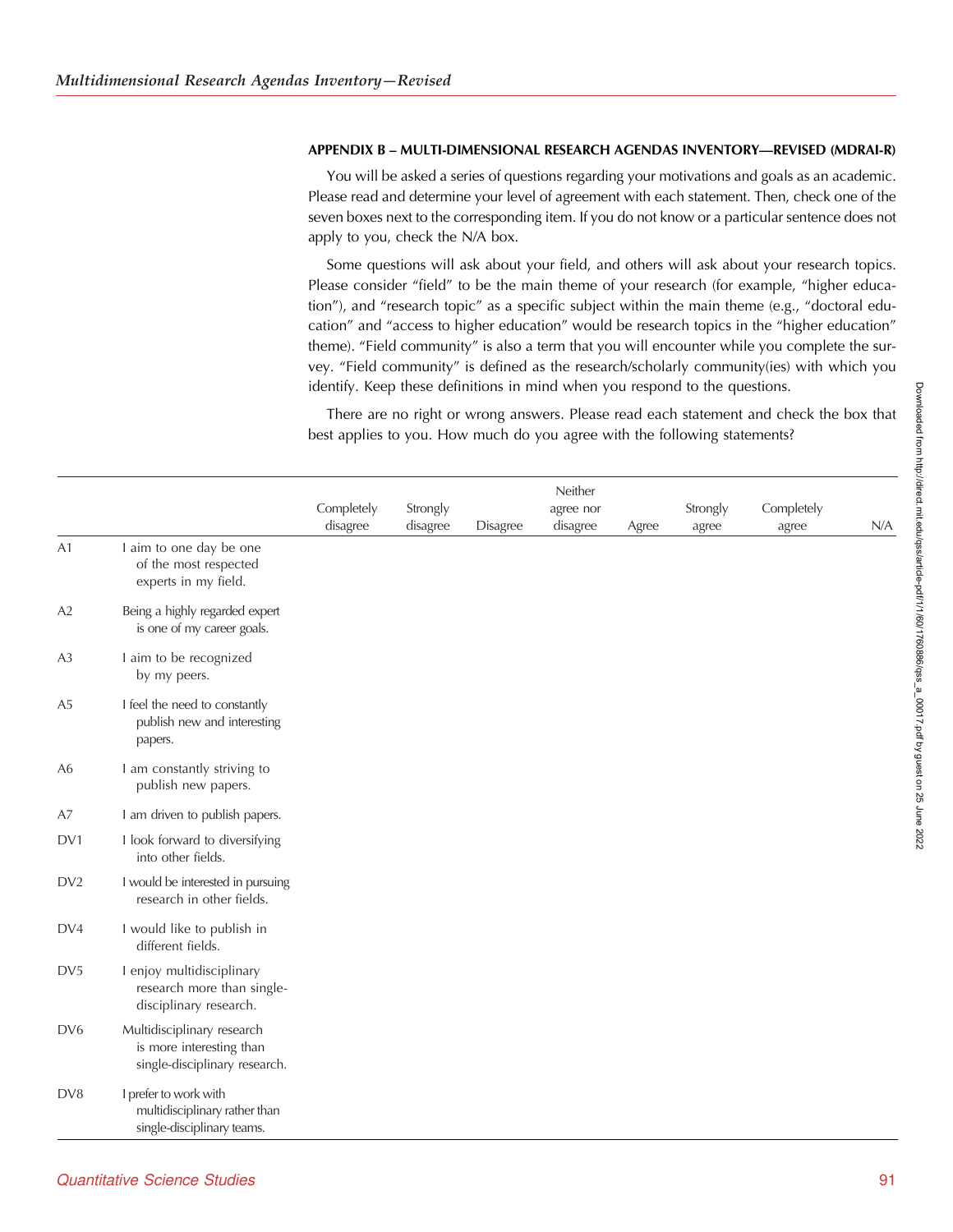(continued)

|                  |                                                                                                                                                     | Completely<br>disagree | Strongly<br>disagree | Disagree | Neither<br>agree nor<br>disagree | Agree | Strongly<br>agree | Completely<br>agree | N/A |
|------------------|-----------------------------------------------------------------------------------------------------------------------------------------------------|------------------------|----------------------|----------|----------------------------------|-------|-------------------|---------------------|-----|
| COL <sub>2</sub> | My publications are enhanced<br>by collaboration with other<br>authors.                                                                             |                        |                      |          |                                  |       |                   |                     |     |
| COL <sub>4</sub> | I often seek peers with whom<br>I can collaborate on<br>publications.                                                                               |                        |                      |          |                                  |       |                   |                     |     |
| COL5             | I enjoy conducting collaborative<br>research with my peers.                                                                                         |                        |                      |          |                                  |       |                   |                     |     |
| COL7             | My peers often seek to<br>collaborate with me in<br>their publications.                                                                             |                        |                      |          |                                  |       |                   |                     |     |
| COL <sub>8</sub> | I am often invited to collaborate<br>with my peers.                                                                                                 |                        |                      |          |                                  |       |                   |                     |     |
| COL12            | I am frequently invited to<br>participate in research<br>collaborations due to my<br>reputation.                                                    |                        |                      |          |                                  |       |                   |                     |     |
| M <sub>2</sub>   | Part of my work is largely due<br>to my PhD mentor.                                                                                                 |                        |                      |          |                                  |       |                   |                     |     |
| M3               | My research choices are highly<br>influenced by my PhD<br>mentor's opinion.                                                                         |                        |                      |          |                                  |       |                   |                     |     |
| M4               | My PhD mentor is responsible<br>for a large part of my work.                                                                                        |                        |                      |          |                                  |       |                   |                     |     |
| M6               | My PhD mentor largely<br>determines my research<br>topics.                                                                                          |                        |                      |          |                                  |       |                   |                     |     |
| TTLF1            | Limited funding does not<br>constrain my choice of topic.                                                                                           |                        |                      |          |                                  |       |                   |                     |     |
| TTLF2            | Highly limited funding does not<br>constrain my choice of topic.                                                                                    |                        |                      |          |                                  |       |                   |                     |     |
| TTLF3            | The availability of research<br>funding for a certain topic<br>does not influence my<br>decision to conduct research<br>on that topic.              |                        |                      |          |                                  |       |                   |                     |     |
| TTLF4            | I am not discouraged by the lack<br>of funding on a certain topic.                                                                                  |                        |                      |          |                                  |       |                   |                     |     |
| D <sub>2</sub>   | I would rather conduct<br>revolutionary research with<br>little chance of success than<br>replicate research with a high<br>probability of success. |                        |                      |          |                                  |       |                   |                     |     |